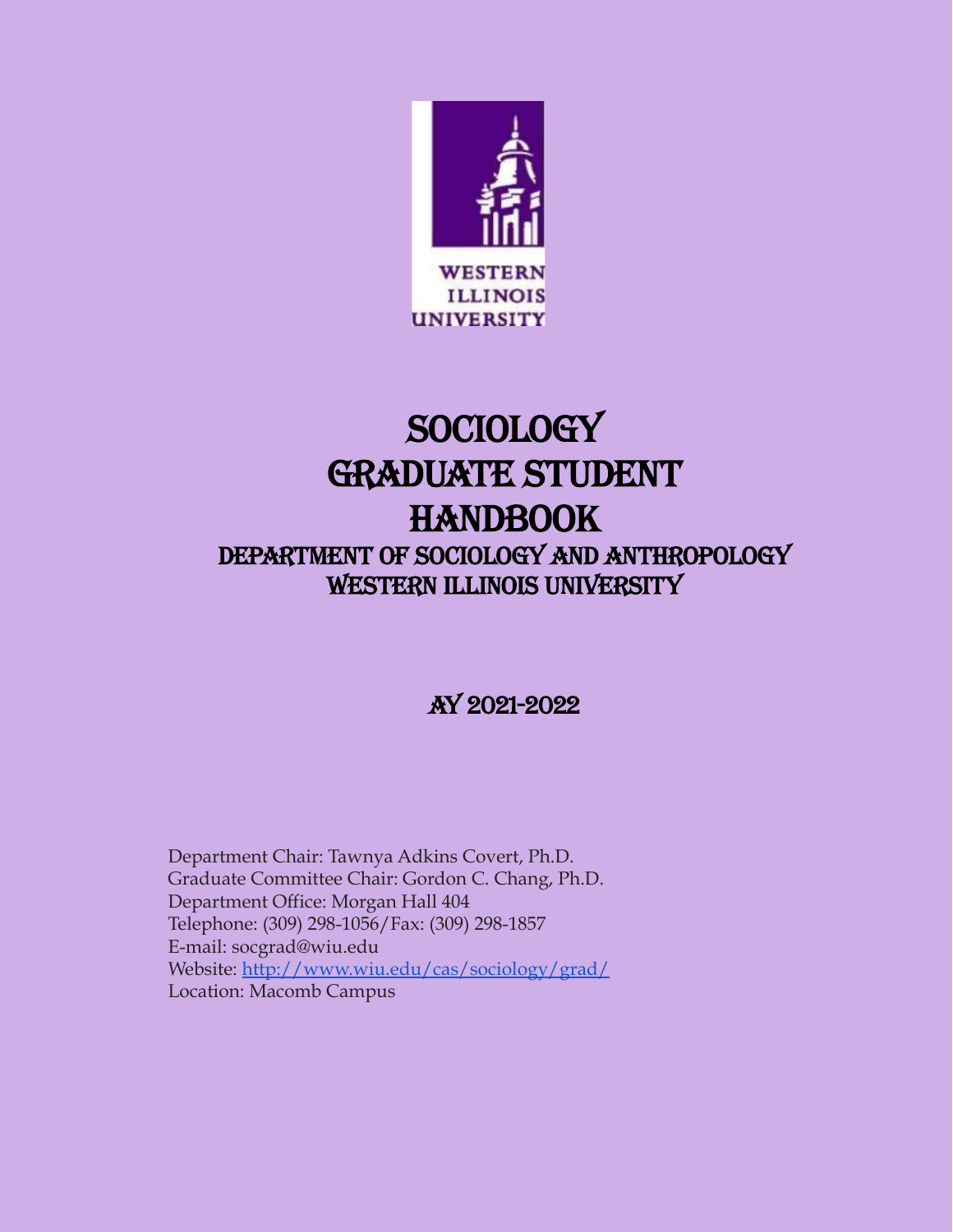# The Graduate Degree in Sociology

Western Illinois University's Department of Sociology and Anthropology offers a Master of Arts (M.A.) degree in sociology. The M.A. in sociology qualifies individuals for jobs in government, human service agencies, and businesses which specifically call for a social science or behavioral science master's degree. Community colleges employ M.A. graduates as teachers, and some universities employ them as entry level, temporary teachers. The M.A. also serves as a preliminary to further study for a Ph.D. degree in sociology.

The ongoing programs of applied and basic research, combined with a commitment to teaching excellence, provide the opportunity for sociology graduate students to work side-by-side with award winning faculty in an environment which reinforces the philosophy of "learning by doing." Consider these specific advantages:

- Excellent chance for assistantship funding
- Small classes
- Work closely with professors
- Teaching opportunities for advanced students
- Thesis, Non-Thesis, or Internship Exit Options
- **•** Increased job options and preparation for doctoral studies

### **About Our Graduates**

Students with a master's degree in sociology have an abundant choice of job possibilities. Some of our graduates teach in universities and community colleges across the country. Others hold governmental administrative positions such as those in the Federal Emergency Management Agency and the Illinois Department of Children and Family Services. Some of our graduates work with teens and adults in group homes. Some graduates use their degrees to advance in rank and pay in jobs they held while taking classes.

### **By the Numbers**

There are typically about 15 graduate students in the master's program. This is a moderately sized graduate program; recent studies have concluded that **the program ranks first** in terms of size and production of graduates among the 83 "MA only" programs in the United States.

- About **80% who enter the program will earn a master's degree within four semesters**.
- Through aggressive pursuit of additional funding from the University, our department typically **funds up to 7-8 graduate assistantships** each semester.
- **Nearly all our graduates find work** for which their master's degree has prepared them (business, social services, courts and probation, communication, and teaching in community colleges).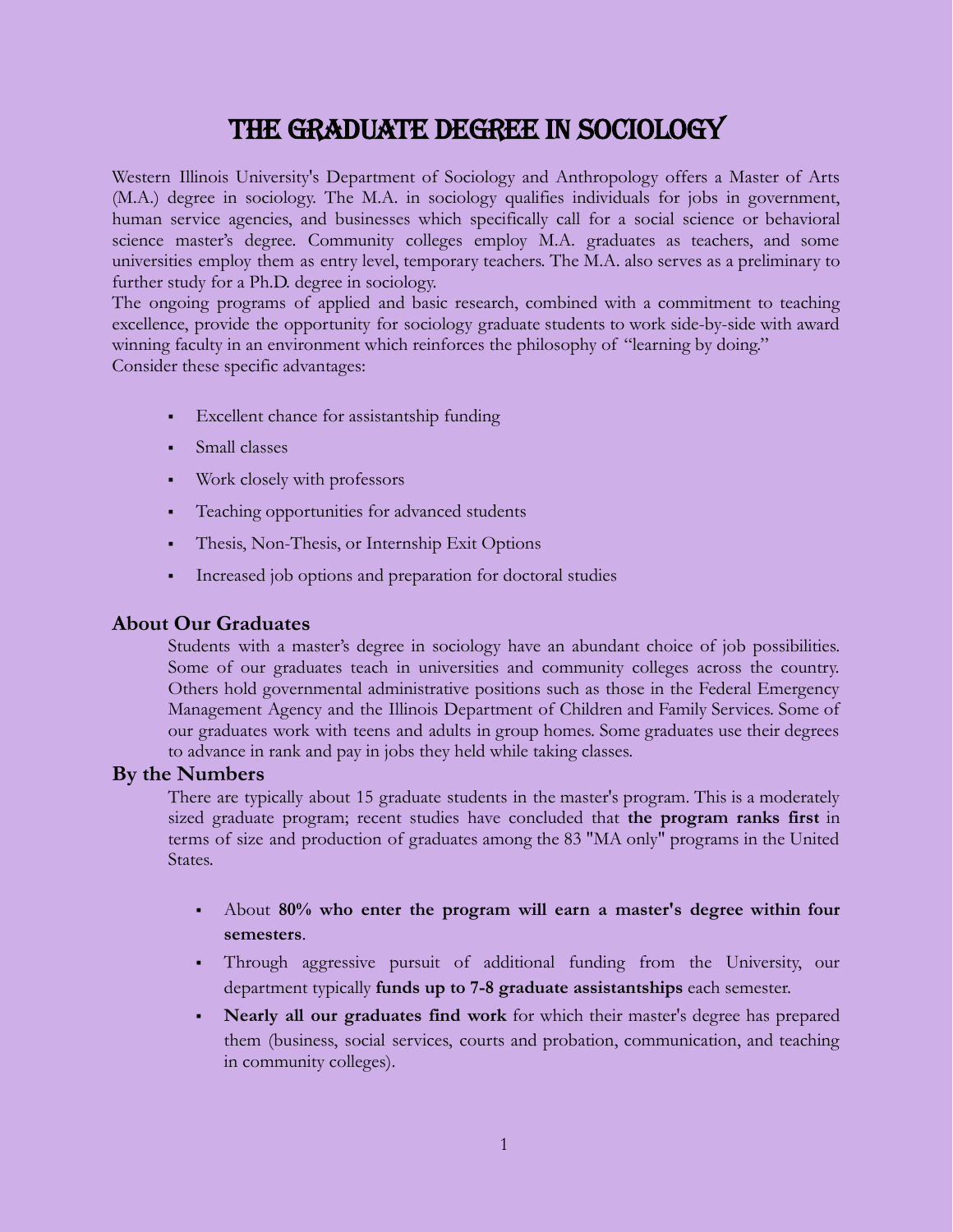▪ About **20% of our graduates go on** to obtain a doctorate in sociology or related disciplines.

#### **Success in the Program**

In the words of Norman K. Denzin, "Doing sociology is not easy." Those of you considering obtaining a Master of Arts degree in sociology should be prepared to work harder than you ever worked as an undergraduate. You will read more than you ever thought possible, you will write more in one course, perhaps, than you wrote during your entire undergraduate career. Hopefully, in meeting these challenges, your skills will become sharper and you will experience the thrill of discovery and accomplishment. You will meet people who will become friends and colleagues for years to come.

#### *Undergraduate preparation*

Sociology majors with strong grades generally do well in the program. If your undergraduate grades were weak, you must be prepared to make a substantial and immediate improvement in academic performance. Only two grades of C are allowed in graduate school, and D's and F's can be assigned by faculty.

#### *Writing skills*

You will likely be expected to write examinations, article critiques, and a 20 page term paper in your very first, and all other graduate courses. Be prepared to read and criticize each other's work. Be prepared to improve your writing skills while in graduate school, but do not think you can learn to write in graduate school. You will not have time! The single greatest barrier to success in graduate school is weak writing skills.

#### *Advisors and mentors*

You must be willing to seek and accept advice from faculty and other students in both academic and procedural matters. You must be able to effectively use criticism of your academic work from professors.

#### *Student etiquette*

There is a high standard of student etiquette in graduate school. You are expected to arrive to class on time. You are expected to have read the assigned material beforehand, so that you can participate in class discussion. To do otherwise is to waste your time and that of the faculty and the other graduate students. You are expected to turn in assignments when they are due.

#### *Graduate student subculture*

We have a sociology graduate student organization that works for the benefit of the students, and an annual sociology symposium is held for graduate and undergraduate papers. In short, be willing to study and work together and to share your concerns and triumphs. Some of these people will remain your friends and colleagues for life.

Working for a Masters degree is usually the first step in a career as a sociologist. Some who attain the Masters degree will enter jobs bearing titles other than "sociologist", but will use their sociological skills and insights, nonetheless. A few who attain the Masters degree will go on to Ph.D. programs in sociology, will enter university teaching, conduct research, and carry the title "sociologist" in a department of sociology.

# Graduate Faculty

#### Professors

Tawnya Adkins Covert, Ph.D., Purdue University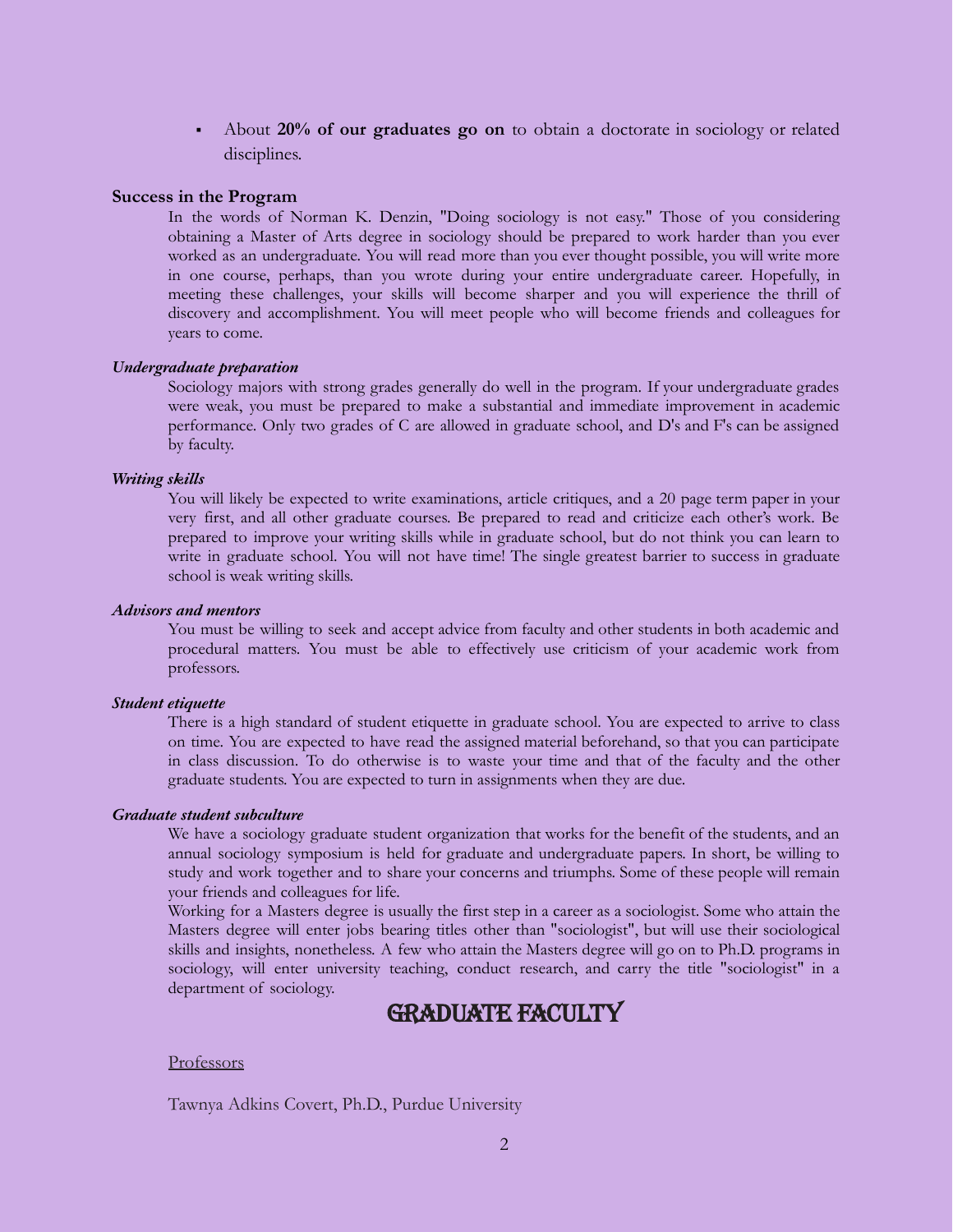Davison Bideshi, Ph.D., University of California-Riverside Robert Hironimus-Wendt, Ph.D., North Carolina State University Elgin Mannion, Ph.D., University of Kentucky Patrick McGinty, Ph.D., University of Missouri-Columbia Heather McIlvaine-Newsad, Ph.D., University of Florida Craig Tollini, Ph.D., Western Michigan University Lora Ebert Wallace, Ph.D., Iowa State University Oswald Warner, Ph.D., Michigan State University

#### Associate Professors

Gordon Chang, Ph.D., University of California-SanDiego Christina Davis, Ph.D., University of Michigan-AnnArbor

# **Associate Graduate Faculty**

Associate Professor Andrea Alveshere, Ph.D., University of Minnesota-TwinCity

Assistant Professors

Tammy Werner, Ph.D., University of Kentucky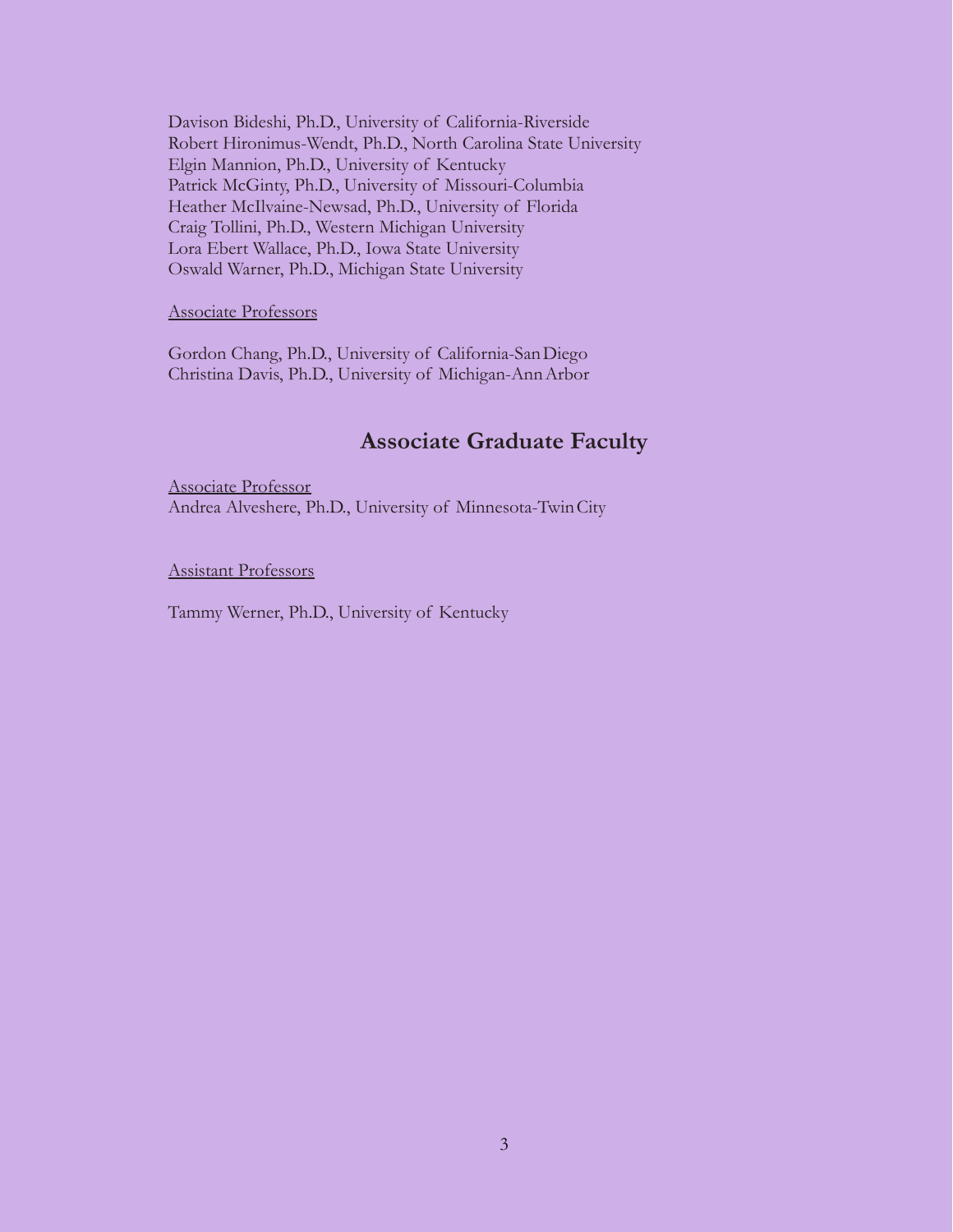# Important Deadlines for Students and Faculty

### **Application for Graduation**

Students must submit [Application for Graduation](http://www.wiu.edu/graduate_studies/current_students/forms/clear.pdf) to the School of Graduate Studies by the following dates:

#### **Spring semester - March 10 Summer semester - June 10 Fall semester - October 10**

Applications received after these dates will be automatically moved to the next semester.

#### **Application for Post-Baccalaureate Certificate Completion**

Students completing a post-baccalaureate certificate must submit the Application for Post-Baccalaureate Certificate Completion [\(PDF](http://www.wiu.edu/graduate_studies/current_students/forms/certcomp.pdf) or [Word](http://www.wiu.edu/graduate_studies/current_students/forms/certcomp.docx)) form to the School of Graduate Studies by the dates listed above.

#### **Final Submission of Thesis**

#### **Thesis - Electronic**

Electronic theses must be submitted to the School of Graduate Studies by the Friday before finals week.

If you have any questions, please contact the Schoolof Graduate Studies:

School of Graduate Studies Sherman Hall 116 Macomb, IL 61455 Phone: (309)298-1806 Fax: (309)298-2345 Toll Free: 1-877-WIU Grad [Grad-Office@wiu.edu](mailto:Grad-Office@wiu.edu)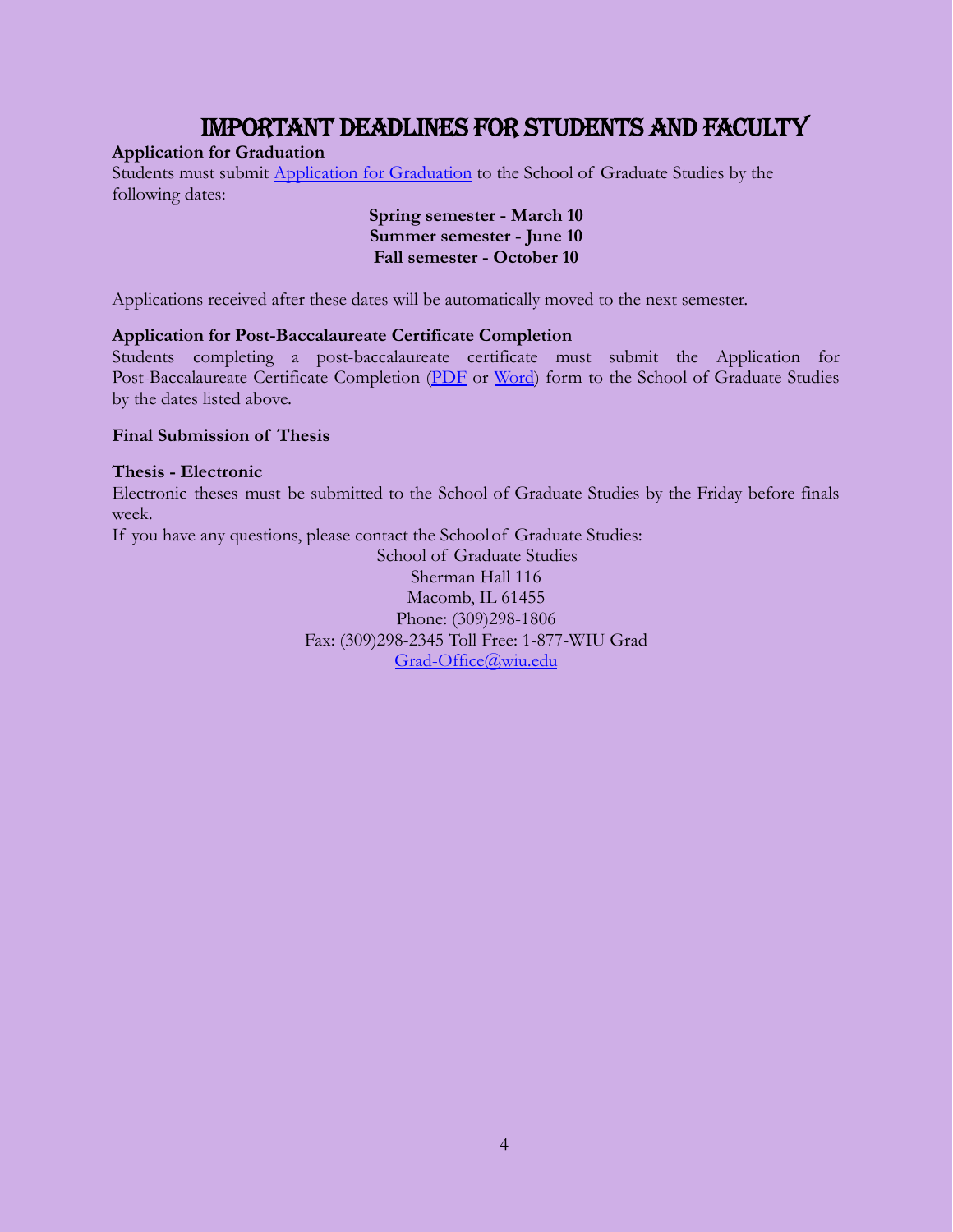# The Program

The Master of Arts degree program in sociology is designed to meet the needs of students having interests in several substantive areas including criminology and deviance, modernization and demography, social change and collective behavior, the family, organizations, stratification, and race and ethnicity. The Master of Arts degree in sociology qualifies individuals for jobs in government, human service agencies, and businesses, which require a social science or behavioral science master's degree. Community colleges employ master's graduates as teachers, and some universities employ them as entry level, temporary teachers. The Master of Arts degree also serves as preparation toward a Ph.D. degree in sociology.

An Integrated Bachelor of Arts and Master of Arts Degree in Sociology is offered to WIU students majoring in sociology. The Integrated Baccalaureate and Master of Arts Degree Program (IBMP) in Sociology provides an opportunity for outstanding undergraduate Sociology majors to complete both Bachelor and Master of Arts (BA and MA) degrees in five years. Typically, the baccalaureate degree requires four years and a master's degree requires an additional minimum of two years. The goals of the program are to teach students discipline specific history, theory, and methods as well as to develop critical thinking and technical skills in utilizing the sociological perspective for understanding the social world and affecting positive change. Contact the Graduate Advisor for additional particulars of the program.

#### **Admission Requirements**

Applicants for admission to the graduate program in sociology must have a 2.75 overall undergraduate GPA or a 3.0 or higher for the last two years. Applicants must submit a Statement of Purpose/Goals Statement of at least 2 pages, a Writing Sample (7-10 pages+), undergraduate transcripts, and three current academic Letters of Recommendation. Students are encouraged to take the Graduate Record Examination prior to admission, which is strongly recommended for those applying for graduate assistantships. Students who have not had a course in statistics are required to take a course in elementary statistics.

### **Degree Requirements**

The Master of Arts degree in sociology may be earned by satisfying either the requirements of the Thesis, the General Sociology (Non-Thesis) Plan, or the Internship Option. A degree plan must be submitted and approved by the graduate committee before the thesis proposal or paper is presented. No more than three semester hours outside the department (six semester hours for Peace Corps Fellows), 3 semester hours for SOC 501, and six semester hours for 400-G level courses may be included on the degree plan. Consult with the Graduate Advisor to ensure that you are meeting the Program requirements for graduation as you matriculate toward the Masters.

Undergraduate Sociology students may apply for admission to the Integrated Baccalaureate and Master of Arts Degree Program (IBMP) after completing 60 semester hours (sh) of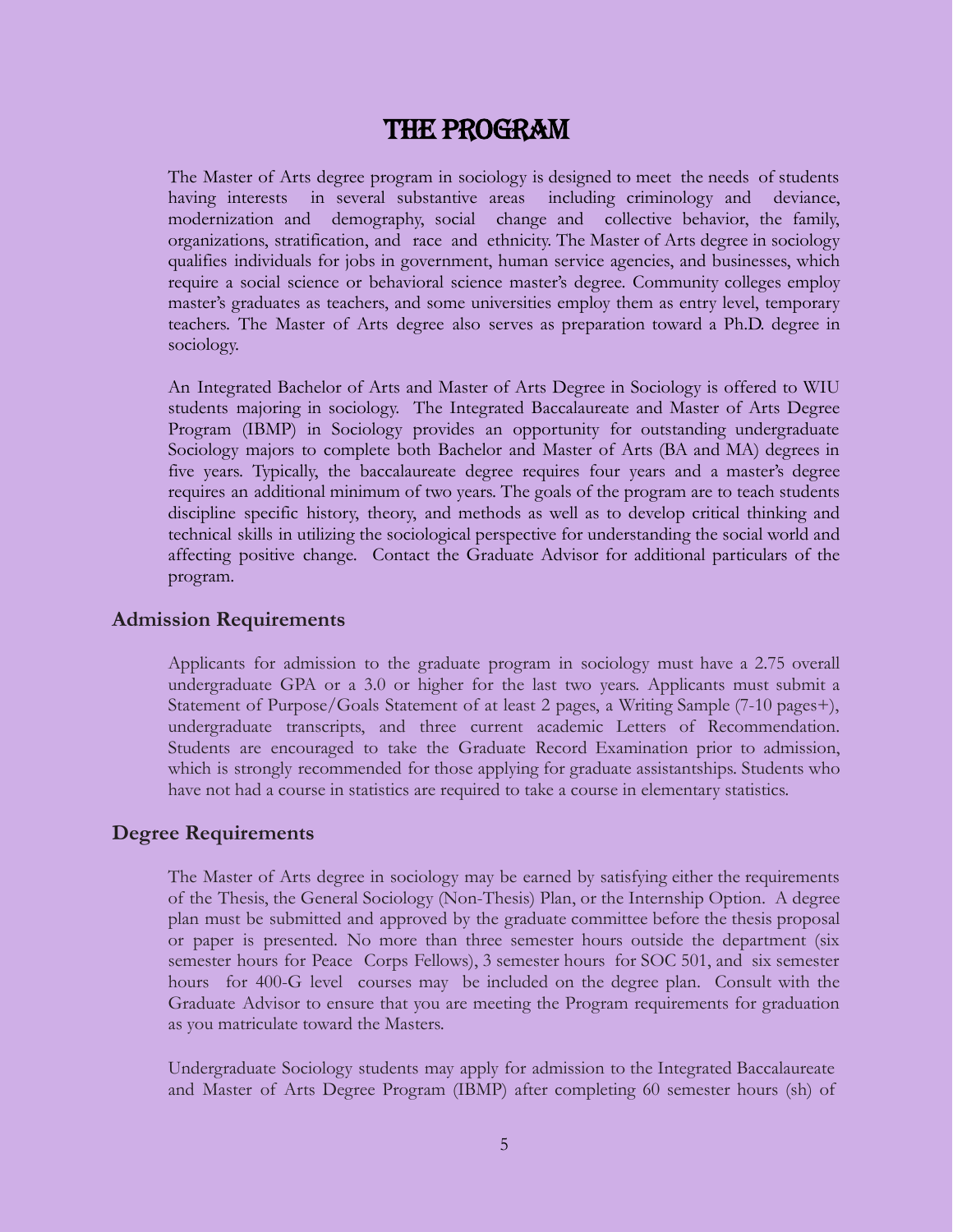undergraduate coursework, of which a minimum of 30 sh must be at Western Illinois University. Applicants for admission to the integrated program in Sociology must have a cumulative GPA of at least 3.50 and a major GPA of at least 3.75.

Admission must be granted by the School of Graduate Studies before a student will be allowed to enroll in IBMP bridge ("B") courses. Students may begin taking bridge courses after the completion of 90 sh. Students in the integrated program may use up to 9 sh of bridge courses to satisfy both the BA and MA degrees. Please see list of courses on the reverse side of this sheet or consult with the Graduate Advisor.

*Students must complete ALL core requirements in Theory and Methods with a B or better.*

#### **Exit Options**

All students in the Department must choose ONE of three Exit Option Plans for the Masters of Arts in Sociology: 1) Thesis, 2) Non-Thesis, or 3) Internship. Each Exit Option has a different set of requirements, but ALL have the CORE requirements in common. Classes that are italicised constitute the CORE requirements. Please consult with the Graduate Advisor to file a Graduate Degree Plan.

#### **OPTION 1: THESIS PLAN**

*SOC 518: Classical Theory (3) SOC 519: Contemporary Sociological Theory (3) SOC 530: Statistical Methods (3) SOC 531: Quantitative Methods (3)* SOC 600: Thesis Research (3) SOC 601: Thesis in Sociology (3) Directed Electives (12)

#### **TOTAL PROGRAM** ...............................................................................................**30 s.h.**

Note: A Thesis Proposal must be approved by the student's thesis committee before research for the thesis is undertaken. A preliminary and final oral defense of the thesis is compulsory.

#### **OPTION 2: NON-THESIS PLAN**

*SOC 518: Classical Theory (3) SOC 519: Contemporary Sociological Theory (3) SOC 530: Statistical Methods (3) SOC 531: Quantitative Methods (3)* SOC 699: Sociology Non-Thesis Paper (3) Directed Electives (15)

#### **TOTAL PROGRAM** ..............................................................................................**30 s.h.**

Note: An oral presentation of a paper, which can be based on an area of the student's course work, will be given to the departmental faculty. The paper must be approved by the student's committee chair and the two committee members selected by the student, and the paper is to be kept on file in the Department.

#### **OPTION 3: INTERNSHIP PLAN**

*SOC 518: Classical Theory (3) SOC 519: Contemporary Sociological Theory (3) SOC 530: Statistical Methods (3)*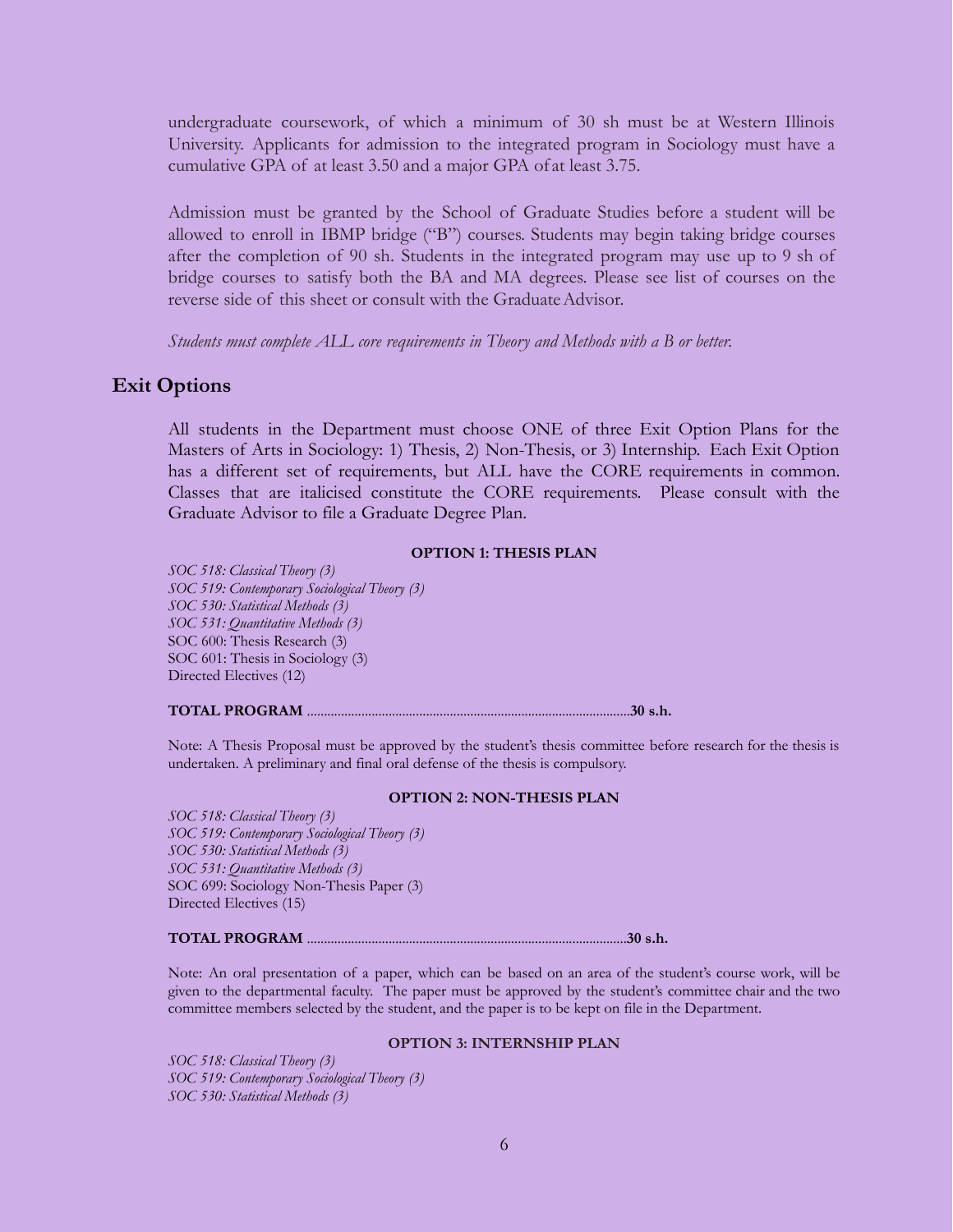*SOC 531: Quantitative Methods (3)* SOC 694: Graduate Internship (6, in total) SOC 698: Internship Presentation (0) Directed Electives (12)

#### **TOTAL PROGRAM** ..............................................................................................**30 s.h.**

Note: Students are required to produce a written paper chronicling their field experience and do an oral presentation to the student's exit option committee (and to other public attendees) at the conclusion of the Internship.

#### **INTEGRATED BA/MA SAMPLE PROGRAM THESIS OPTION**

*First Year (undergraduate senior year): 18 sh Fall* SOC 518: Classical Sociological Theory (3 sh) SOC 530: Statistical Methods (3 sh) SOC 400G/500 and above course (3 sh)

*Spring* SOC 519: Contemporary Sociological Theory (3 sh) SOC 531: Quantitative Methods (3 sh) SOC 400G/500 and above course (3 sh)

*Second Year: 12-18 sh* SOC 400G/500 and above course (3 sh) SOC 600: Thesis Research (3 sh) SOC 601: Thesis in Sociology (3 sh)

## **Criteria for Committee Members**

Full graduate faculty may serve as chairs or members of all exit committees (thesis, non-thesis, internships).

Associate graduate faculty may serve as members of all exit committees, and may petition to serve as chairs of exit committees.

All other faculty members must petition to serve on committees.

If a student would like to include a faculty member from outside the department, it is best to create a full committee of department faculty, and then add the outside faculty as a fourth committee member. Otherwise, adding an outside faculty member will require a petition.

All petitions referenced above need to be approved by the Graduate Committee, Department Chair, and Graduate Studies.

#### Students' Responsibility

Students are responsible for knowing degree requirements and enrolling in courses that will enable them to complete their degree programs. It is also each student's responsibility to know the University regulations for the standard of work required to continue in graduate school. Degree requirements are presented in this publication. Additional details about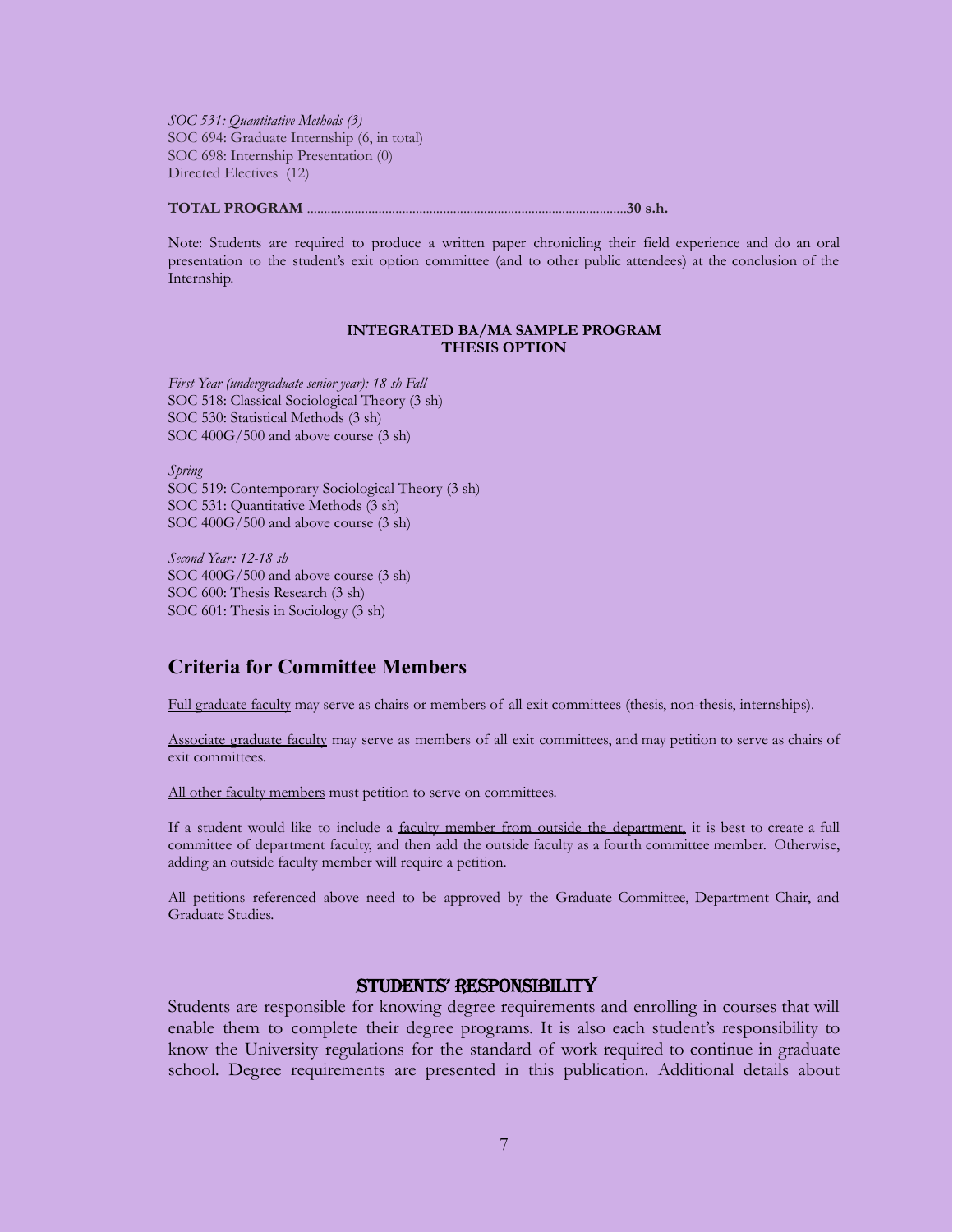requirements and procedures are available from the School of Graduate Studies or at [wiu.edu/grad](http://www.wiu.edu/grad).

#### **Right of Academic Appeal**

Graduate students have the right to appeal the implementation of any University regulation that relates to admission, academic standards, assistantships, or graduation by submitting a petition form ([wiu.edu/grad/petition](http://www.wiu.edu/graduate_studies/current_students/forms/petition.pdf)) to the Graduate Council. Such appeals must be based upon the existence of unusual or extenuating circumstances that have prevented the student from achieving the normal University standard, and evidence of these unusual or extenuating circumstances must be presented with the appeal. Such appeals must be submitted to the Graduate School. The appeal process can be found at [wiu.edu/grad](http://www.wiu.edu/graduate_studies/faculty_and_staff_resources/studentappeal.php).

### **Thesis Option**

#### **General Information**

Given the fact that one can earn a Master's degree in this program without writing a thesis, the question arises "Why should I write a thesis?". There are several reasons, including the time honored tradition of writing a thesis, and the fact that some - but certainly not all - Ph.D. programs require a Master's thesis as a prerequisite. Perhaps the soundest reason of all for writing a thesis is having a sociological question that you really want to answer. Do your future plans, particularly Ph.D. programs, require a thesis? Examine what those before you have done - theses of former students are in our department chair's office, and the library.

**Requirements** -- 30 credit hours

- Students must successfully complete 12 hours of required coursework prior to registering for Soc 600.
	- o Soc 518 (Classical Theory, 3 c.h.)
	- o Soc 519 (Contemporary Sociological Theory, 3 c.h.)
	- o Soc 530 (Statistical Methods, 3 c.h.)
	- o Soc 531 (Quantitative Methods, 3 c.h.)
- Directed Electives (12 c.h.)
- Soc 600 (Thesis Research, 3 c.h.)
- Soc 601 (Thesis in Sociology, 3 c.h.)

A thesis proposal must be approved by the student's thesis committee before research for the thesis is undertaken. A final oral defense of the thesis is required.

#### **Steps in Writing a Thesis**

- 1. **You must contact the thesis chair to agree on the thesis topic that you will work on together. The length of the work will be a function of the nature of the Thesis—whether quantitative, qualitative, or a combination, but at the minimum, it should be beyond the length of a lengthy peer reviewed journal article (more than 30 pages).**
- 2. **You must complete required graduate courses prior to beginning thesis work.** Students must successfully complete Soc 518 (Classical Theory), Soc 519 (Contemporary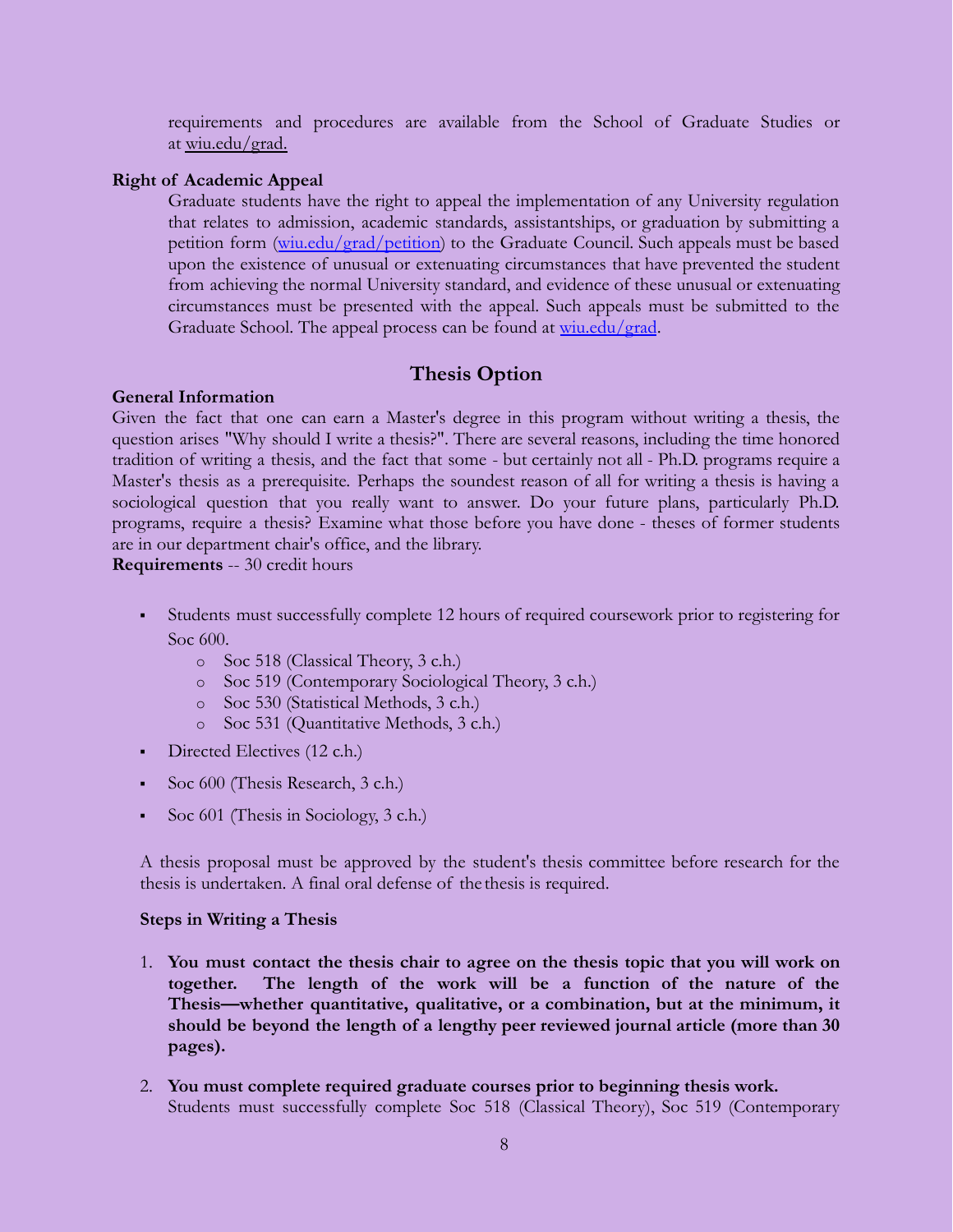Sociological Theory), Soc 530 (Statistical Methods), and Soc 531 (Quantitative Methods) prior to registering for Soc 600 and 601 and conducting thesis research.

#### 3. **You must select a thesis chair (second or third semester).**

Criteria: Sociology graduate faulty, Professor's area of specialization, Favorite Professor. You must contact the professor and get a firm commitment from the professor, i.e. ascertain a thesis topic.

#### 4. **You and your thesis chair must select a thesis committee.**

Usually a thesis committee consists of three members, the chair and two other faculty members who will advise and assist you in writing your thesis. Committee members may come from among the Sociology and Anthropology department faculty. A faculty member from outside the department may be serve as an extra committee member--or, be counted among the three required members upon a successful petition. Committee members are selected on the basis of specialization and compatibility. Once selected, students should complete and submit a Thesis Declaration Form to the graduate committee. Prior to enrolling in Sociology 600, students must meet with the department chair to discuss the thesis topic and thesis committee composition.

#### 5. **Thesis proposal (third semester – enrollment in Sociology 600).**

You and your committee will develop a statement of problem, literature review, and a design for collecting data, which may include a questionnaire. This material will be presented by you to interested department faculty and graduate students for their review, comments and suggestions. This hearing may result in a revision of your thesis plans, or a "go-ahead" for data collection. A copy of your proposal should be made available (in department office) at least one week prior to your scheduled thesis proposal defense. In addition to committee approval, you must receive Institutional Review Board (IRB) approval prior to collecting your data.

#### 6. **Thesis writing (fourth semester – enrollment in Sociology 601).**

Data are collected, analyzed, and written up. Summary and conclusions chapter is written.

#### 7. **Thesis Defense (fourth semester).**

When your committee is satisfied that the thesis is in optimum form, you will present your work to interested faculty and graduate students. Thesis defenses are scheduled for 90 minutes. During this time you will formally present your thesis research. Your committee members and other members of the audience will then be given the opportunity to question you regarding your methods (data collection), analysis (coding, statistical procedures), and conclusions. A copy of your thesis MUST be placed in the department office at least one week prior to your thesis defense. Your thesis committee may approve the thesis fully or subject to revision. Departmental Clearance form is signed and submitted to School of Graduate Studies.

#### 8. **Final Draft (fourth semester).**

After your thesis defense you must prepare a final draft (including any revisions suggested by committee) of your thesis and present it to your committee for final approval and signatures. This draft must be grammatically correct, free of typographic, spelling and other errors, and must be prepared according to the graduate school standards. These standards are available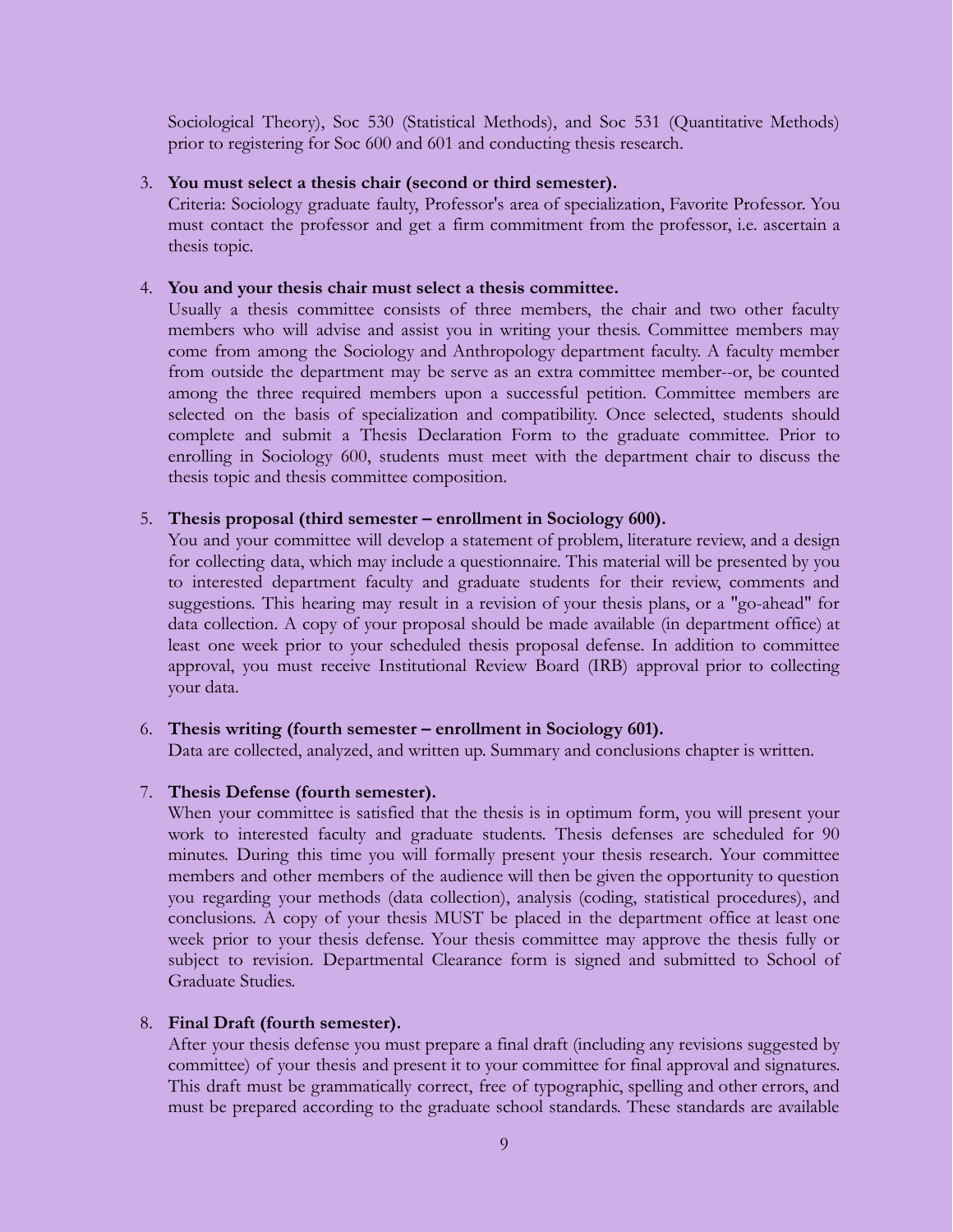at the graduate office or from the Sociology Graduate Committee Chair, or see: [http://www.wiu.edu/graduate\\_studies/thesis\\_and\\_dissertation/index.php](http://www.wiu.edu/graduate_studies/thesis_and_dissertation/index.php)

\* Note: Thesis committee members are not students' editors. In order for students' final product to meet the minimum standard, students with weak writing abilities are advised to seek help with writing and editing in advance (the process of which could take 2-3 weeks), either on- or off-campus.

#### **Graduate Thesis Titles**

- "Gender Equity in Sub-Saharan Africa: The Sexual/Reproductive Dimension"
- "The Fall of The Iron Curtain and People's Dream of Independence and Democracy in Turkmenistan from 1991 to 2006"
- "The Relationship Between Men's Perceived Similarity in Masculinity to Fraternity Members and Their Intentions to Join a Fraternity"
- "Micropolitan Community Viability: The Impact of Economic Restructuring on Social Mobility and Social Cohesion in Galesburg, Illinois"
- "Internalizing Empathy: The Influence of Social Morality On Attitudes Towards Animal Rights"
- "Emergency Contraception: Use and Perceptions among College Women"
- "The Attitudes of Education: Understanding the Effects of Academic Training on Social Distance Attitudes"
- "Fertility Decision-Making Processes among Japanese Women"
- "Presentation of Gay Men in Advertisements in GayMedia: A Content Analysis"

# **Non-Thesis Option**

### **General Information**

A person may obtain the Master of Arts degree in sociology by taking 30 hours of course credit, and presenting a non-thesis paper. The extra courses represented in the non-thesis option are recommended for students who were not undergraduate majors in sociology. Extra courses may also benefit those interested in teaching at the junior college level. There are also the practical consideration that the non-thesis option is more likely to be completed in a timely manner than the thesis option. Finally, students who find writing difficult, or students who have received two or more grades of B or a grade of C in their graduate courses may wish to do the non-thesis option. By pursuing the non-thesis option, a student can still opt for the thesis option as late as their last semester without taking extra courses. On the other hand, those taking thesis writing courses in their third semester may have to take extra courses to complete the non-thesis option.

**Requirements** -- 30 credit hours

- Students must successfully complete 12 hours of required coursework prior to registering for Soc 699.
	- o Soc 518 (Classical Theory, 3 c.h.)
	- o Soc 519 (Contemporary Sociological Theory, 3 c.h.)
	- o Soc 530 (Statistical Methods, 3 c.h.)
	- o Soc 531 (Quantitative Methods, 3 c.h.)
- Directed Electives (15 c.h.)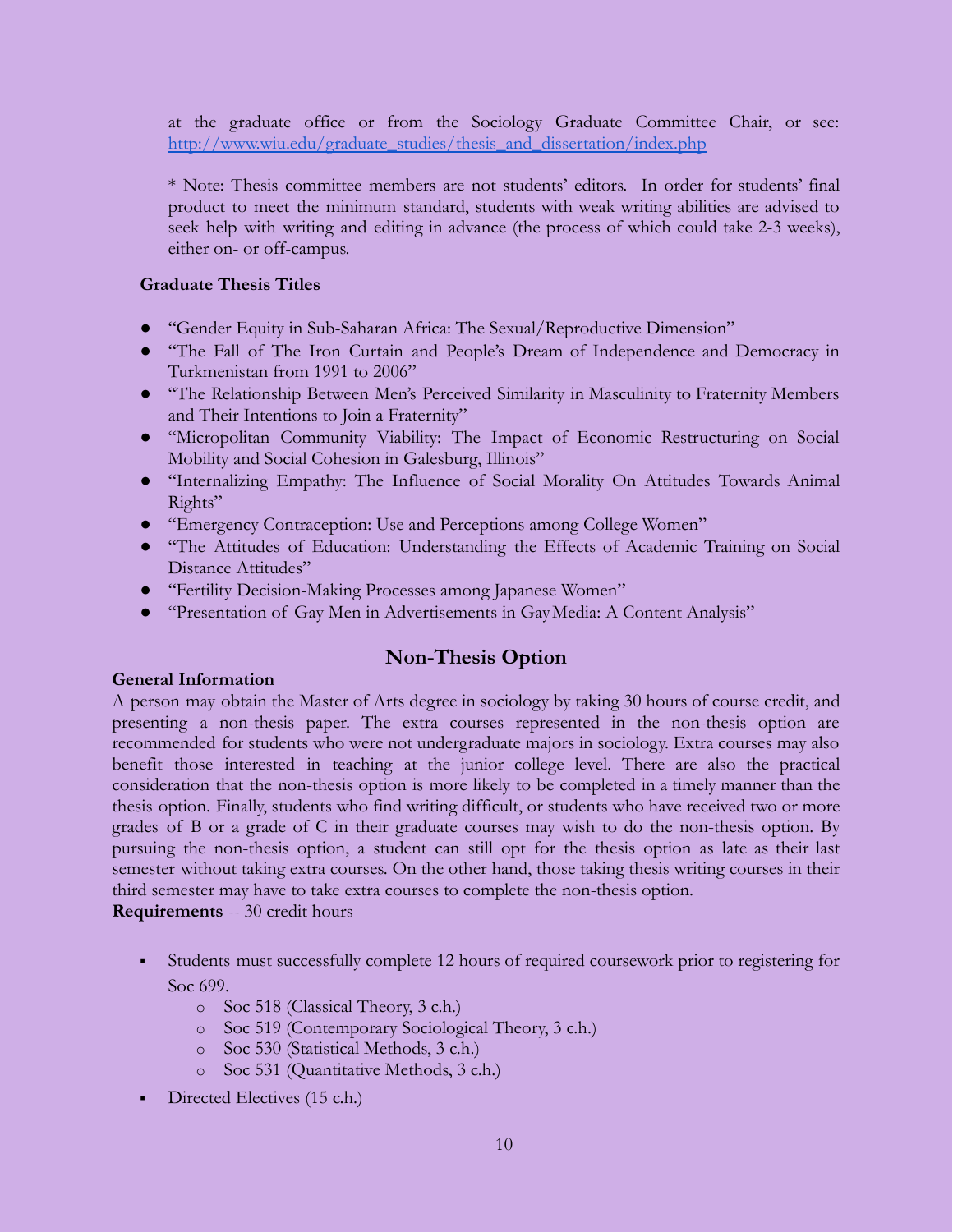Soc 699 (Non-thesis Paper, 3 c.h.)

You are also required to present a paper at the conclusion of your program. This paper will be retained by the department, and will be considered representative of the quality of your work.

# **Non-Thesis Option Paper**

Many non-thesis option papers were initially written in a graduate course. You may therefore want to consider the paper which received the most favorable comments from faculty, the paper you most enjoyed writing, or the paper in which you expressed your best sociological ideas. **The length of the paper is negotiated with the faculty members, but as a general rule, should be in the range, at a minimum, of a peer reviewed journal article(25-30 pages).**

Non-thesis papers are intended to illustrate a student's understanding of a sociological theory, exploration of a substantive sociological literature, or application of sociological methods to understanding a social issue or topic. Students completing non-thesis papers are not required to collect and analyze primary data, but may use small-scale research projects (those not considered by faculty to be thesis-scale in their length or complexity) as non-thesis papers.

1. **Select a primary reader** (third semester).

You must ask a faculty member to be the primary reader for the paper. This may be the faculty member in whose class the paper was originally written.

#### 2. **Select two additional readers** (third or fourth semester)

You must select a primary reader no later than the end of the 2nd week of your final semester. Together, you and the primary reader should select a second and third reader. The readers should then read the paper, and suggest changes that will strengthen the paper. Ideally, you should secure all readers' approval of the final version of your paper by the 12th week of your final semester.

3. **Register for Sociology 699** (fourth semester).

Students must schedule a meeting with the department chairperson to obtain approval to register for Sociology 699 (Sociology Non-thesis Paper) for your final semester in the program. Sociology 699 is a non-credit, S/U graded course required for all students selecting the non-thesis option.

4. **Provide a copy of paper to the department**(fourth semester).

A clean copy of the paper should be made available to the department a week before the formal presentation. This paper should be submitted to the departmental secretary.

5. **Present your paper** (fourth semester).

Our department requires that each student formally present their non-thesis papers. The primary reader will schedule the Morgan Hall conference room for an hour (or more) during which the student will make a presentation to interested faculty and students. Some students have presented their paper at the Midwest Sociological Society meetings or other occasions. Students should prepare a 20-30 minute presentation summarizing their paper and discussing the sociological relevance of their chosen topic/issue.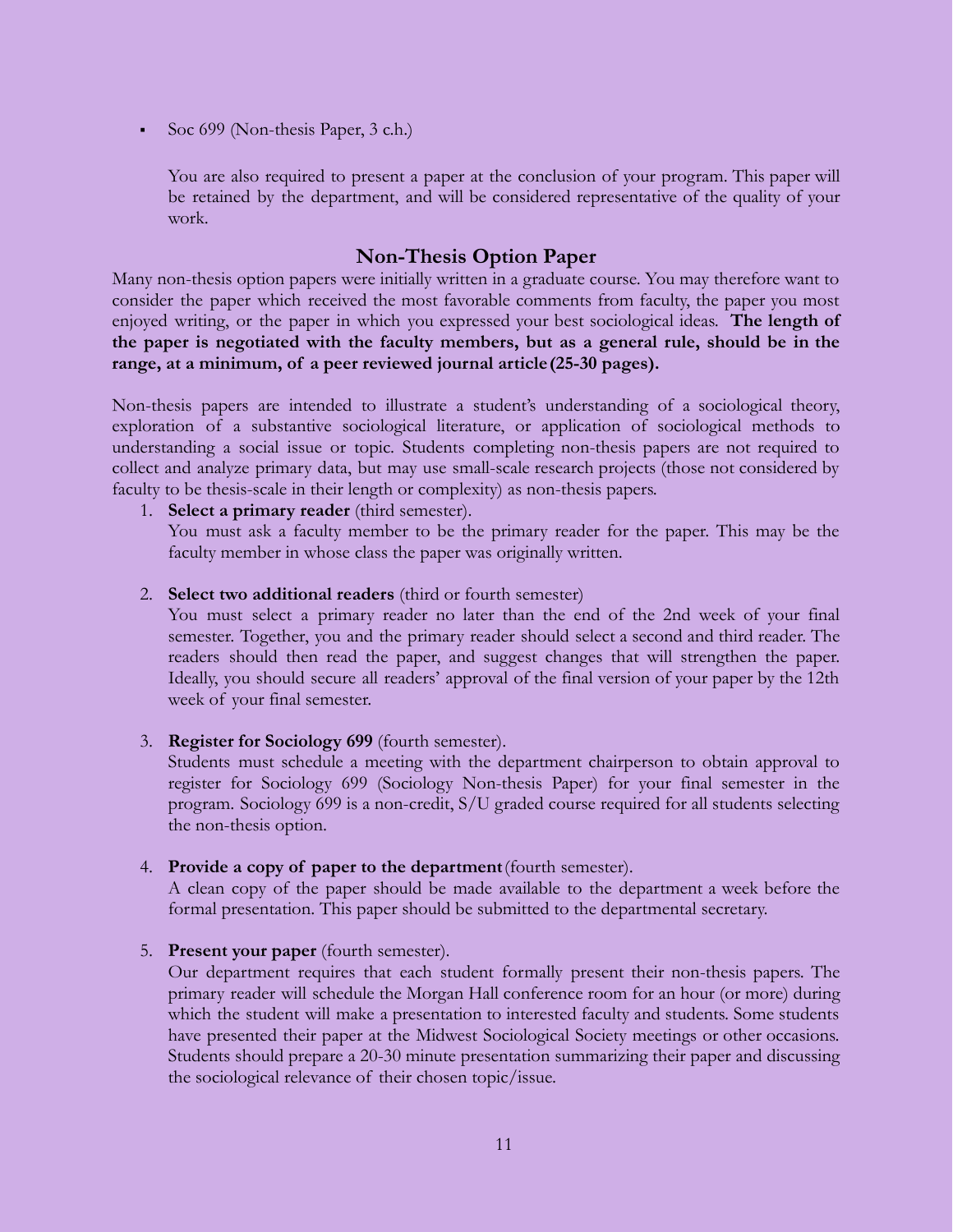\* Note: Thesis committee members are not students' editors. In order for students' final product to meet the minimum standard, students with weak writing abilities are advised to seek help with writing and editing in advance (the process of which could take 2-3 weeks), either on- or off-campus.

### **Internship Option**

#### **General Information**

This Option is a natural extension of our "non-thesis" program as it focuses on students who do not intend to continue their education or work in an academic setting. An internship will allow these students to 1) gain job related experience that may help in post-degree employment and 2) see firsthand how sociology can be utilized/applied to these types of settings. Students will take knowledge gained in coursework and apply it to their internship site. This will involve applying sociological theories, concepts, and methodological tools to "real-world" situations and organizations. This may include: assessment/evaluation of organization or program(s) within the organization, development and implementation of program(s), or applying sociological principles to organizational setting, goals, or interactions/structure.

This Option will be available to graduate students only and requires additional assignment of relevant readings related to the internship site (not required of our undergraduate interns).

#### **General Sociology Internship Plan**

**Requirements** -- 30 credit hours

- Students must successfully complete 12 hours of required coursework prior to registering for Soc 694.
	- o Soc 518 (Classical Theory, 3 c.h.)
	- o Soc 519 (Contemporary Sociological Theory, 3 c.h.)
	- o Soc 530 (Statistical Methods, 3 c.h.)
	- o Soc 531 (Quantitative Methods, 3 c.h.)
- Directed Electives (12 c.h.)
- Soc 694 (Graduate Internship, 6 c.h. in total)
- Soc 698 (Internship Presentation, 0 c.h.)
- **I. Goals**

Apply sociological theories, concepts, and methodological tools to "real-world" situations and organizations.

#### **II. Restrictions**

The graduate internship exit option is available to graduate students in Sociology who have completed at least 21 credit hours of graduate work in the program. Students will enroll in 6 hours of Sociology 694 (Graduate Internship) as well as Sociology 698 (Internship Presentation).

#### **III. Gaining Approval for the Internship Exit Option**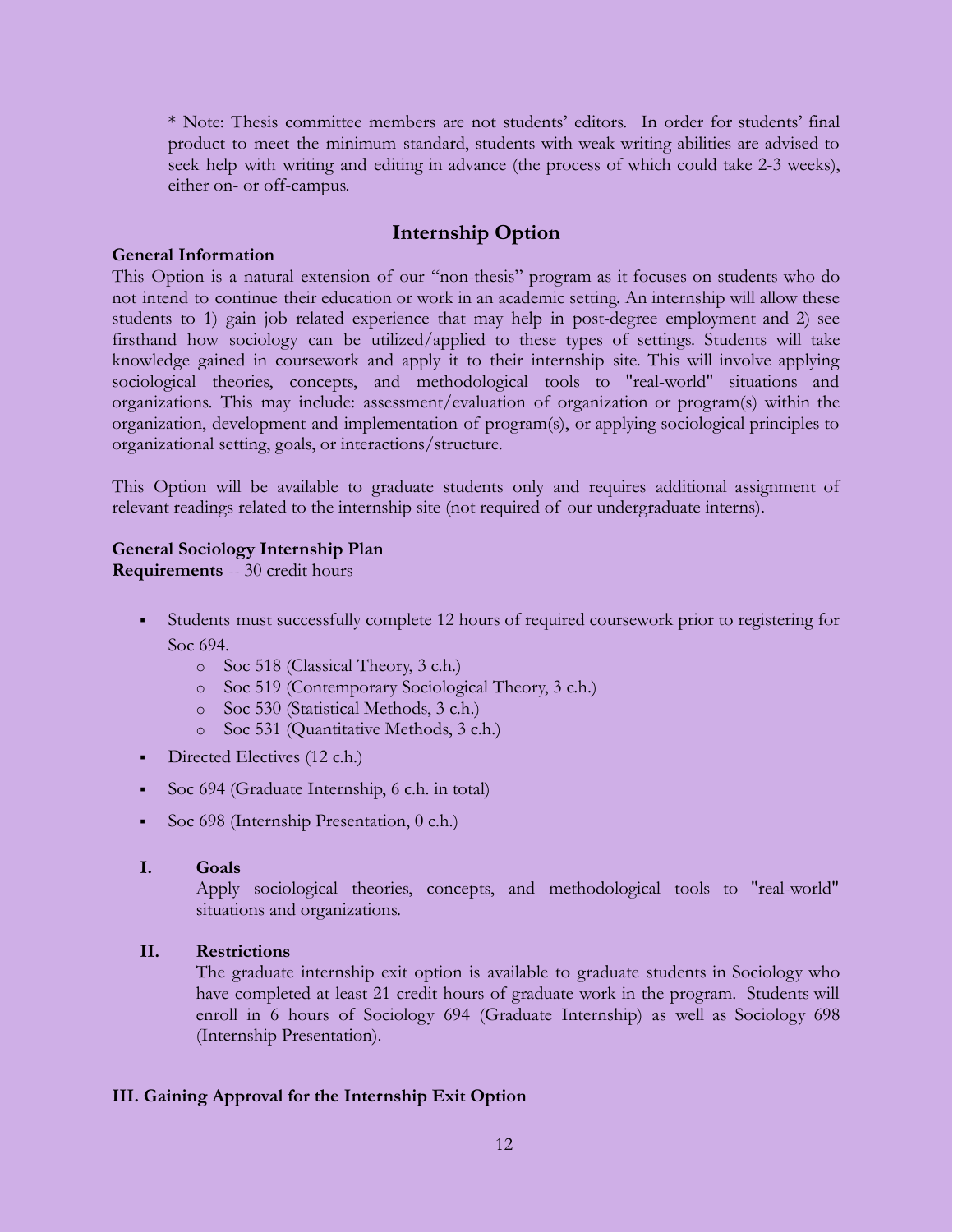**A.** Students interested in completing the internship exit option should first identify a faculty member with whom they wish to work. This faculty member will serve as the student's departmental internship supervisor as well as chair of the student's internship exit option committee.

**B.** Consulting with their committee chair, it is the student's responsibility to:

**i.** identify an internship site and obtain a detailed job description and written approval from an internship site coordinator; and to

**ii.** identify one other member of the graduate faculty from the department to serve on the internship committee. The Graduate Advisor automatically serves as the third member of the internship committee.

**C.** With the internship site secured and the internship committee organized, students should prepare the following items:

**i.** a summary statement regarding the potential relevance of sociological concepts to the selected site;

**ii.** a job description and letter of approval fromthe site coordinator;

**iii.** a list of relevant readings to be completed in connection with the internship (if required by faculty advisor); and

**iv.** a Committee Approval Form (found at: [http://www.wiu.edu/graduate\\_studies/current\\_students/forms/Committee](http://www.wiu.edu/graduate_studies/current_students/forms/CommitteeApproval.pdf) [Approval.pdf\)](http://www.wiu.edu/graduate_studies/current_students/forms/CommitteeApproval.pdf), to be signed by the student, Graduate Advisor and the

Internship Committee Chair.

Once prepared, students must schedule a meeting with the department chair to discuss the proposed internship and register for SOC 694 and SOC 698. This packet should be presented to the department chair for their signature during that meeting.

#### **III. Requirements**

#### **A. Contact/Work Hours**

In general, students should log at least 300 contact/work hours for Sociology 694. A total of 6 credit hours of SOC 694 is required; students may choose to fulfill the 6-semester-hour requirement in one semester or split up the 6-semester-hour obligation across multiple semesters. Additional unlogged time will be required for the completion of a daily log, readings, and preparation of final report and presentation.

#### **B. Weekly Log of Internship Duties and Activities**

Students should maintain a weekly log which examines the internship site in terms of a Sociological Perspective or relevant sociological literature. Your log should be more than a "diary" of events and tasks. It should reflect on social interactions and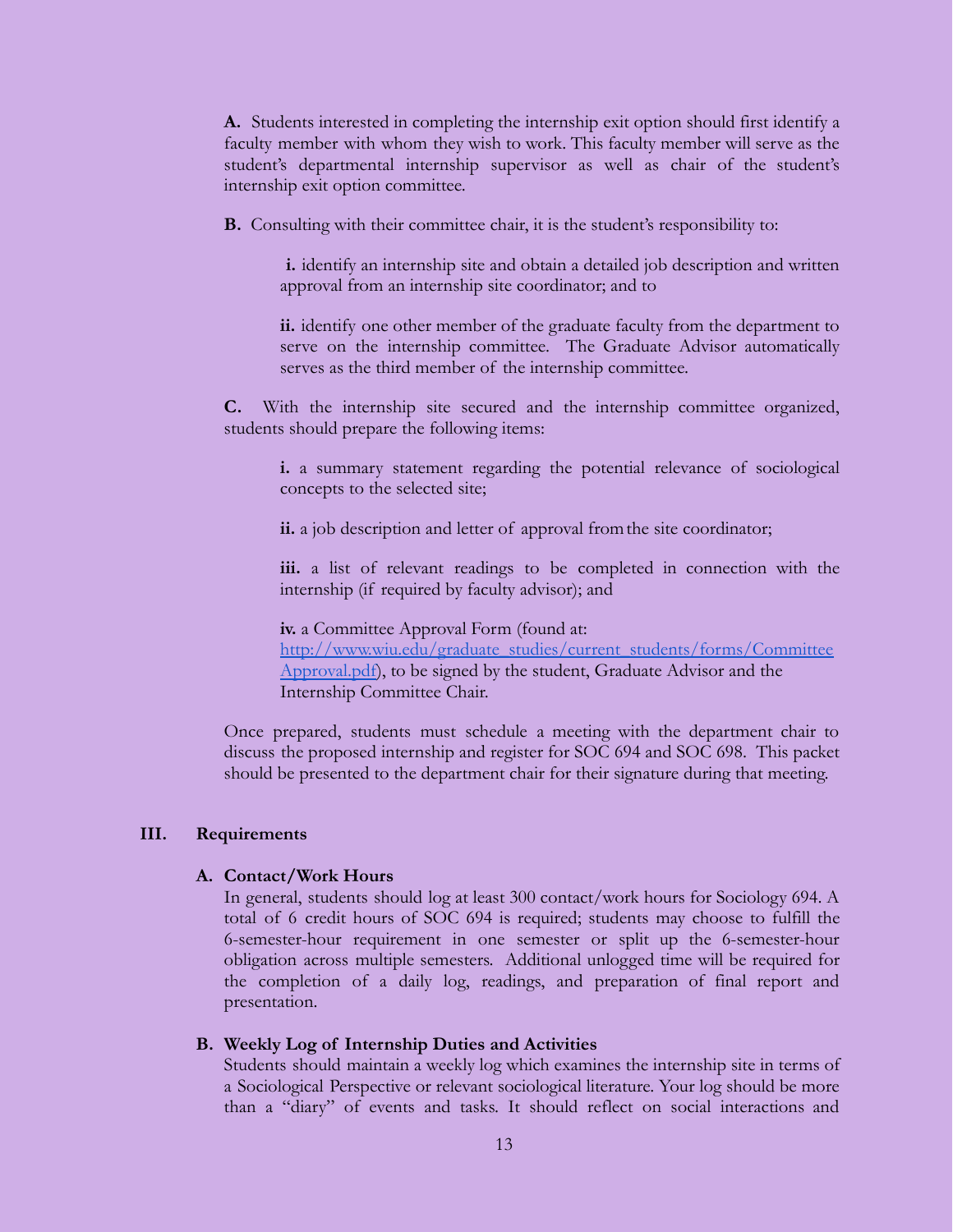organizational features using concepts, theories, and research from your graduate coursework in sociology.

#### **C. Relevant Readings**

Internship advisors may require students to complete a set of required readings relevant to the internship site.

### **D. Written Report**

Students will submit a formal report to their internship advisor by the end of the semester in which the internship was conducted. The length and scope of this report will be determined by the faculty advisor, but the paper should compare their experiences to the findings in sociological theories and research reviewed in their previous courses and relevant readings and comment on the relationship (or lack of) between your substantive coursework in at least two of your graduate sociology courses at WIU and this internship experience.

**The length of the paper is negotiated with the faculty members, but as a general rule, should be in the range, at the minimum, of a peer reviewed journal article (25-30 pages).**

### **E. Site Coordinator Report**

A report must be submitted by the student's site coordinator verifying the accumulation of the minimum 300 contact/work hours, outlining the student's responsibilities and tasks completed, and evaluating the student's performance in these tasks.

### **F. Internship Advisor Contact**

Students should be in regular contact (at least monthly) with the faculty member advising the internship.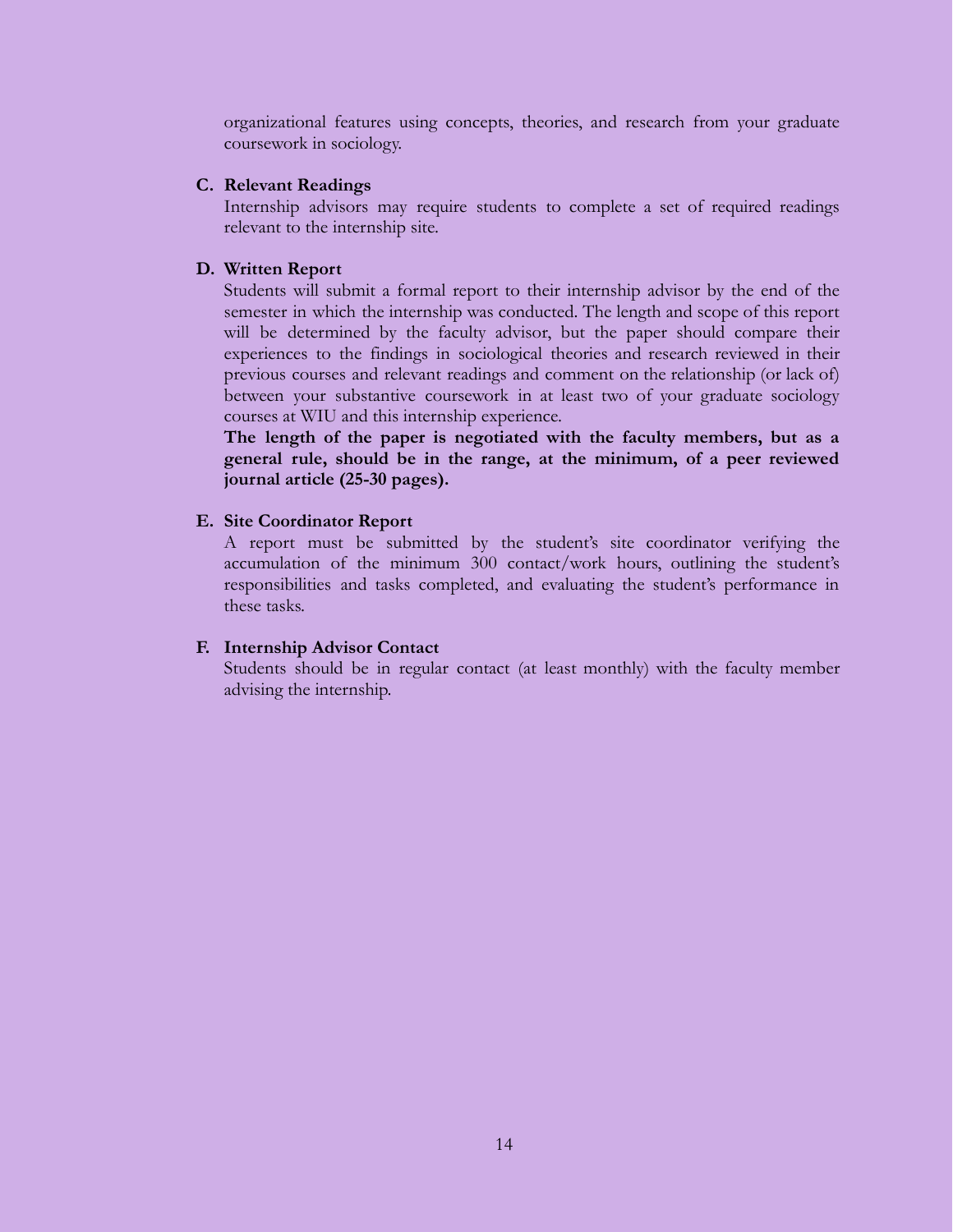#### Special Registration Permission

As you matriculate through the graduate program, keep in mind that certain courses *require* a consultation with the **Chair of the Department** before you are able to register. In fact, only the Chair can grant permission to enroll or enroll you in the following courses:

> **Soc 501: Individual Readings (3 s.h.) Soc 600: Thesis Research (3 s.h.) Soc 601: Thesis in Sociology (3 s.h.) Soc 694: Graduate Internship (repeatable up to 6 s.h.) Soc 698: Internship Presentation (0 s.h.) Soc 699: Sociology Non-Thesis Paper (3 s.h.) UNIV 695: Continuing Enrollment**

While the Graduate Advisor is able to assist and guide you in the selection of courses in the program, only the Chair has the authority to enroll you in these courses. Make an appointment for a consultation if you are planning to take any of thelisted courses.

If you have any questions regarding requirements, courses, or are unsure about what to enroll in, please contact the Graduate Advisor to make an appointment to review your file.

#### **Continuous Enrollment in Thesis or Exit Option**

Most students, both full- and part-time, prefer to pursue an advanced degree by taking classes continuously (e.g., at least one course every fall and spring semester until completion). Thus, it is important that students file degree plans in a timely manner and, for those who interrupt their program of study, to note the maximum time period allowed for fulfilling all requirements for the degree sought. (See section entitled "Time to Complete Degree/Revalidation of Courses.") Once a student has begun work on a thesis or other exit option, it is expected that such work should progress continuously through each regular academic semester. A student working on an exit option should enroll in the course(s) for which academic credit is given for that option. Once all other degree requirements as stipulated on the degree plan are met, students who have an incomplete grade in exit option courses must maintain their enrollment with the university in order to make use of academic and non-academic services (e.g., laboratories, library, faculty access). Enrollment must be maintained every semester during which a student is continuing to complete an exit option. Students enrolling in no other credit hours who have not completed exit option requirements in their program must enroll in UNIV 695 (maximum 1 s.h. per semester) until a final grade is received for the exit option activity and the degree is completed, or the time period to complete the degree is exceeded. The requirement for continuous registration does not apply during a summer term. Students must complete a Request to Enroll in UNIV 695, Continuing Enrollment and submit the form to the School of Graduate Studies to requestinitial registration for UNIV 695.

Students seeking an exception to this policy should submit a petition to the School of Graduate Studies.

**Failure to Register for UNIV 695***:* After the student has requested registration for one semester of UNIV 695, the Office of the Registrar will automatically register and assess tuition and fees for each semester of UNIV 695 until continuous registration is interrupted. Continuous registration is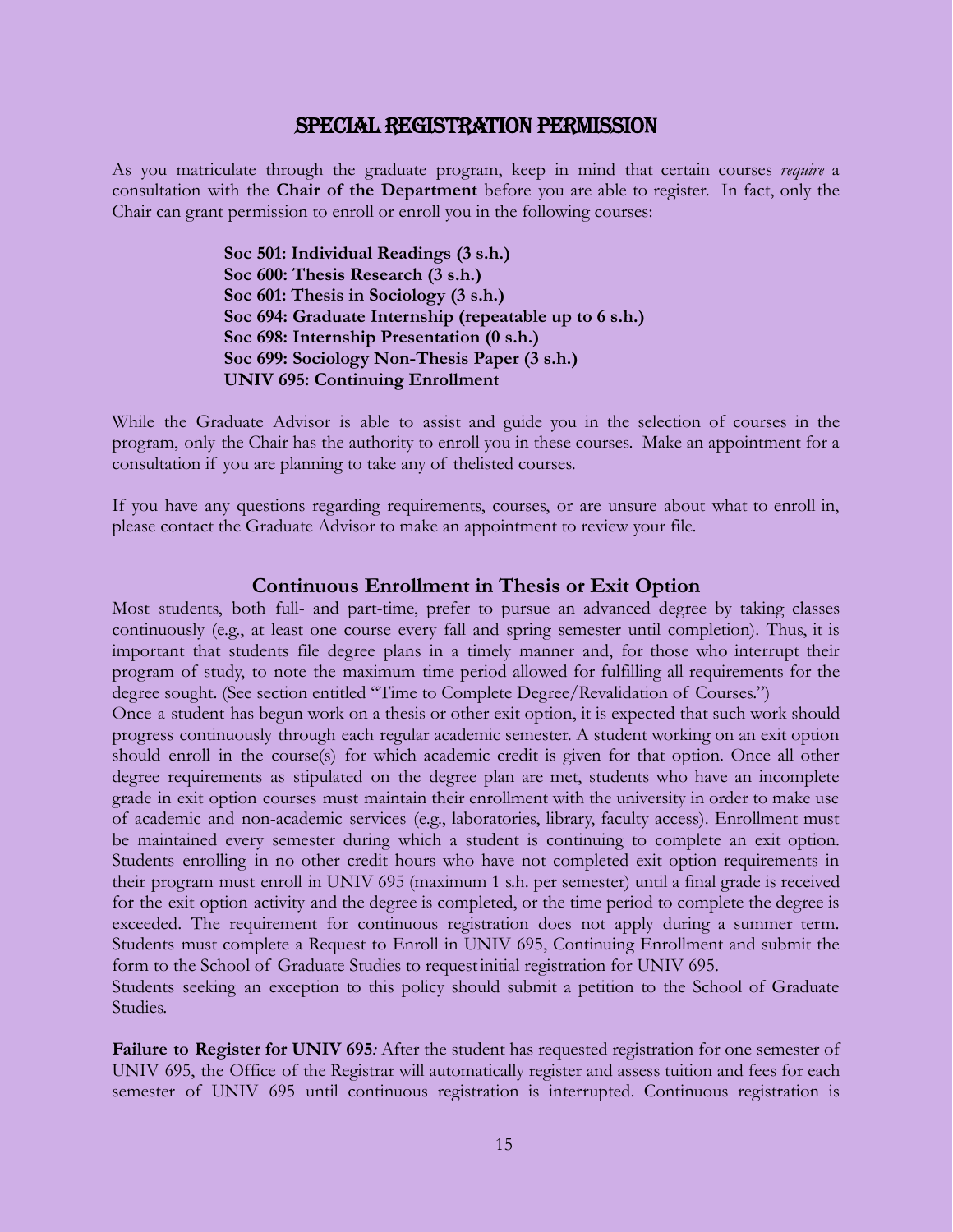interrupted by completion of the degree, non-payment of the tuition bill, or expiration of the time limit to complete the program of study. All students who meet the criteria delineated in this policy must initiate continuous enrollment registration through the School of Graduate Studies or petition for a leave of absence from the University. Any student who fails to initiate registration or interrupts continuous registration without obtaining a leave of absence from the School of Graduate Studies must enroll in one credit hour of UNIV 695 for each of the delinquent semesters upon re-enrollment and/or reinstatement, or as a condition of having the degree conferred. Any student requesting reinstatement in a degree program must submit an online application for readmission to the School of Graduate Studies.

#### **Grade Appeals Policy**

The purpose of the grade appeal policy is to ensure that grades represent a fair and consistent evaluation of student performance.

A graduate student who believes he/she was unjustly evaluated in a course must discuss the matter privately with the professor involved by the end of the second week of the regular semester (Fall or Spring) following the term in which the student received the grade in question. Grade appeal hearings are normally heard during the Fall/Spring semesters unless all parties agree to an earlier hearing. In the event the student is unable to contact the professor by the beginning of the third week of the regular semester, the student should contact the department chairperson in order to set up a meeting with the faculty member (or to meet with the department chairperson if the faculty member is no longer on campus). The complete grade appeal process can be found at [wiu.edu/policies/gradeapp.php.](http://www.wiu.edu/policies/gradeapp.php)

#### **Graduate Committees–Departmental**

Each department offering graduate work as a field of specialization has a graduate committee. Shortly after the student has been admitted to the School of Graduate Studies, and prior to his or her first registration, the student must consult the chair of his or her graduate committee or assigned academic adviser. Graduate committees have general supervision over the work of their department's degree students. Until the Departmental Graduate Committee assigns the student to an adviser, the committee assumes responsibility for the student's general orientation and program of study.

#### **Incomplete Grade Policy**

A temporary grade of "I" (incomplete) indicates that the student has been unable to complete coursework due to circumstances beyond his or her control. A request for an incomplete grade at the graduate level may be approved at the discretion of the faculty member. Students failing to complete the required coursework within one year will receive a grade of "F." Faculty members may approve an extension of time for the incomplete. Some academic departments have automatically extended their capstone/exit option courses (i.e. thesis, applied project, etc.) and students should contact their academic adviser to identify courses with automatic extensions already in place. Completion of a graduate degree will not be allowed with incomplete grades posted Fall 2006 or after on the transcript.

#### **Retaking Failed Courses**

A student may repeat any credit course in which a failing grade (F) was received. Both the failing grade and the grade earned by repeating the course will appear on the transcript and will be used to calculate the student's grade point average.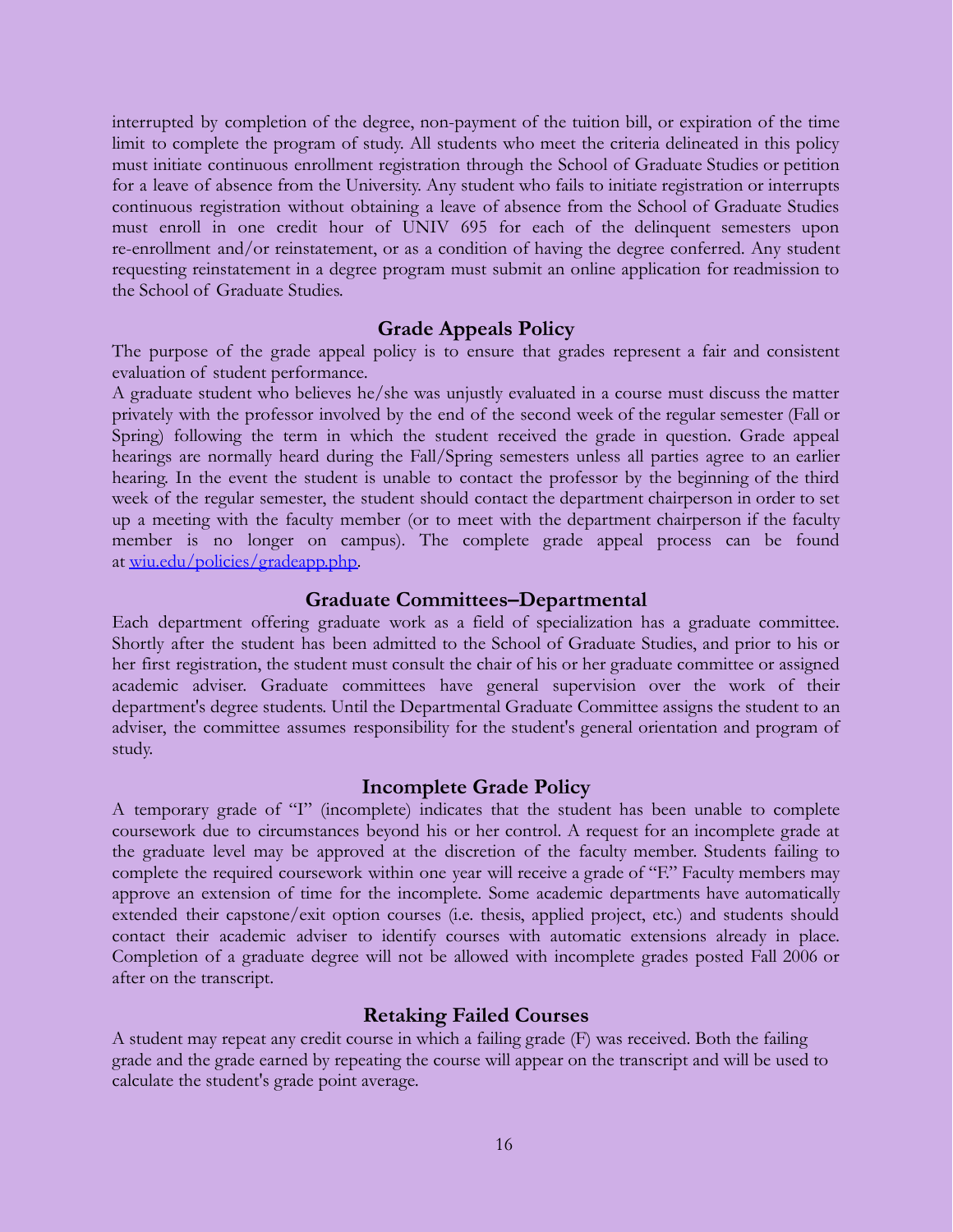# **Retaking Passed Courses**

If a student decides that his/her mastery of a previouslypassed course will be improved by retaking the course, he or she may do so subject to the following conditions:

1. All grades received for each course retaken will appear separately on the transcript in addition to the original grade.

2. No honor points or credit toward graduation may be received for retaking a previously passed course.

3. Tuition and fees must be paid for all courses retaken.

4. The student must properly register to retake a course during registration or preregistration. Previously passed courses are those for which any of the following grades have been received: A, B, C, D, or S. If a course graded S is retaken, the secondgrade (assuming successful completion) will also be an S since only S and U grades can be given for such courses. For all other previously passed courses, the grade on the transcript will reflect what the student has achieved by taking the course a second time.

# **Notification to Students on Family Educational Rights and Privacy Act of 1974**

Western Illinois University, in full compliance with the Family Educational Rights and Privacy Act of 1974, shall make educational records available to students upon request. Likewise, in accordance with the law, individually identifiable educational records will not be released to anyone other than authorized individuals without written consent of the student. Students have the right to file complaints with the Family Educational Rights and Privacy Act (FERPA) Office concerning alleged failures by the institution to comply with the Act.

The Family Educational Rights and Privacy Act (FERPA) affords students certain rights with respect to their education records. These rights include:

1. The right to inspect and review the student's education records within 45 days of the day the University receives a request for access. Students should submit to the Registrar, dean, or other appropriate official, written requests that identify the record(s) they wish to inspect. The University official will make arrangements for access and notify the student of the time and place where the records may be inspected. If the records are not maintained by the University official to whom the request was submitted, that official shall advise the student of the correct official to whom the request should be addressed.

2. The right to request the amendment of the student's education records that the student believes are inaccurate or misleading. Students may ask the University to amend a record that they believe is inaccurate or misleading. They should write the University official responsible for the record, clearly identify the part of the record they want changed, and specify why it is inaccurate or misleading. If the University decides not to amend the record as requested by the student, the University will notify the student of the decision and advise the student of his or her right to a hearing regarding the request for amendment. Additional information regarding the hearing procedures will be provided to the student when notified of the right to a hearing.

3. The right to consent to disclosures of personally identifiable information contained in the student's education records, except to the extent that FERPA authorizes disclosure without consent. One exception which permits disclosure without consent is disclosure to school officials with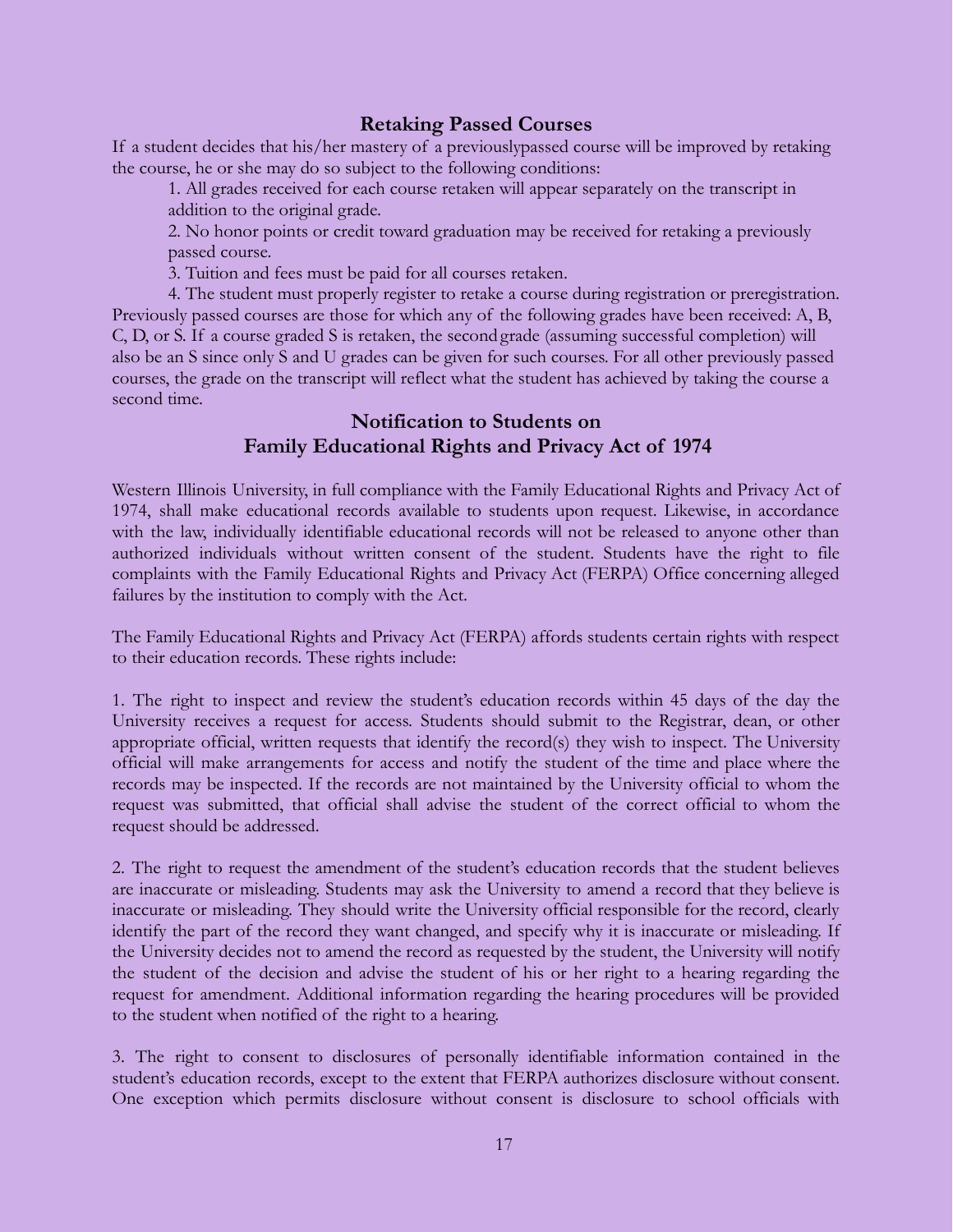legitimate educational interests. A school official is a person employed by the University in an administrative, supervisory, academic or research, or support staff position (including law enforcement unit personnel and health staff); a person or company with whom the University has contracted (such as an attorney, auditor, collection agent, or other service provider such as the National Student Clearinghouse or Credentials, Inc.); a person serving on the Board of Trustees; or a student serving on an official committee, such as a disciplinary or grievance committee, or assisting another school official in performing his or her tasks. A school official has a legitimate educational interest if the official needs to review an education record in order to fulfill his or her professional responsibility. Upon request, the University may disclose education records without consent to another school in which a student seeks or intends to enroll.

4. The right to file a complaint with the U.S. Department of Education concerning alleged failures by the University to comply with the requirements by FERPA.

Western Illinois University considers the following categories to be directory information, and, as such, may release it to any or all inquirers in such forms as news releases, directories, or computer address lists: the student's name; school and home address; WIU email address; telephone number; major field of study; dates of attendance; full- or part-time status; classification; degrees, honors and awards received (including Dean's List) and date granted; anticipated graduation date; most recent previous educational agency or institution attended; participation in officially recognized activities and sports; and, for members of athletic teams, weight and height.

Students who do not wish this information to be released may prevent such release by submitting an Exclusion of Directory Information Form to the Registrar. The request for exclusion of directory information will be honored indefinitely; however, it does not affect directory information already published or released. By requesting exclusion of directory information, students should be aware that all future requests for this information by anyone other than school officials with legitimate educational interests will be refused.

**Source:** [http://www.wiu.edu/graduate\\_studies/catalog/academic\\_guidelines/](http://www.wiu.edu/graduate_studies/catalog/academic_guidelines/)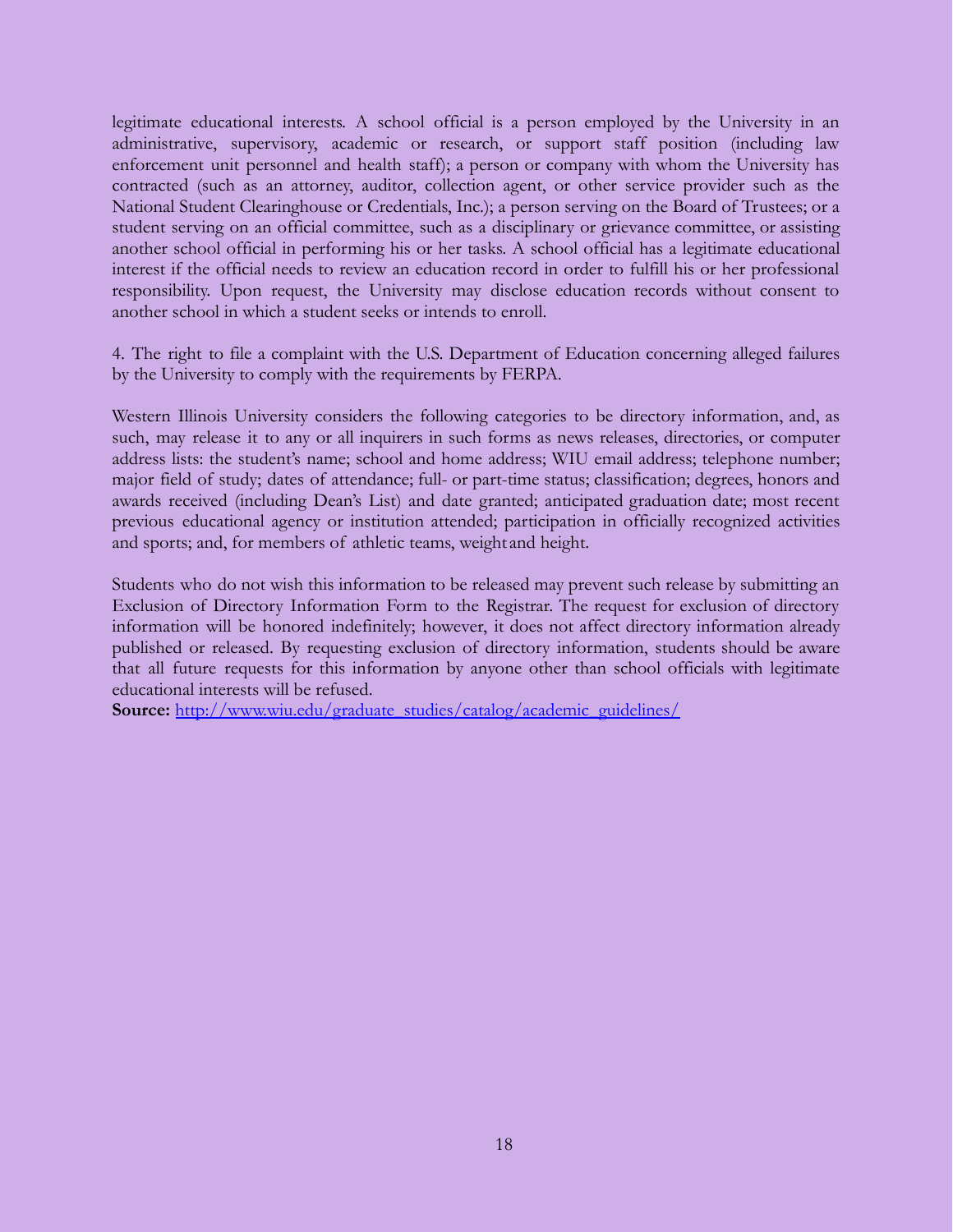

# FACULTY MENTORING & GRADUATE EDUCATION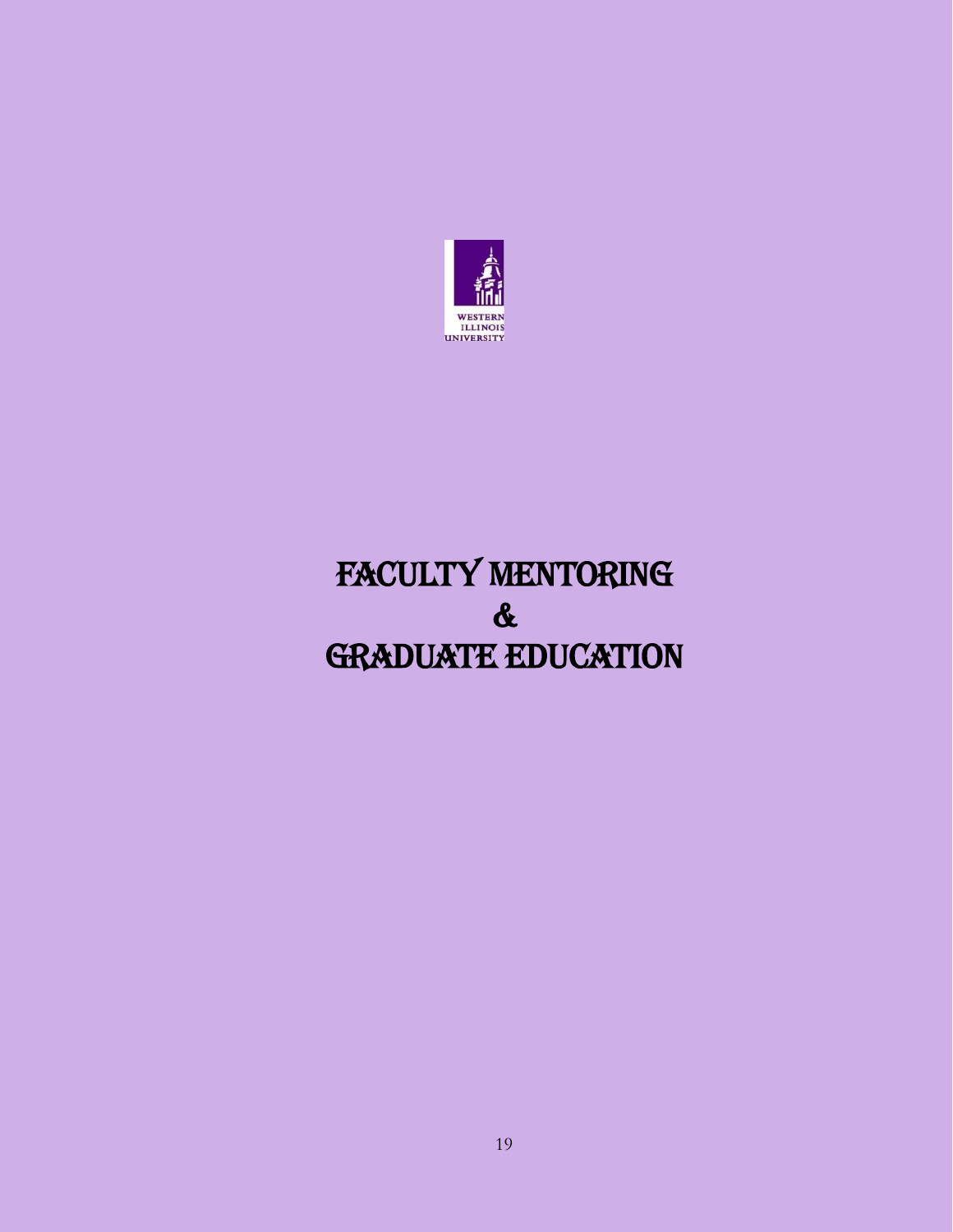# Faculty Mentoring of Graduate Students

# **Introduction**

Students who enroll in our graduate program are encouraged to actively search for mentorship. A mentor is more than an adviser or a member of a committee. A mentor provides you with wisdom, technical knowledge, assistance, support, empathy and respect throughout your graduate career. Mentoring helps students understand how their goals fit into graduate education, department life, and career choices. Moreover, mentoring is an ongoing professional relationship that continues even after the student has left the institution.

The three categories of mentoring that students need include:

### 1. Guiding students through degree requirements:

It is understood that the graduate advisor/director serves as the primary academic advisor for the degree program requirements, but *all* faculty members play an active role in helping graduate students understand the degree requirements and explain the theory and reasons for specific requirements.

Mentors can discuss with students their performance in courses, examinations, internships, and offer guidance and support where appropriate or requested.

### 2. Guiding students through the thesis, non-thesis research, and internship process:

Mentors can evaluate the graduate students' strengths and weaknesses and offer constructive feedback about possible research topics and areas of study.

Mentors can advise graduate students on the selection of topic for their thesis/non-thesis research and direct them to appropriate faculty with relevant specialties.

Mentors can assist and guide in conjunction with or independent of the student's thesis or non-thesis committee where solicited. [Note: Different opinions may arise between the student's mentor and thesis chair; however, the student must weigh the cost and benefits of advice given.]

Mentors can encourage graduate students to remain up-to-date on the scholarly research related to their chosen topic.

Mentors can assist in finding scholarly sources to support research.

3. Guiding students through professional development:

Mentors can guide and/or advise students' development as teachers and researchers. Mentors can encourage participation in professional meetings and departmental activities.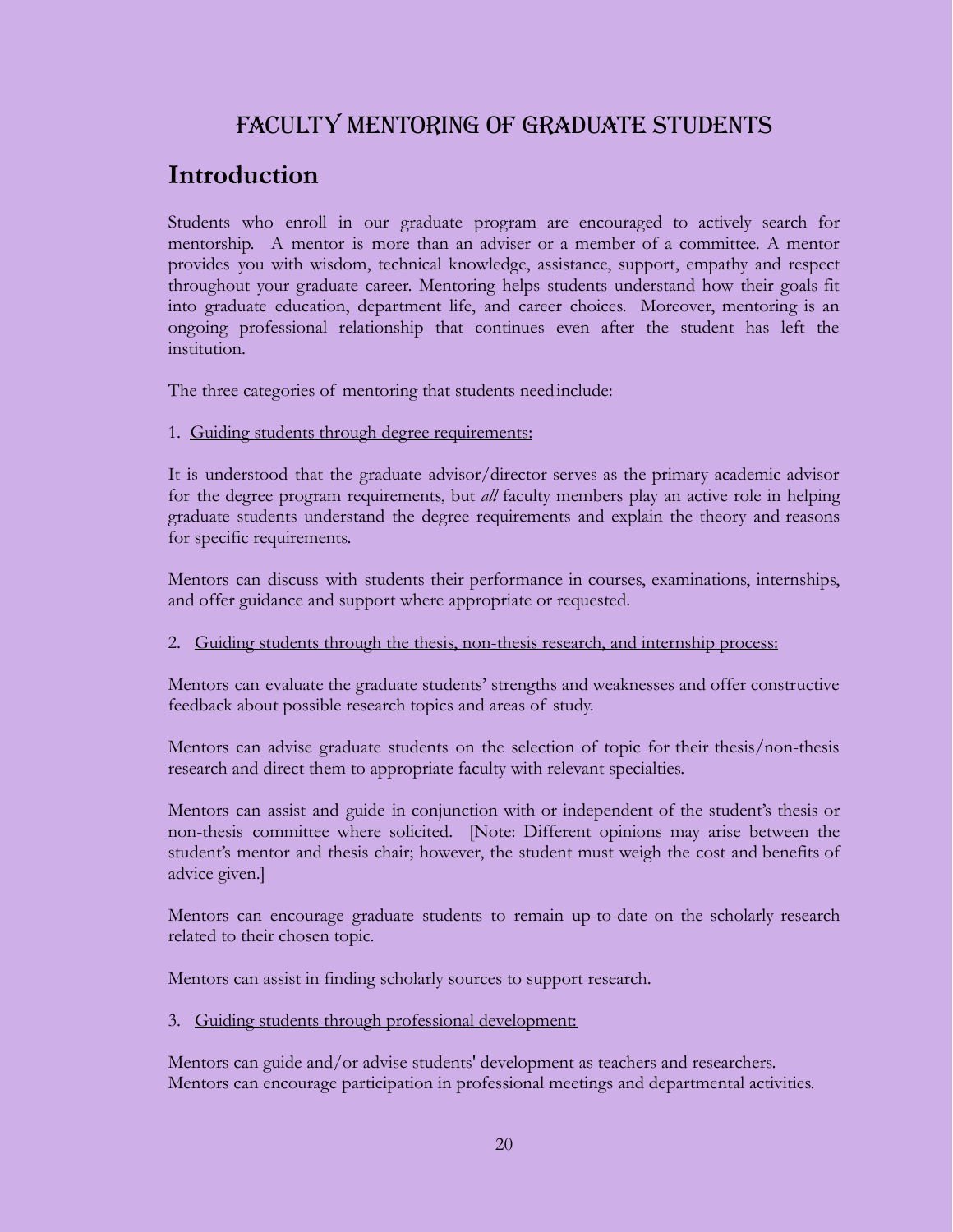Mentors can help students develop professional skills in writing and professional presentations.

Mentors can inculcate an appreciation, aspiration, and respect for an overall professional attitude for faculty and peers.

#### **Points for Consideration for Mentors:**

The primary role of mentors to graduate students is *to share knowledge and expertise* within the discipline and *to provide academic and/or emotional support*. The development of a positive and professional rapport between faculty and graduate students is fundamental to their retention and long-term success.

- Just as a teacher has the authority to set the terms for a course, a mentor has the authority to set the terms for a mentoring relationship. That means that you can be clear with students what forms of mentoring you will provide (e.g. constructive feedback, networking assistance) and what forms you will not provide (e.g. friendship).
- *● No single mentor can provide all forms of mentoring a student requires. Encourage students to solicit multiple views that can assist in their decision making and professional development.*
- Bear in mind that each student is different, so the kind of mentoring you offer a particular student might be different to the kind you offer to another student. Seek feedback from your student about your mentoring, so you can tailor your work with that student over time.
- It can be important to assess a student's work and discipline early in his/her career. This helps to provide difficult situations (e.g. underperforming students) later.
- When talking with an underperforming student, ask the student what s/he hopes to get out of the program. Reframe the situation by helping the student see the ways s/he is not meeting his or her own goals.
- Help the student understand the amount of time required on a weekly basis to make adequate progress. If the norm is that students in your program work 30 to 40 hours a week, for instance, communicate that to your student.

### **Professionalism and Ethics**

High quality graduate education depends upon the professional and ethical conduct of the participants. Faculty and graduate students share complementary responsibilities in the maintenance of academic standards and the developmentof high quality graduate programs.

## **Graduate Students**

To this end, it is essential that graduate students:

- *● conduct themselves in a mature, professional, and civil manner*
- *● devote an appropriate amount of time and energy toward achieving academic excellence and earning an advanced degree in a timely fashion*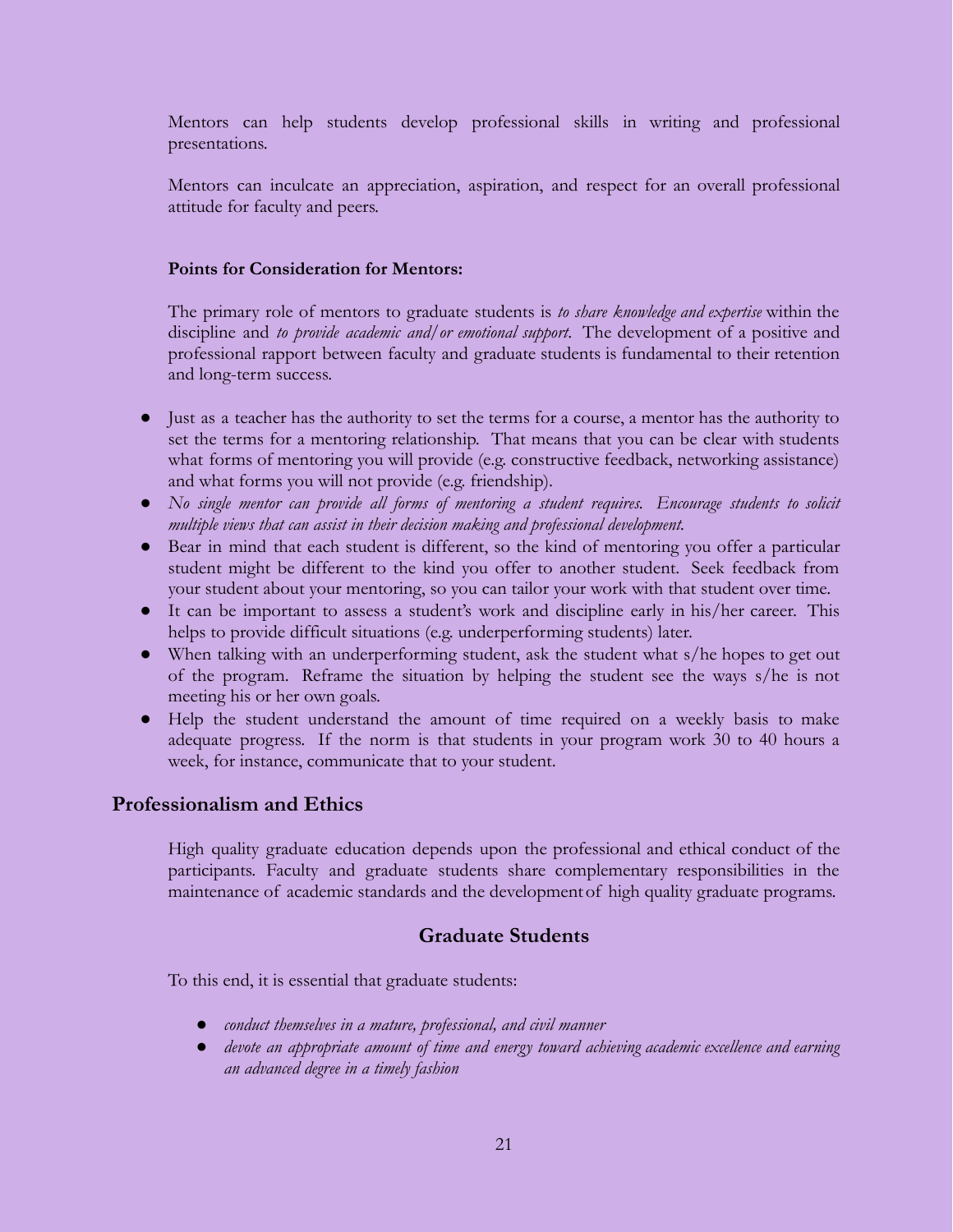- *● respect faculty members' need to allocate their time and other resources in ways that are academically and personally productive*
- *● take the initiative to communicate regularly with faculty and mentor, especially in matters related to research and progress within the graduate program*
- *● work with diverse faculty and peers regardless of their race, gender, religion, sexual orientation, or national origin*
- exercise the highest integrity in taking examinations, in collecting, analyzing, and presenting research data, and in teaching practice
- take primary responsibility to inform themselves about the specific regulations and policies governing their graduate studies at the Department and Graduate School levels
- recognize that, in many disciplines, the faculty and mentor provide the intellectual and instructional environment in which the student conducts research, and may, through access to teaching and research funds, also provide the student with financial support
- manage time effectively for maximum professional development as well as personal health and well-being, balancing competing demands such as being a student, a graduate assistant, a parent, a spouse, a caregiver, etc.
- recognize that the faculty and mentors are responsible for monitoring the accuracy, validity, and integrity of the student's research, so that careful, well-conceived research will reflect favorably on the student, the faculty and mentors, and the University
- *● acknowledge the contributions of the faculty, mentor and other members of the research team to the student's work in all publications and conference presentations*
- *● maintain the confidentiality of the faculty, mentor, and fellow students' professional activities and research prior to presentation or publication in accordance with existing practices and policies of the discipline*
- participate in discipline-based activities, such as seminars and conferences, as a component of professional development
- participate in activities organized by the graduate advisor, the graduate committee, and the department at large
- participate in university, departmental, or program governance as a component of professional development
- uphold the public service mission of the university at an appropriate level

# **Faculty**

It is essential that faculty:

- act in a manner that best serves the education and professional development of students
- create an ethos of collegiality so that learning takes place within a community of scholars
- *interact with students in a professional, civil, and collegial manner in accordance with University policies and relevant laws*
- familiarize themselves with policies that affect their graduate students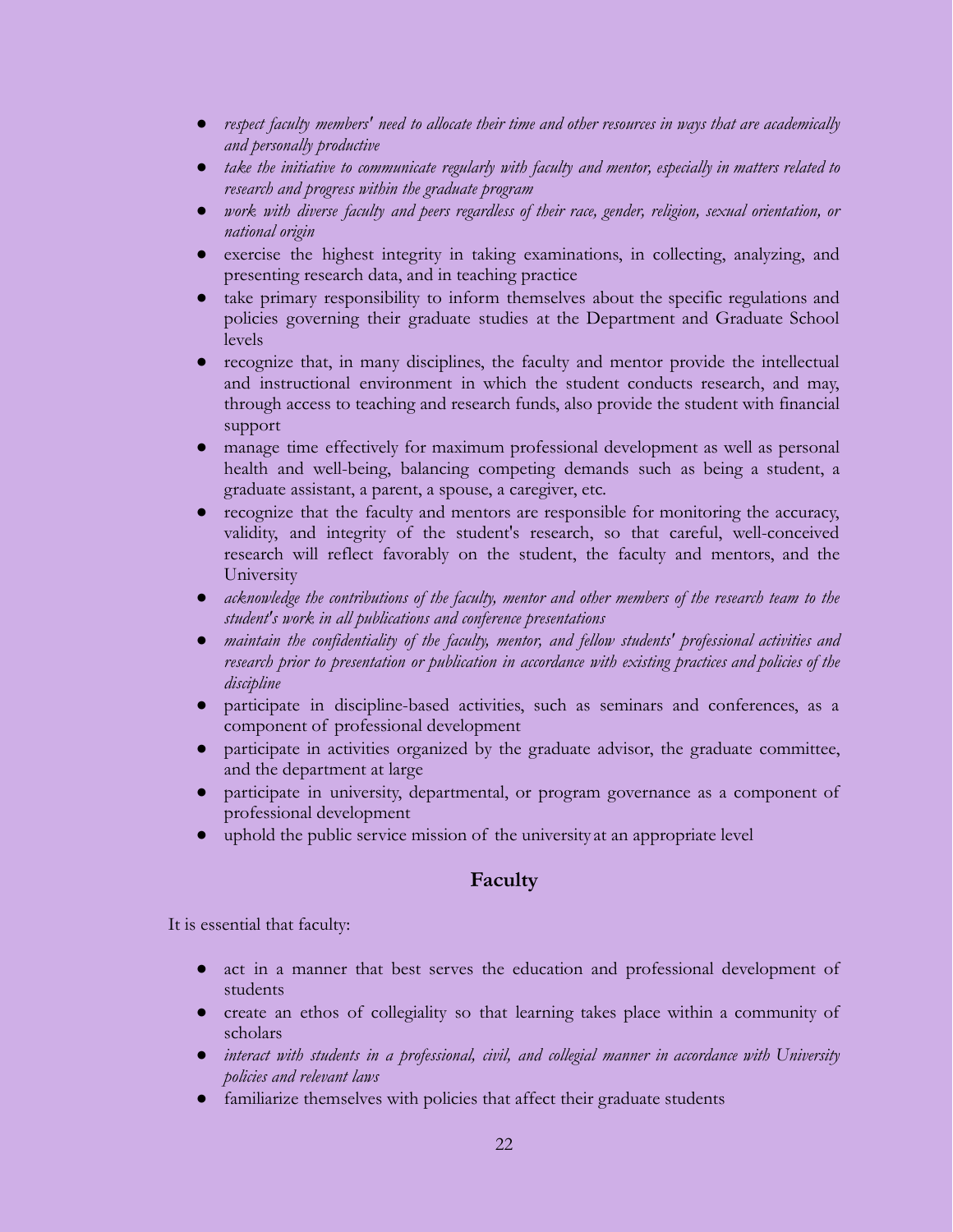- impartially evaluate student performance regardless of the student's religion, race, gender, sexual orientation, nationality, or other criteria that are not germane to academic evaluation
- *● promise a reasonable degree of confidentiality in communication with students, taking care not to discuss a student's performance, research results, or behavior with other students*
- *● serve on graduate student committees without regard to the race, gender, sexual orientation, or national origin of the graduate student candidate*
- *● prevent personal rivalries with colleagues from interfering with duties as graduate advisor, committee member, or colleague*
- *● excuse themselves from serving on graduate committees when there is an amorous, familial, or other relationship between the faculty member and the student that could result in a conflict of interest*
- discuss departmental authorship policy with graduate students in advance of entering into collaborative projects
- *● acknowledge student contributions to research presented at conferences, in professional publications, or in applications for copyrights and patents*
- ensure that a student's experience as a teaching, research, or staff assistant contributes to his/her professional development and does not impede the student's progress toward the degree
- *● create in the classroom or laboratory supervisory relations with students that stimulate and encourage students to learn creatively and independently respect the academic freedom for students to express opinions that may differ from those of faculty*
- attain with graduate students a clear understanding of their specific research responsibilities, including timelines for completion of research and the thesis or non-thesis
- *● refrain from requesting students to do tasks not closely related to their academic or professional development for the personal advantage of a facultymember*
- *● provide opportunities within the graduate program for students to seek assistance for their grievances without threat of retaliation*
- respect students' need to allocate their time among competing demands
- attend committee meetings and examinations, and participate with full attention in these activities
- take reasonable measures to ensure that each graduate student initiates thesis or non-thesis research in a timely fashion
- continue to be an advisor and colleague after student graduates

## **Summary**

An effective mentoring relationship develops over time. The student benefits from the mentor's support, skills, wisdom and coaching. Later, both people deepen their working relationship, perhaps collaborating on projects in which the student develops into a junior colleague. Both mentee and mentor may redefine their relationship as one of equals, characterized over time by informal contact and mutual assistance, thus becoming true professional colleagues.

### **Sources**

<https://cft.vanderbilt.edu/guides-sub-pages/mentoring-graduate-students/>

<https://grad.washington.edu/for-students-and-post-docs/core-programs/mentoring/>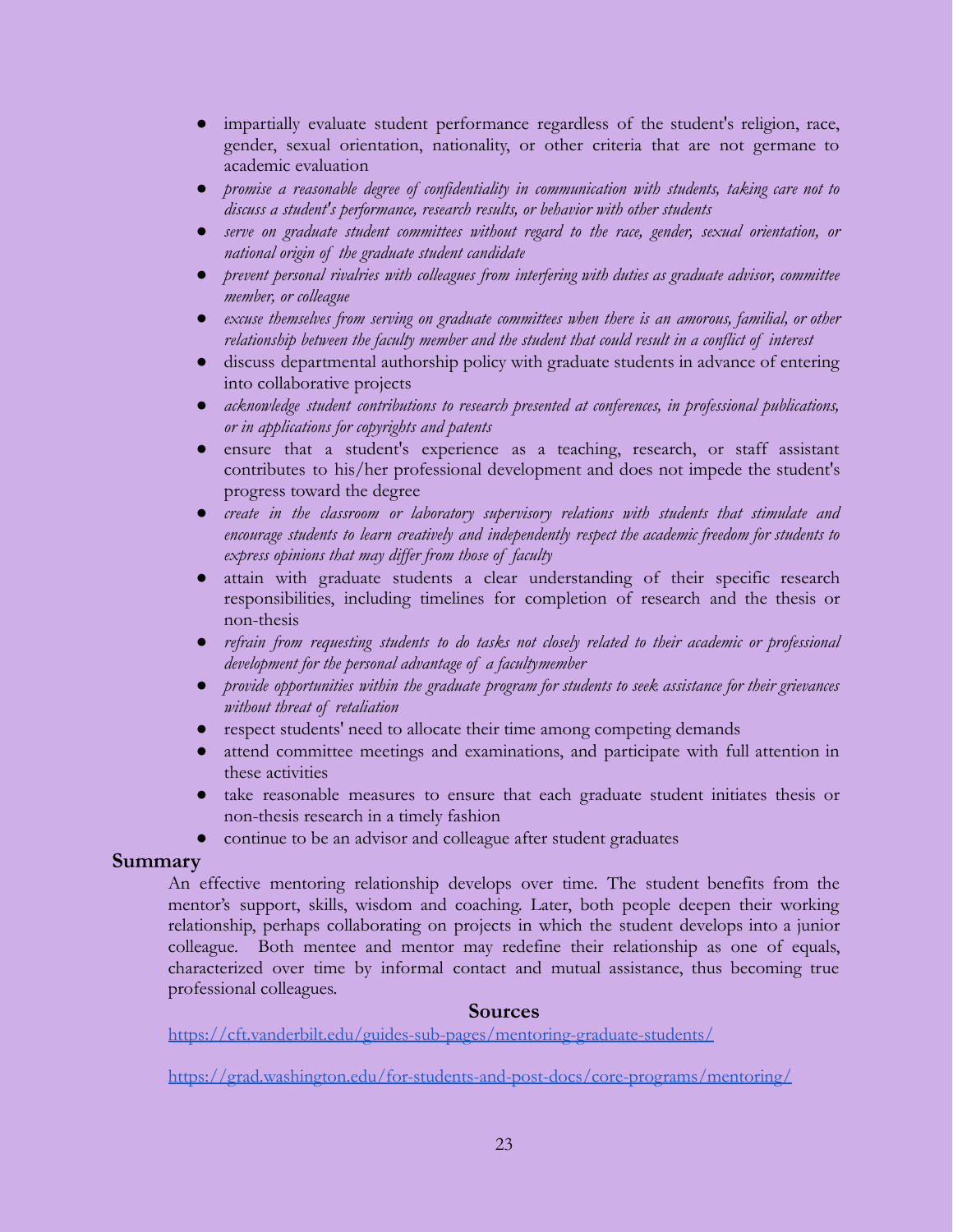

# GRADUATE ASSISTANTSHIPS: TEACHING SUPPORT ASSISTANTS RESEARCH ASSISTANTS TEACHING ASSISTANTS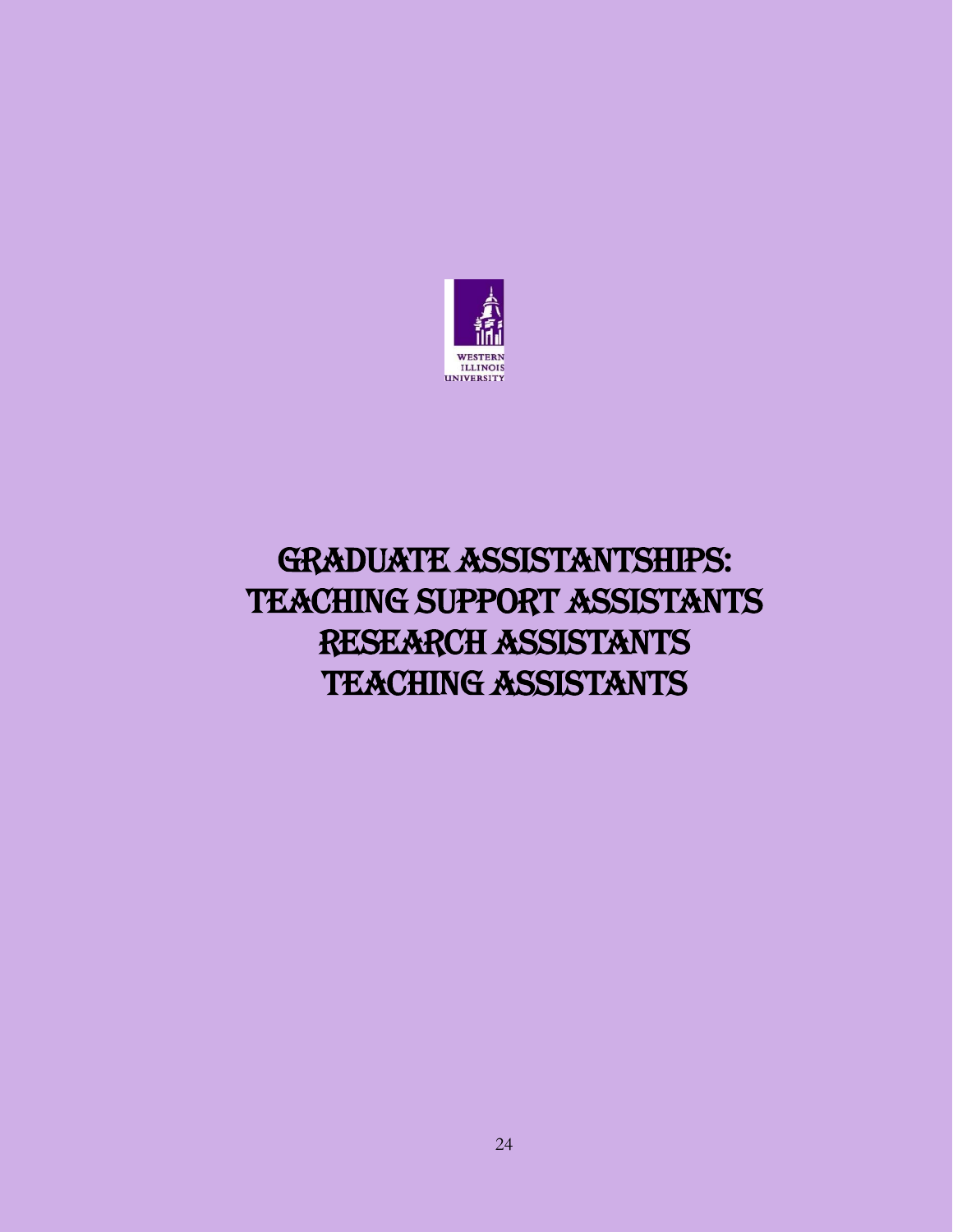# The Nature of Assistantships

Graduate assistantships are academic merit-based awards that recognize outstanding achievement and provide financial support to students as they pursue their degrees. Both the university and the student benefit from the assistantship. The student receives professional experience and financial support, while the university gains a student assistant dedicated to advancing its mission.

Graduate assistants are expected to balance the challenges presented by both the assistantship duties and the requirements of the graduate degree. As such, a student must demonstrate satisfactory progress toward the completion of scholarly tasks as well as assignments in the workplace. All graduate students are encouraged to consult with assistantship supervisors and departmental graduate advisors throughout this process.

Students with full-time assistantships are required to work up to 20 hours per week or teach up to 6 semester hours per semester, and will receive a monthly stipend and waiver of tuition. Current stipend amounts, policies, procedures, and additional information concerning the assistantship program may be found online at [http://www.wiu.edu/graduate\\_studies/](http://www.wiu.edu/graduate_studies/) . Assistantship applications received prior to March 15 may be given priority consideration.

## *Categories of Assistantships*

**1. Teaching Assistant (TA) -** A Teaching Assistant is the instructor of record for a class or laboratory, within a specific academic department of the University. Teaching Assistants' duties consist of one or more of the following types of activities:

- o conducting classes or laboratories,
- o preparing lectures,
- o constructing and grading tests/quizzes,
- o holding student conferences,
- o assigning course/laboratory grades,
- o other duties related to the assigned course/laboratory.

**2. Teaching Support Assistant (TSA) -** A Teaching Support Assistant provides assistance/support to an academic course instructor. Teaching Support Assistants' primary (i.e., greater than 50%) duties consist of one or more ofthe following types of activities:

- o taking attendance,
- o proctoring exams/quizzes,
- o grading,
- o developing academic instructional materials,
- o tutoring,
- o facilitating review/study sessions,
- o other instructional support services.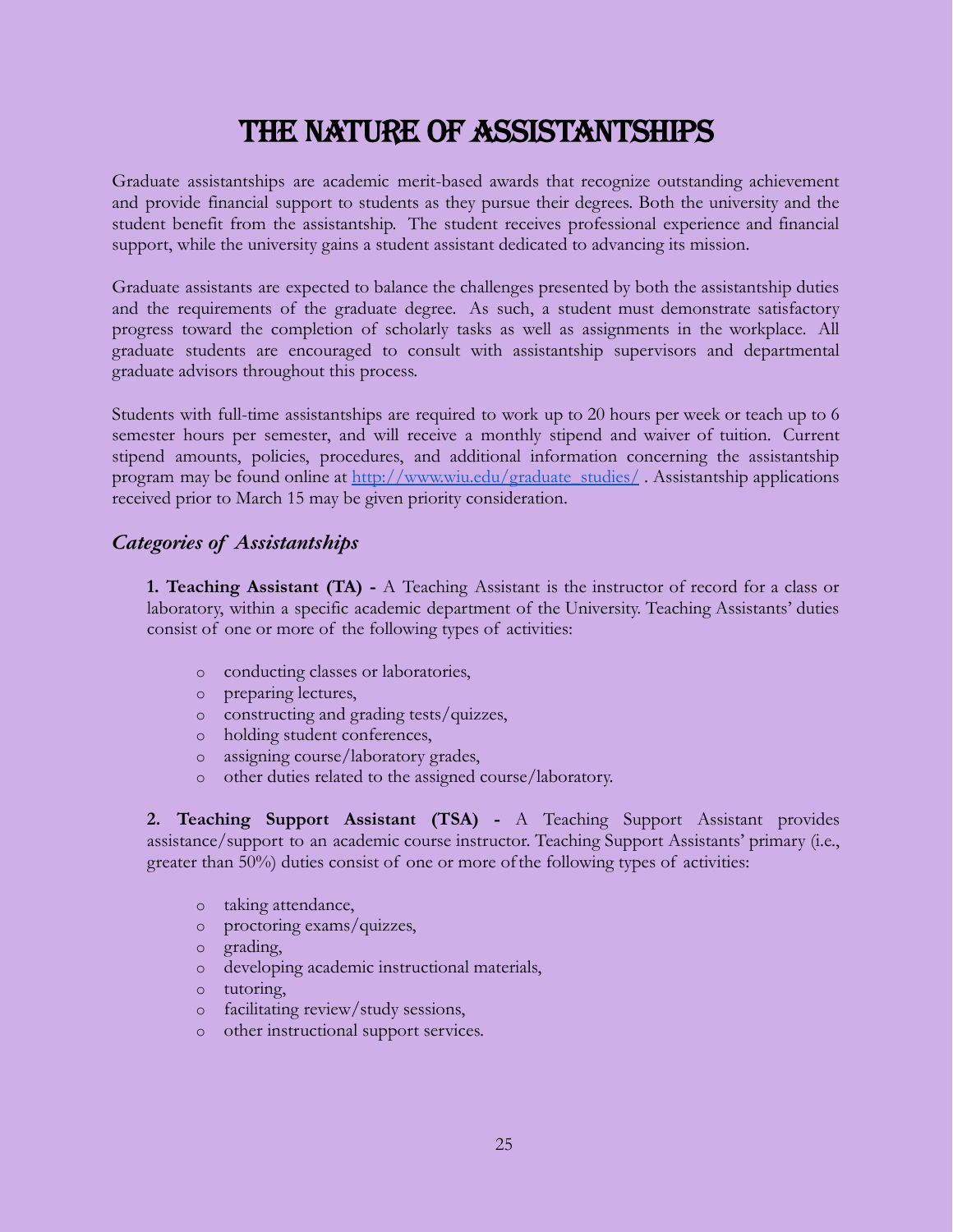**3. Research Assistant (RA**) - A Research Assistant is assigned to faculty members to assist with their research. Research Assistants' primary duties (i.e., greater than 50%) consist of one or more of the following types of activities:

- o conducting experiments,
- o collecting or analyzing data,
- o collaborating in preparing publications,
- o library research,
- o other research activities

**4. Graduate Assistant (GA) -** A Graduate Assistant supports the administrative and operational functions of the University or approved external agencies. Graduate Assistants' primary duties (i.e., greater than 50%) consist of one or more of the following types of activities:

- o technical support services (i.e., web, equipment management, etc.),
- o advising students,
- o clerical support,
- o recruiting students,
- o event development/management,
- o other support services.

### *Application Process*

To apply for an assistantship, an Application for Assistantship (available from the School of Graduate Studies or at [http://www.wiu.edu/graduate\\_studies/\)](http://www.wiu.edu/graduate_studies/) must be submitted along with three letters of recommendation (some programs require specialized recommendation letters) and a statement of personal goals. The application, letters, and statement must be submitted to the School of Graduate Studies before an assistantship contract may be written.

## *Tuition Waiver Benefit*

Graduate assistants receive a waiver of tuition (upon receipt of a signed contract) for the period of appointment plus a maximum of one summer session **adjacent to** (preceding or following) the employment period. If eligible, the summer tuition waiver is automatically applied for the summer following the end of the contract period; students must notify the Graduate School at the time of signing a fall contract if they choose to use it the preceding summer. The waiver does not include insurance costs or student fees. Tuition waivers may be revoked if the assistant does not fulfill at leasttwo months of the regular contract.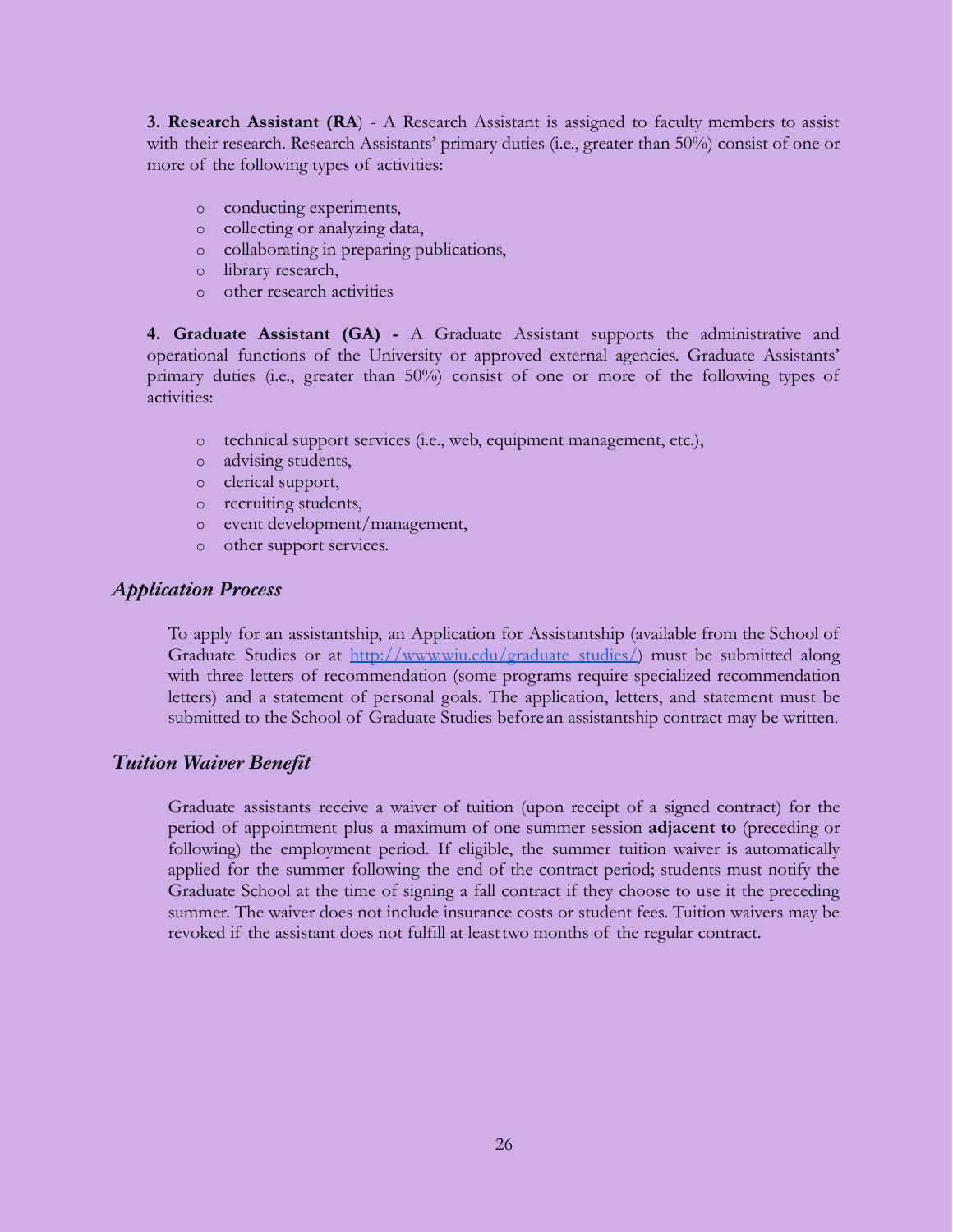## **Stipend Amounts - Effective July 1, 2021**

[http://www.wiu.edu/graduate\\_studies/prospective\\_students/stipend.php](http://www.wiu.edu/graduate_studies/prospective_students/stipend.php)

| <b>Position</b>                  | Full time      | $2/3$ time     |
|----------------------------------|----------------|----------------|
| Graduate Assistant (GA)          | \$979.25/month | \$653.25/month |
| Research Assistant (RA)          | \$979.25/month | \$653.25/month |
| Teaching Support Assistant (TSA) | \$979.25/month | \$653.25/month |
| Teaching Assistant (TA)          | \$1086/month   | \$724/month    |

Base salary for GA, RA and TSA  $= $7,834$  per academic year. Base salary for  $TA = $8,688$  per academic year. An academic year  $= 8$  months.

## **FAQs - Taxation on Graduate Assistant Tuition Waivers**

See: [http://www.wiu.edu/graduate\\_studies/prospective\\_students/gainfo.php](http://www.wiu.edu/graduate_studies/prospective_students/gainfo.php)

#### *Who will be impacted by the taxation of tuition waivers?*

Those individuals who are classified as graduate assistants. Research and teaching assistants are exempt from this taxation. Refer to your assistantship contract to determine your classification.

#### *Why are graduate assistants being taxed on their tuition waivers?*

This is required by federal law. Under Internal Revenue Service regulation (IRC 127), tuition waivers awarded to graduate assistants are to be considered taxable income once the total tuition waiver amount exceeds \$5,250. This means that graduate assistants who receive more than \$5,250 in tuition waivers in a calendar year must be taxed on the amount exceeding the allowable amount.

#### *How is the withholding amount determined?*

The value of the tuition waiver exceeding \$5,250 is subject to withholding tax based on the completed W-4 on file with the Payroll Office. As such, the amount withheld may differ among graduate assistants. Questions should be directed to the Payroll Office, (309)298-1867.

#### The tuition waiver does not come in the form of a payment to me. How will the withholding be *made?*

When the value of the tuition waiver exceeds \$5,250 in a calendar year, the excess is includable as taxable income as non-cash earnings. This means you will not see a pay increase in your check, but rather the excess waiver amount is added to your regular earnings. When non-cash earnings are added to your assistantship stipend, the University must calculate and withhold the additional tax due.

The withholding will be spread over a few months in the regular semester-long contracts to minimize the impact of the deduction. If the \$5,250 tuition waiver amount is exceeded in the spring semester, withholdings will be taken from the March, April and May paychecks. If the \$5,250 tuition waiver amount is exceeded in the fall semester, withholdings will be taken from October, November, and December paychecks.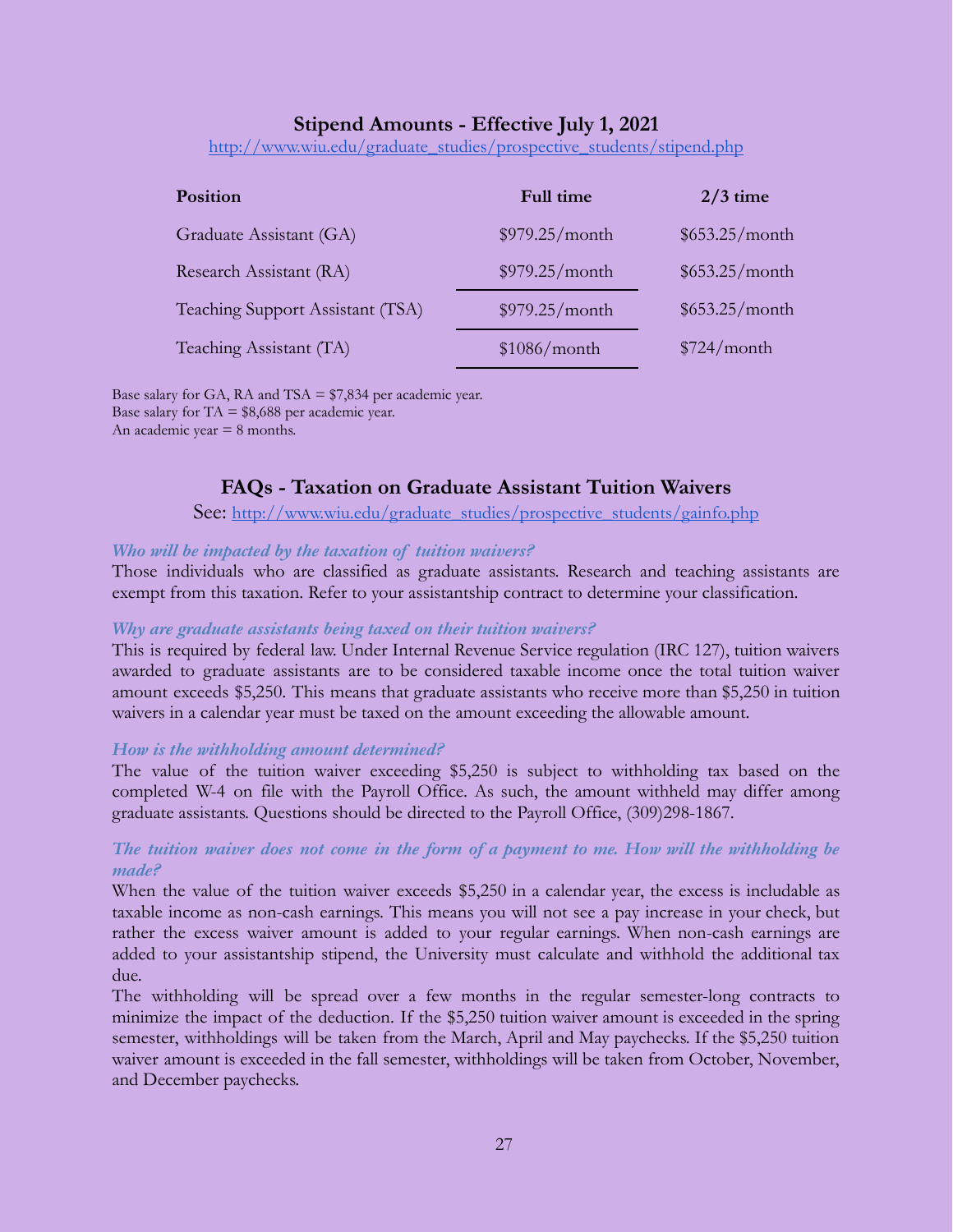#### *What happens to the taxes that are withheld?*

Both the amount of taxable income associated with the waiver (amount exceeding \$5,250 in the calendar year) and the taxes that the University withholds with respect to such income are reported on Form W-2. The taxes that the University withholds are forwarded to the IRS and credited to your tax liability for the year.

#### Is it possible that the tax withholding will result in my take home pay in those pay periods to be *significantly reduced or reduced to zero?*

Yes. Your tax liability may result in a zero paycheck depending on the value of your waivers and the assistantship stipend you receive for the services you perform for the University.

*Who do I contact if I have questions concerning thetaxation of graduate assistant tuition waivers?* General questions may be directed to the School of Graduate Studies at (309) 298-1806. Specific questions concerning withholdings may be directed to the Payroll Office at (309) 298-1867.

#### **Sources**

[http://www.wiu.edu/graduate\\_studies/prospective\\_students/gainfo.php](http://www.wiu.edu/graduate_studies/prospective_students/gainfo.php)

[http://www.wiu.edu/graduate\\_studies/prospective\\_students/stipend.php](http://www.wiu.edu/graduate_studies/prospective_students/stipend.php)

[http://www.wiu.edu/graduate\\_studies/current\\_students/tax\\_questions.php](http://www.wiu.edu/graduate_studies/current_students/tax_questions.php)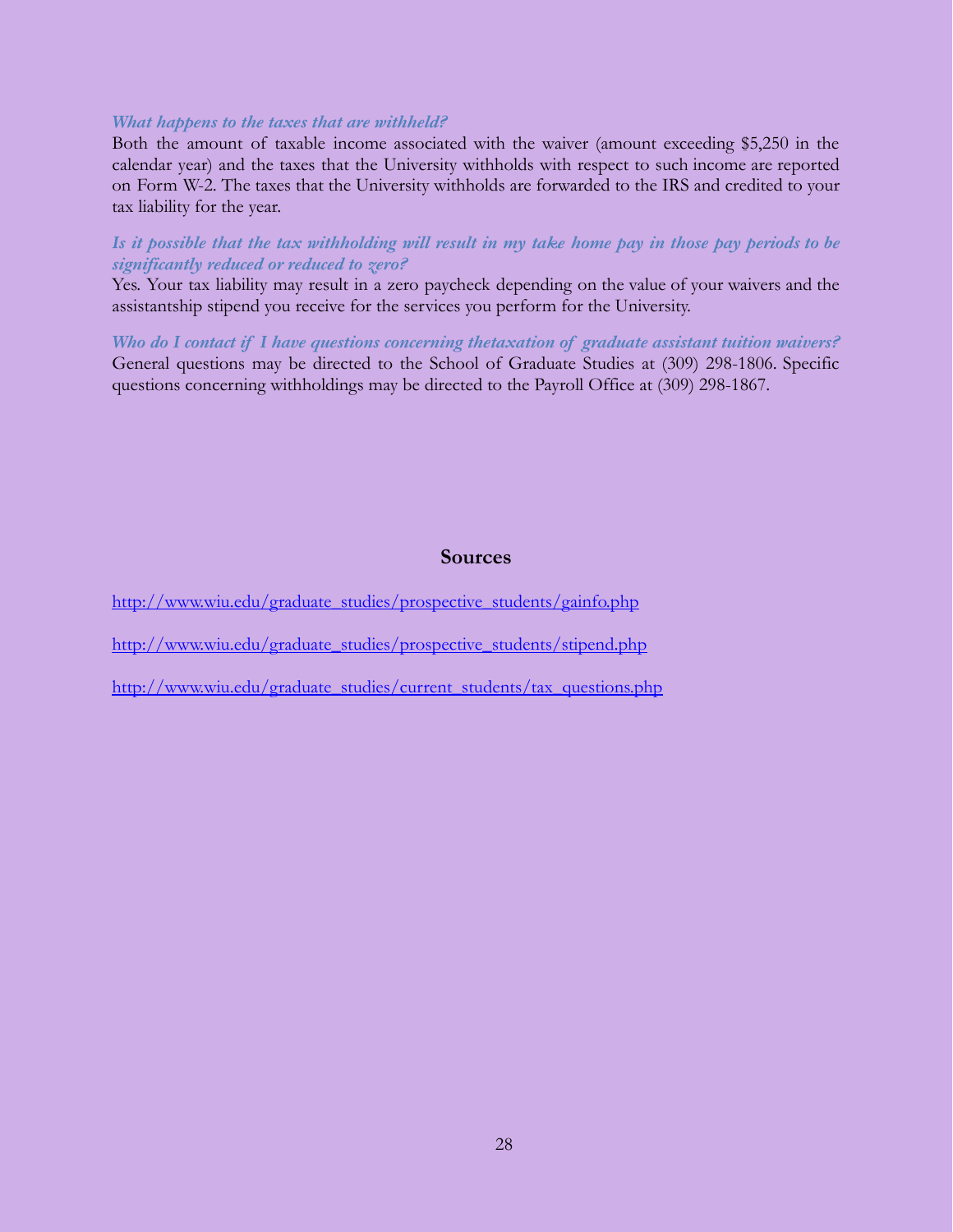# **CRITERIA**

Graduate assistantships are awarded on strong, merit-based, academic performance. All awards are based on an open, competitive process. All files must be complete and submitted by the specified deadline. Incomplete applications and those not submitted by the posted deadline will not be reviewed. *Submitted materials will be reviewed by the Graduate Committee*.

To be considered for a Graduate Assistantship, *students should*:

- **01. Have unconditional admittance in the Graduate Program in Sociology.**
- **02. File an application for a Graduate Assistantship with Graduate Studies.**
- **03. Submit a current personal narrative statement fully addressing why you think you should be considered for an Assistantship based on your academic achievement and/or potential (2-3 pages). You must also address the skills-set(s) that you bring to the position.**
- **04. Submit three letters of recommendation addressingthe your abilities including academic and personal maturity, relevant skill-set(s), responsibility, attitude, and potential as a professional.**
- **05. (New applicants/students) Have a minimum Undergraduate GPA of 3.00.**
- **06. (Continuing students) Not have more than one (1) Incomplete. If a student has an Incomplete, an explanation must be provided as well as a projected completion date. It is recognized that those completing an exit option may have an Incomplete (e.g., 600 or 601) and will be considered.**
- **07. (Continuing students) Effective past performance of duties, based on past assistantship evaluations.**

*Assistantships are awarded yearly. Students MUST reapply and resubmit all required supporting materials following posted guidelines.*

# **All Assistantships are subject to funding availability.**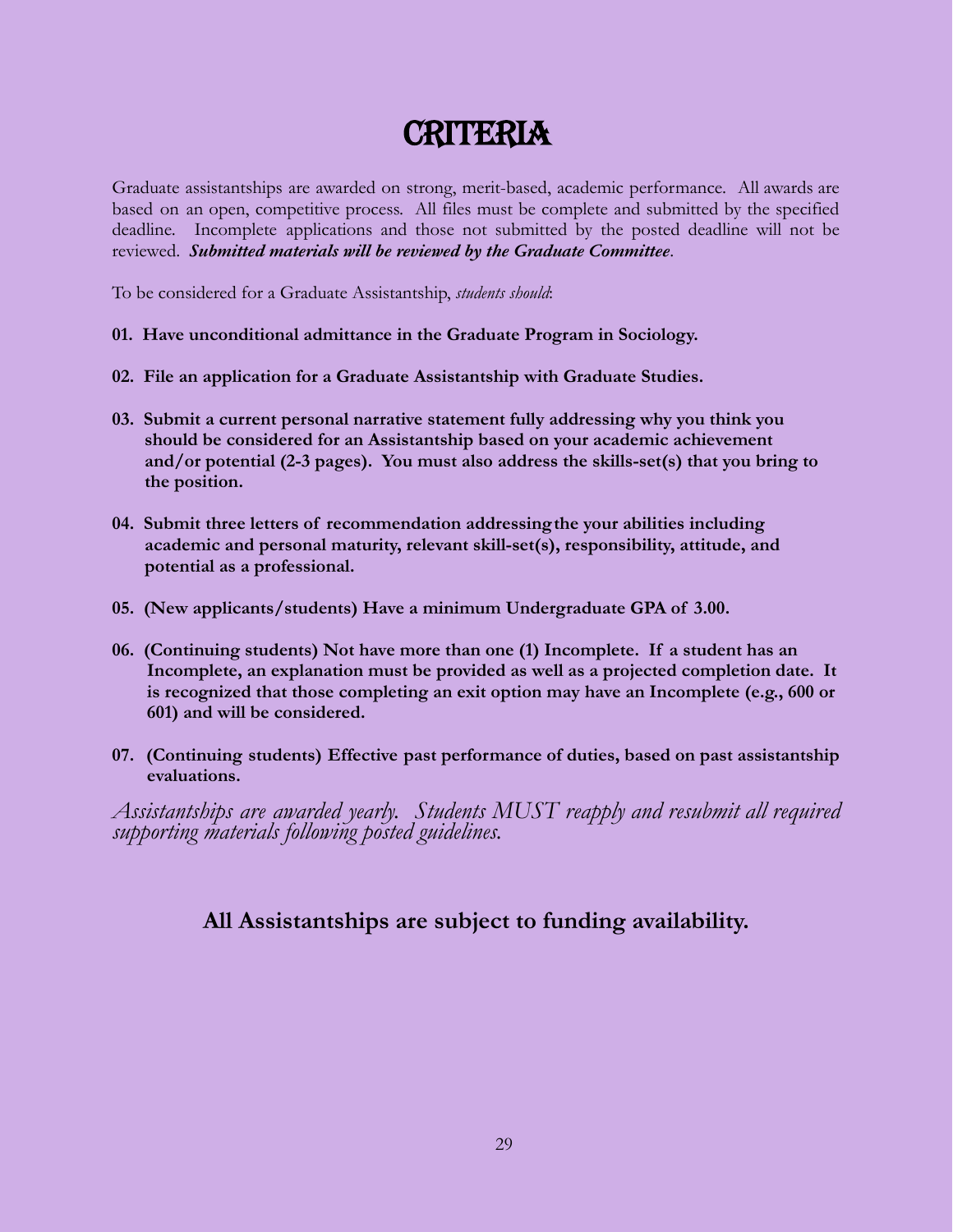# RESPONSIBILITIES

# **1. FUNDAMENTAL EXPECTATIONS**

- **● YOU ARE REQUIRED TO CONDUCT YOURSELF IN A PROFESSIONAL MANNER CONSISTENT WITH UNIVERSITY AND DEPARTMENTAL STANDARDS AT ALL TIME. YOUR BEHAVIOUR IS A REFLECTION OF THE DEPARTMENT.**
- Graduate Assistants typically perform some or all of the following duties: proctor and grade exams, tutor students, maintaining attendance records, leading discussion/review sessions, running errands, completing library research, as well as other general assistance related to teaching and research. (See current Graduate Studies guidelines: [http://www.wiu.edu/graduate\\_studies/prospective\\_students/gainfo.php\)](http://www.wiu.edu/graduate_studies/prospective_students/gainfo.php).
	- o Many of the activities you will engage in are governed in some way by the Family Educational Rights Privacy Act (FERPA) which guarantees students complete confidentiality and privacy regarding their grades. Accordingly, you are required to maintain complete confidentiality regarding student grades, discussing them only with the course instructor.
- Graduate Assistants will receive assignments prior to the first week of each semester. You are required to begin working during the first week of the semester, but you are not expected to work during University holidays or during finals week unless you are making up for missed hours during the rest of the semester.
- Graduate assistants may be assigned to two or three faculty members for a period of 3-6 hours each. In the event that one faculty member does not utilize his or her 'time allotment' in a given week, graduate assistants should use that time (up to their full 13 or 20 hours) to assist other assigned faculty members or to complete "intermittent" tasks (see below).
- In addition to being assigned to at least one faculty member, you are expected to complete tasks for other faculty members in the department on an intermittent basis. In addition, faculty members may need periodic assistance with proctoring exams, running errands, etc. Faculty members may also call or stop by the graduate office to request assistance during grad office hours.
- $\bullet$  During the 12<sup>th</sup> and 13<sup>th</sup> weeks of each semester, all departmental graduate assistants will assist in the administration of course evaluationsfor the department.
- Periodic mandatory graduate assistant meetings will be scheduled during the semester. Graduate assistants MUST attend all meetings.

# **2. CONTACTING ASSIGNED FACULTY**

- You are required to contact your assigned faculty member(s) within the first three days of the semester to discuss general requirements and to establish weekly meetings. This is MANDATORY.
- You are REQUIRED to meet with each assigned faculty member at least once each week to receive new assignments, turn in work, consult, etc. Your faculty members may want to meet more than once per week.
- It is your job to follow up with faculty members and to see if they need your assistance. It is NOT the faculty member's responsibility to track you down when they need work completed.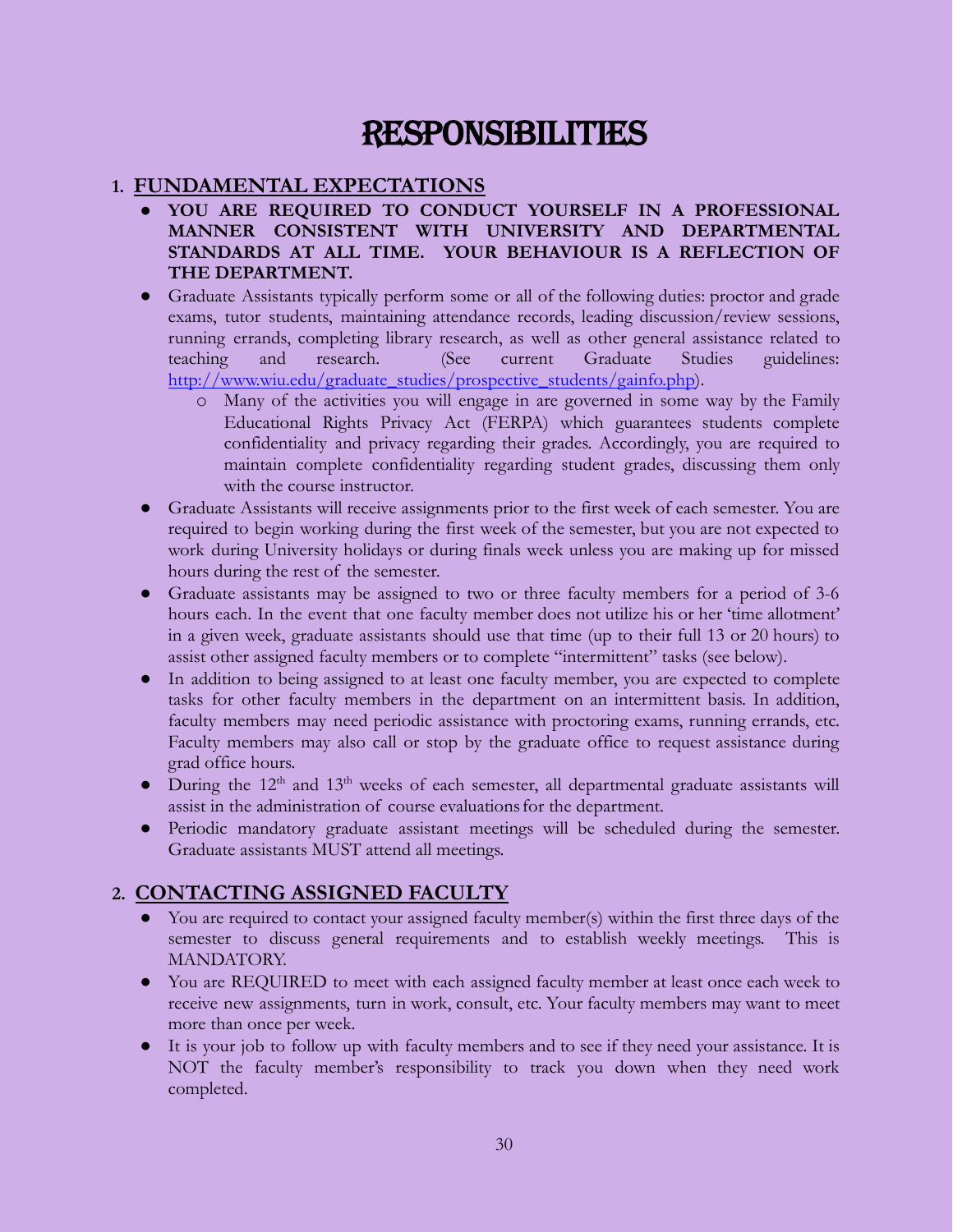• DO NOT RELY on email as a way to stay in touch with your assigned faculty member(s) unless otherwise instructed to do so by that faculty member. *Take the initiative in maintaining on-going communication with your assigned faculty member(s).*

# **3. OFFICE HOURS**

- Each graduate assistant is usually assigned to 4-6 office hours per week, based on their other faculty assignments. Both faculty and students rely on this office being staffed M-F 10:00am-2:00.pm. Hence, you are REQUIRED TO HOLD OFFICE HOURS.
- The primary purpose of your office hours is to tutor undergraduate students enrolled in sociology and anthropology courses. In addition, this time should be used for test preparation, paper writing, etc. and for assisting faculty on an intermittent basis (running short errands, proctoring makeup exams, etc.). You may also be required to occasionally show a film or proctor an exam during your office hours for faculty, who are not assigned a regular GA or who need additional assistance. Do comply with the request for assistance.
- Graduate assistants may use this time to work on their own coursework IF no students or faculty need assistance. You may also work on regular work as required by assigned faculty members as long as it can be done IN THE GRADUATE STUDENT OFFICE.
- Do not use your office hour time to do library research (unless you do so online from the grad office), run lengthy errands, etc. for assigned faculty members. These duties should be taken care of outside of your regular office hours so that you are IN THE GRADUATE ASSISTANT OFFICE IF YOU ARE NEEDED ON SHORT NOTICE.
- In general, if you are ill or unable to make your office hours for any reason, please contact Ms. Connie Kreps, Department secretary (309-298-1056) AND the Graduate Director immediately. You are expected and required to "make up" missed hours and should notify the Graduate Director about these arrangements.
- The Graduate Office is a professional area. Please refrain from boisterous conversation, sleeping, criticizing other students or faculty, etc. Maintain the office space so that it is a healthy, sanitary, orderly physical environment. If you have any questions, please feel free to ask.

# **4. ADDITIONAL EMPLOYMENT**

- Periodically, Graduate Assistants hold multiple jobs. This is counter to the University's policy, which prohibits graduate assistants from holding second jobs without approval.
- You should remember that your GA position MUST receive priority if you hold secondary employment*. Failure to complete assigned duties because of additional employment is grounds for dismissal.*
- A failure to grade exams in a timely manner because of other work requirements or the inability to proctor an exam for a faculty member during a time when you previously stated you were available because of a "shift change" are both examples of secondary employment interfering with your GA duties and can lead to disciplinary action up to and including dismissal of your GA contract *at any point during the period of contract.*
- The bottom line is this: if you have outside employment, you are REQUIRED to disclose this to the Graduate Committee Chair, who may then advise you of potential outcomes.
- **● Most importantly, regarding the expectations of graduate assistants, relationships to assigned faculty, the holding of office hours, and the consideration of outside**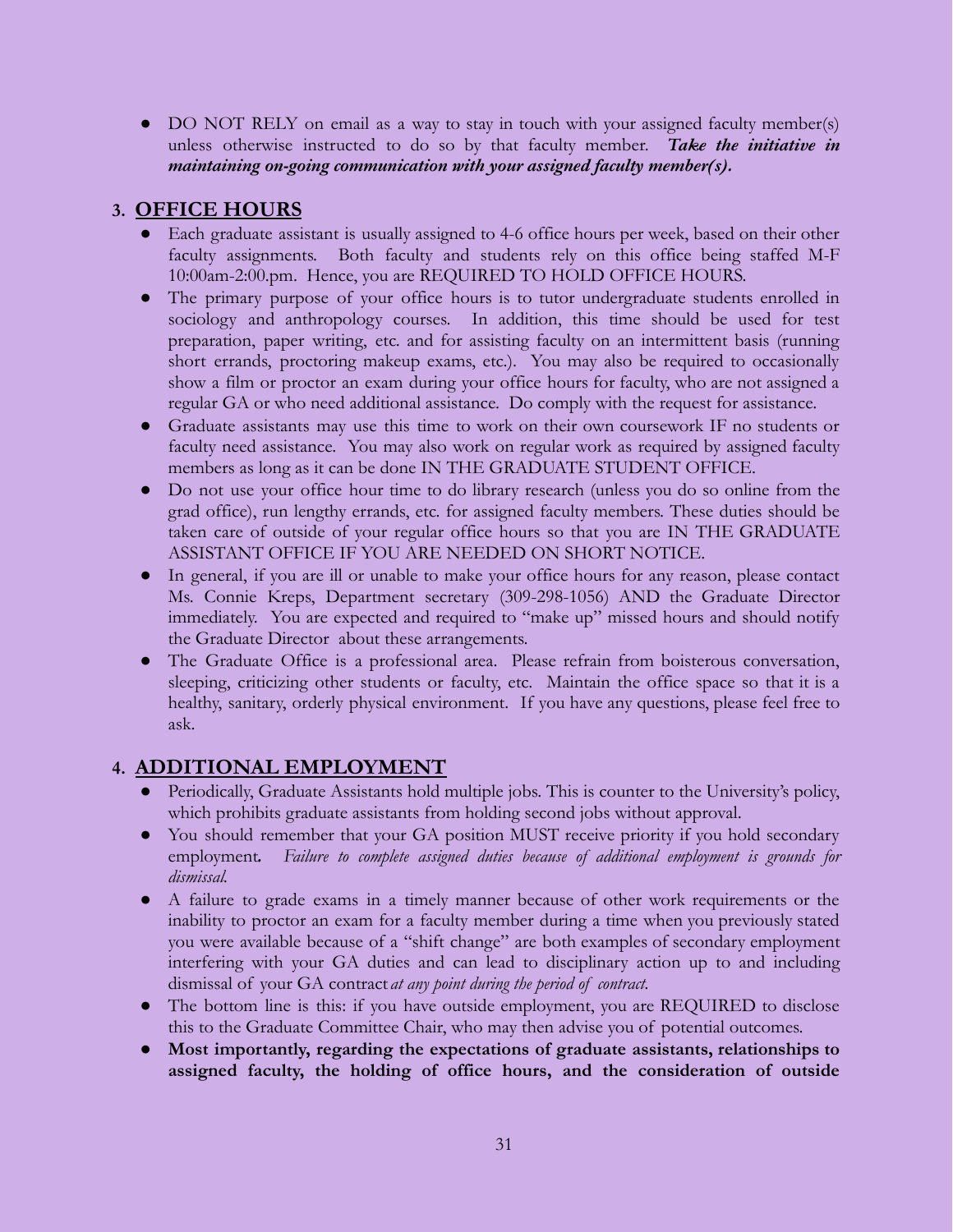**employment simply remain conscientious of your unique position in the Department and act the part of the professional in the performanceof job-related duties.**

# **5. GRADUATE COMMITTEE CHAIR**

- The Graduate Committee Chairperson (also known as the Graduate Director) acts as your immediate supervisor. Faculty members typically bring concerns to the Graduate Committee Chair in addition to discussing them with the progress and contribution of the graduate student. These discussions are taken with the utmost seriousness and have an effect on the resolution of GA-related issues.
- Students should contact the Graduate Committee Chair if they:

Are being repeatedly required to work more than their maximum hours. The rule of thumb is to know your contracted hours.

Are having difficulty completing tasks.

Are having conflicts with assigned faculty member(s).

Are unable to work on a scheduled date (for office hours or faculty assistance).

Have any questions or concerns about their assistantship responsibilities.

# **6. PERFORMANCE EVALUATION**

● Each Graduate Assistant will meet with the Graduate Committee Chair during the final two weeks of the semester to review their performance. Your evaluation will be based on comments compiled from assigned faculty members as well as a general assessment from the Graduate Committee Chair.

# **7. APPOINTMENTS AND REAPPOINTMENTS**

- All appointments and reappointments are contingent upon University and Departmental funding and satisfactory performance as determined through the Performance Evaluation Review. Appointments may be terminated at any point during the course of the semester based on unsatisfactory performance or dereliction of duties.
- Professionalism and academic merit are required for continued consideration of Graduate Assistantships.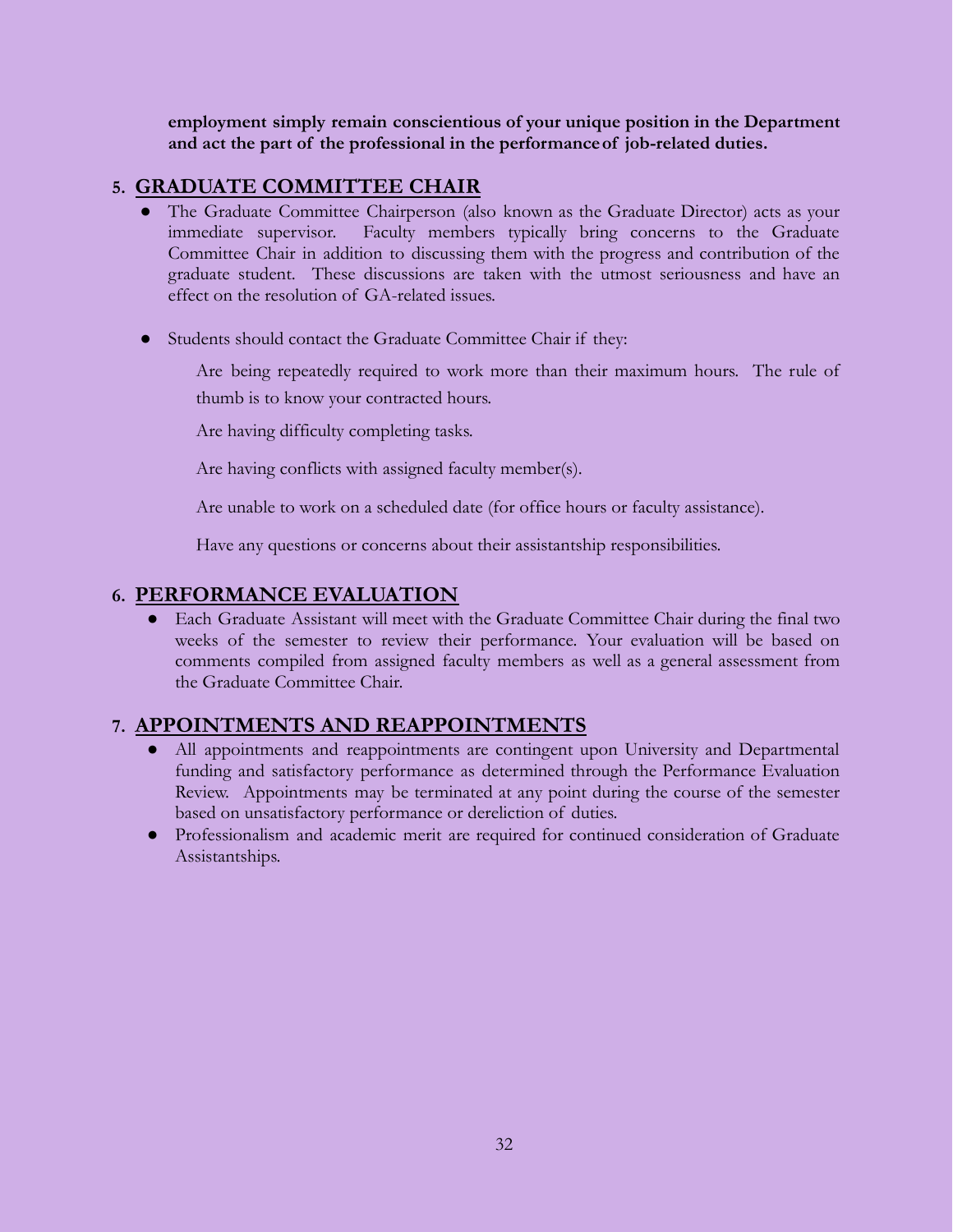

# Evaluation of Thesis, Non-Thesis, and Internship Papers and **PRESENTATIONS**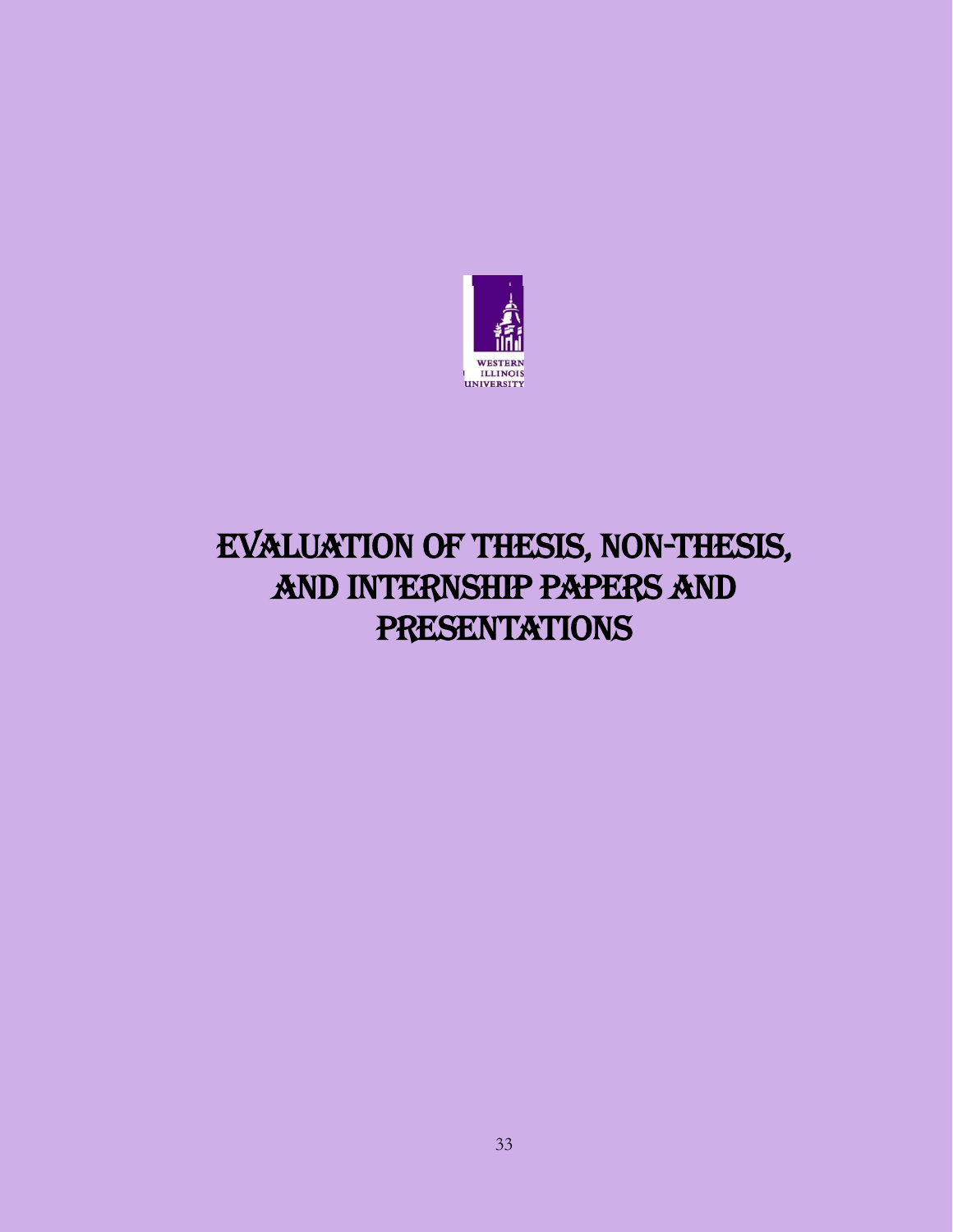## **Assessment Instrument A: Written Paper**

| Evaluation: Thesis       | Semester & Year:                                           | Non-Thesis                                                                                                                                                                                                                     | ________ Internship                                                                                                                                                                                                           |  |
|--------------------------|------------------------------------------------------------|--------------------------------------------------------------------------------------------------------------------------------------------------------------------------------------------------------------------------------|-------------------------------------------------------------------------------------------------------------------------------------------------------------------------------------------------------------------------------|--|
|                          |                                                            | Candidate's Name: Name and Candidate's Name and Candidate's Name and Candidate and Candidate and Candidate and Candidate and Candidate and Candidate and Candidate and Candidate and Candidate and Candidate and Candidate and |                                                                                                                                                                                                                               |  |
|                          |                                                            |                                                                                                                                                                                                                                |                                                                                                                                                                                                                               |  |
|                          |                                                            |                                                                                                                                                                                                                                | Date and the same state of the state of the state of the state of the state of the state of the state of the state of the state of the state of the state of the state of the state of the state of the state of the state of |  |
|                          |                                                            |                                                                                                                                                                                                                                | Key: $1 =$ Needs Improvement $2 =$ Meets Expectations $3 =$ Exceeds Expectations                                                                                                                                              |  |
|                          | question and illustrate the significance of that question. | Demonstrates the ability to select a sociologically appropriate research                                                                                                                                                       |                                                                                                                                                                                                                               |  |
| Comments:                |                                                            |                                                                                                                                                                                                                                |                                                                                                                                                                                                                               |  |
|                          |                                                            | Demonstrates an in-depth understanding of the issues and debates in the<br>literature and the theories relevant to his/her selected question(s).                                                                               |                                                                                                                                                                                                                               |  |
| Comments:                |                                                            |                                                                                                                                                                                                                                |                                                                                                                                                                                                                               |  |
| Comments:                | logical manner to present hypotheses and/or findings.      | Demonstrates the ability to synthesize the relevant previous research in a                                                                                                                                                     |                                                                                                                                                                                                                               |  |
|                          |                                                            |                                                                                                                                                                                                                                |                                                                                                                                                                                                                               |  |
| literature.<br>Comments: |                                                            | Demonstrates a clear understanding of the methods, limitations, and<br>processes involved in their selected research design and/or relevant                                                                                    |                                                                                                                                                                                                                               |  |
|                          |                                                            | If appropriate, demonstrates the ability to present data analyses,<br>limitations, and derive appropriate conclusions from these analyses.                                                                                     |                                                                                                                                                                                                                               |  |
| Comments:                |                                                            |                                                                                                                                                                                                                                |                                                                                                                                                                                                                               |  |
|                          |                                                            | Demonstrates the ability to communicate effectively in written form.                                                                                                                                                           |                                                                                                                                                                                                                               |  |
| Comments:                |                                                            |                                                                                                                                                                                                                                |                                                                                                                                                                                                                               |  |

Overall evaluation: New York 2008 (New York 2008) and the set of the set of the set of the set of the set of the set of the set of the set of the set of the set of the set of the set of the set of the set of the set of the

/ A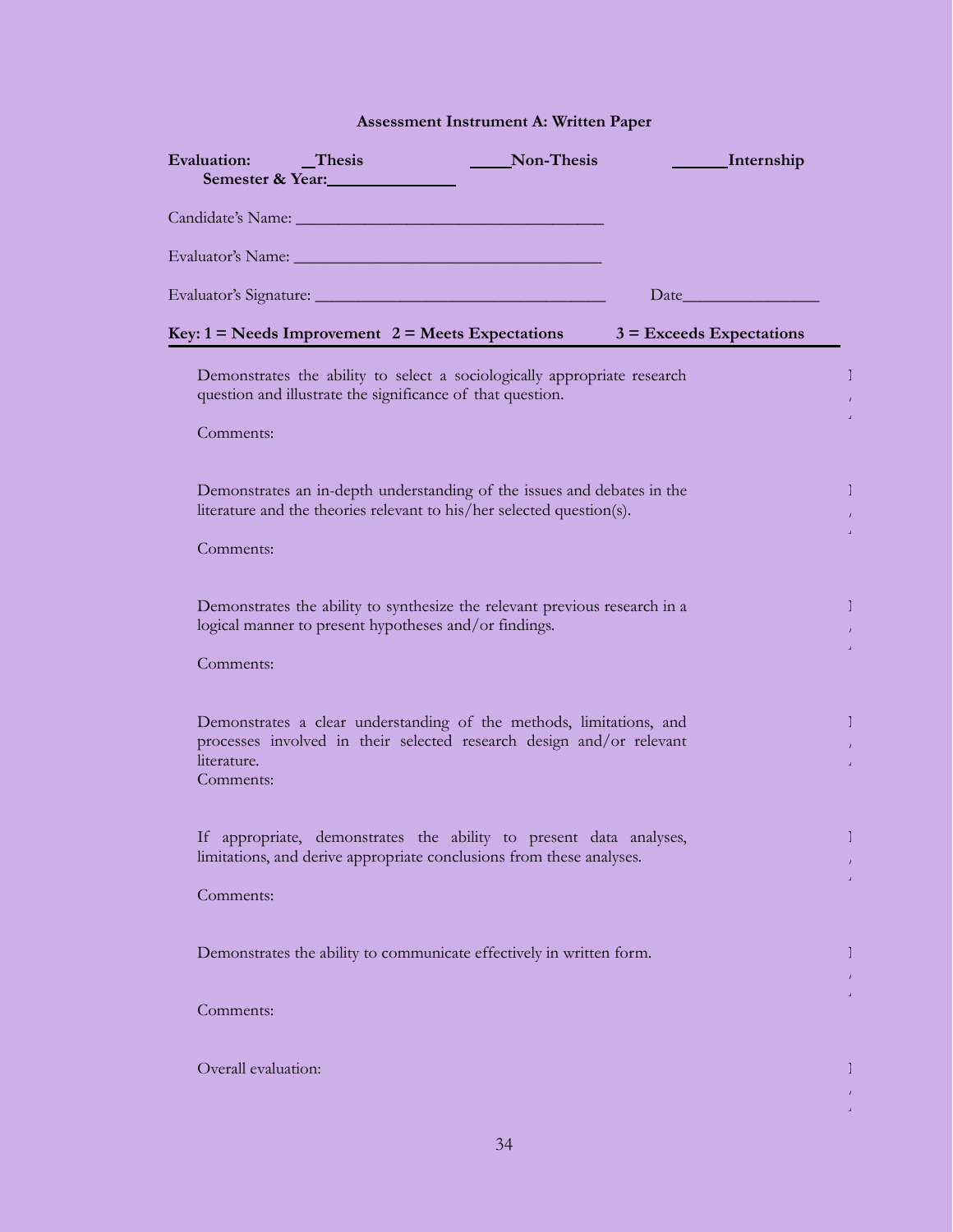#### **Assessment Instrument B: Oral Presentation**

| Evaluation:<br>$\Gamma$ Thesis<br>Semester & Year:                                                                                                                                                                            | Non-Thesis | _Internship                |   |
|-------------------------------------------------------------------------------------------------------------------------------------------------------------------------------------------------------------------------------|------------|----------------------------|---|
| Candidate's Name: Candidate by Name:                                                                                                                                                                                          |            |                            |   |
| Evaluator's Name: Name and the service of the service of the service of the service of the service of the service of the service of the service of the service of the service of the service of the service of the service of |            |                            |   |
| Evaluator's Signature:                                                                                                                                                                                                        |            | Date                       |   |
| <b>Key:</b> $1 =$ Needs Improvement $2 =$ Meets Expectations                                                                                                                                                                  |            | $3$ = Exceeds Expectations |   |
| Demonstrates the ability to select a sociologically appropriate research<br>question and illustrate the significance of that question.                                                                                        |            |                            |   |
| Comments:                                                                                                                                                                                                                     |            |                            |   |
| Demonstrates an in-depth understanding of the issues and debates in the<br>literature and the theories relevant to his/her selected question(s).                                                                              |            |                            |   |
| Comments:                                                                                                                                                                                                                     |            |                            |   |
| Demonstrates the ability to synthesize the relevant previous research in a<br>logical manner to present hypotheses and/or findings.                                                                                           |            |                            |   |
| Comments:                                                                                                                                                                                                                     |            |                            |   |
| Demonstrates a clear understanding of the methods, limitations, and<br>processes involved in their selected research design and/or relevant<br>literature.<br>Comments:                                                       |            |                            |   |
| If appropriate, demonstrates the ability to present data analyses,<br>limitations, and derive appropriate conclusions from these analyses.                                                                                    |            |                            |   |
| Comments:                                                                                                                                                                                                                     |            |                            |   |
| Demonstrates the ability to communicate effectively in oral form.                                                                                                                                                             |            |                            |   |
| Comments:                                                                                                                                                                                                                     |            |                            |   |
| Overall evaluation:                                                                                                                                                                                                           |            |                            | Τ |

/ A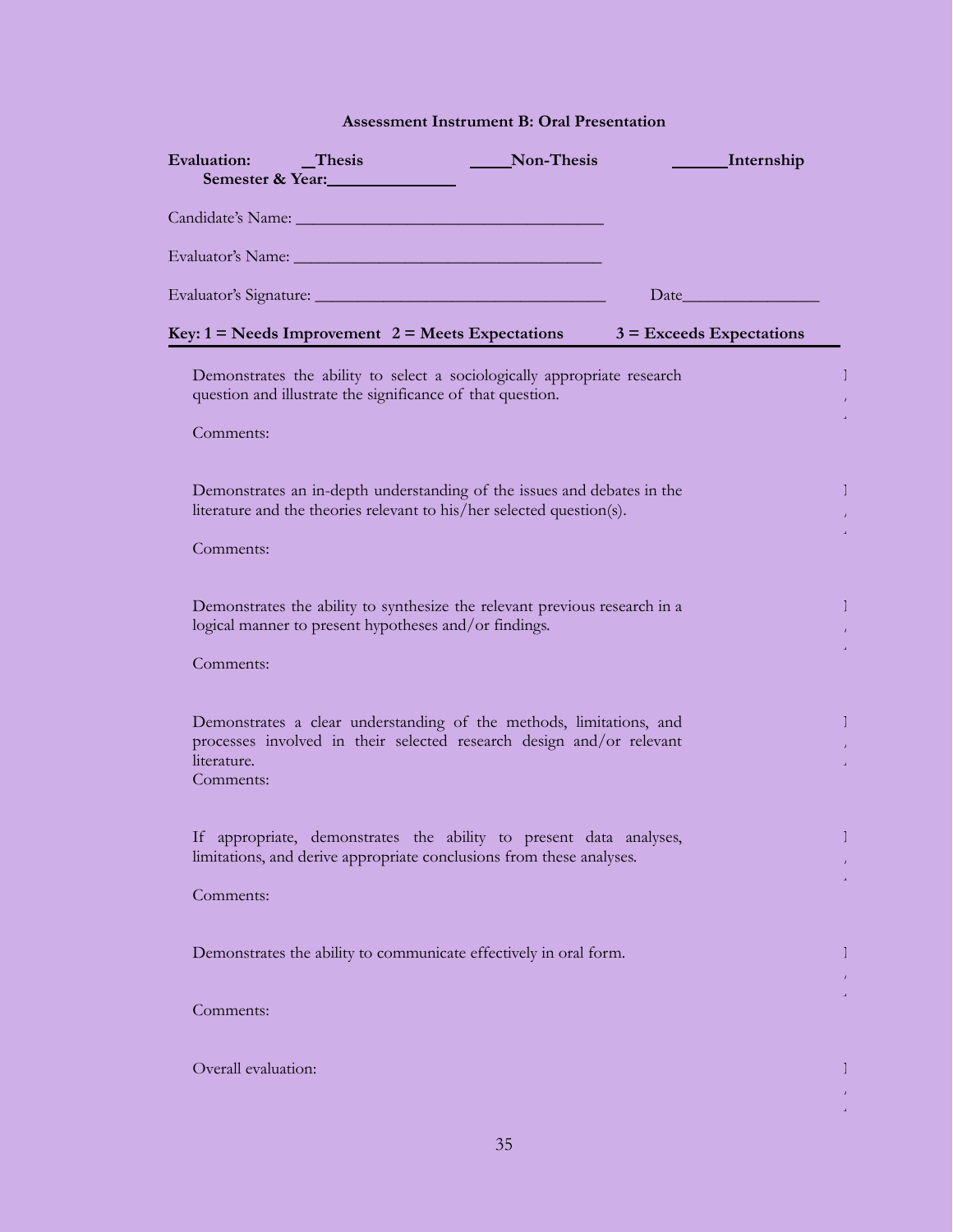

# Academic Integrity Policy

For The Most Updated Document, See: <http://www.wiu.edu/policies/acintegrity.php>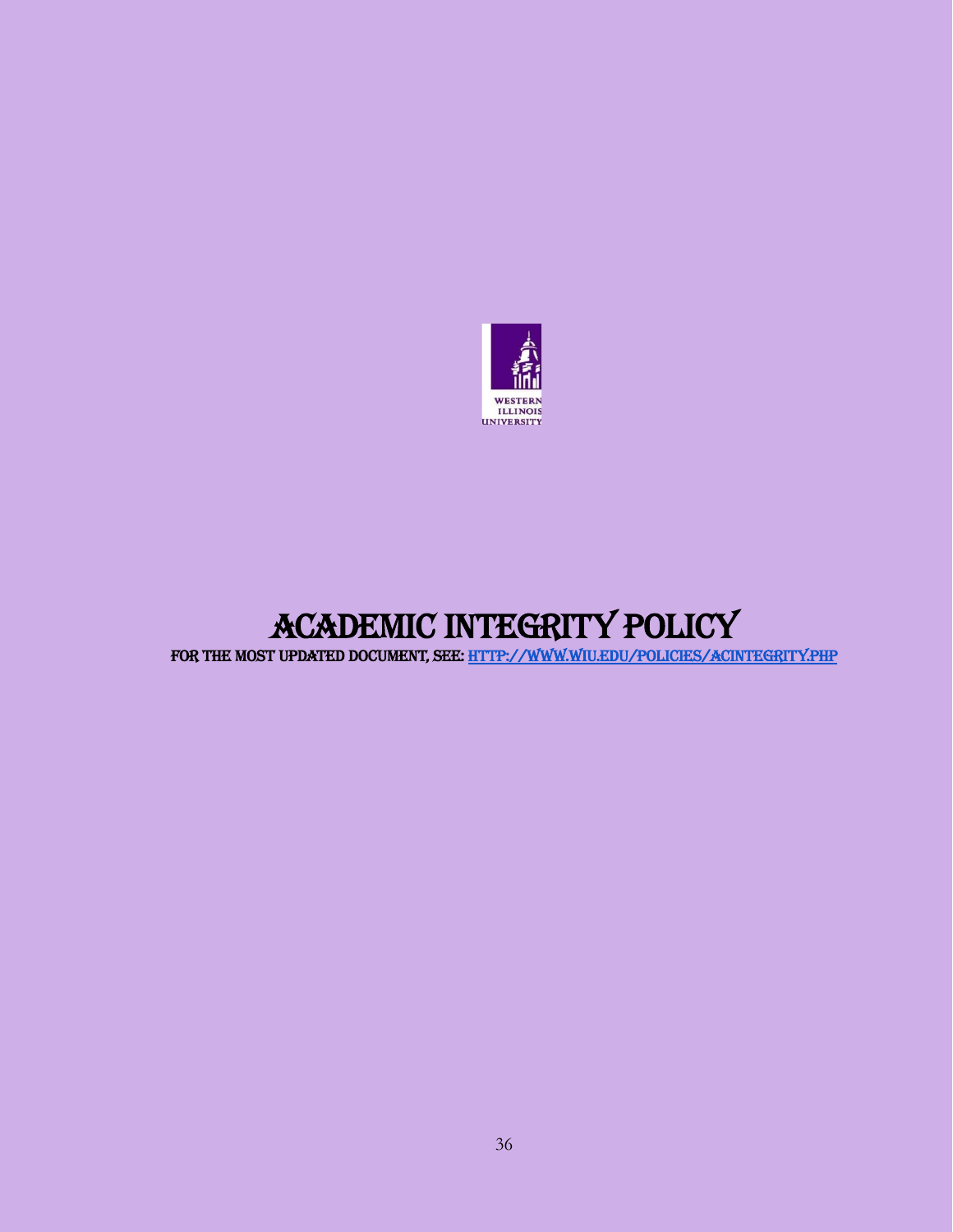File Code: PRO.ACADINTEGRITY.POL Approved: 01/10/05 Revised: 05/10/11, 02/27/20 Approved by: President

# **Student Academic Integrity Policy**

#### *Preamble*

- Western Illinois University, like all communities, functions best when its members treat one another with honesty, fairness, respect, and trust. Students must realize that deception for individual gain is an offense against the members of the entire community, and it is the student's responsibility to be informed and to abide by all University [regulations](http://www.wiu.edu/provost/students/) and policies, including the Student Academic Integrity Policy (detailed below).
- Plagiarism, cheating, and other forms of academic dishonesty constitute a serious violation of University conduct regulations (See Section I).
- Faculty members are expected to exemplify academic integrity and to instill in their students a desire to behave honestly. Faculty members shall clearly state their policies [regarding](http://www.wiu.edu/policies/syllabus.php) academic [integrity](http://www.wiu.edu/policies/syllabus.php) in their syllabi and reinforce principles of academic integrity in their teaching. Clearly stating expectations (including standards unique to a particular academic discipline) and potential penalties for violations of academic integrity makes consequences transparent to the student.
- When faculty adhere to this policy and report confirmed acts of academic dishonesty they protect both the reputation of the University and the rights of the student. Below is a brief summary of the procedures for and value of reporting actsof academic dishonesty.
	- When a student is suspected of committing an act of academic dishonesty, the faculty member is expected to conduct an investigation (Section III.A).
	- If the investigation determines that academic dishonesty occurred, the faculty member is expected to submit an Academic Integrity Incident Report to the Department Chair and to the Council on Admissions, Graduation, and Academic Standards (CAGAS) for undergraduate students or the Graduate Council for graduate students (Section III.B).
	- The faculty member has the exclusive prerogative for assigning any penalty pertaining to the act of academic dishonesty relative to the course (Section III.C.1). Any administrative sanctions (if applicable) are under the authority of the Director of the Student Conduct Office.
	- If a student engages in a pattern of academic dishonesty across multiple courses appropriate administrative sanctions may be imposed under the Director of the Student Conduct Office (Section III.C.2).
	- If the student feels that the determination of academic dishonesty is incorrect, the student has the right to appeal (Section III.B.5 and Section IV).

This document provides policies and procedures to be followed when academic dishonesty is encountered.

#### *Section I. Definitions of Academic Dishonesty*

The following definitions and examples are not meant to be exhaustive. The University reserves the right to determine, in a given instance, what action constitutes a violation of academic integrity.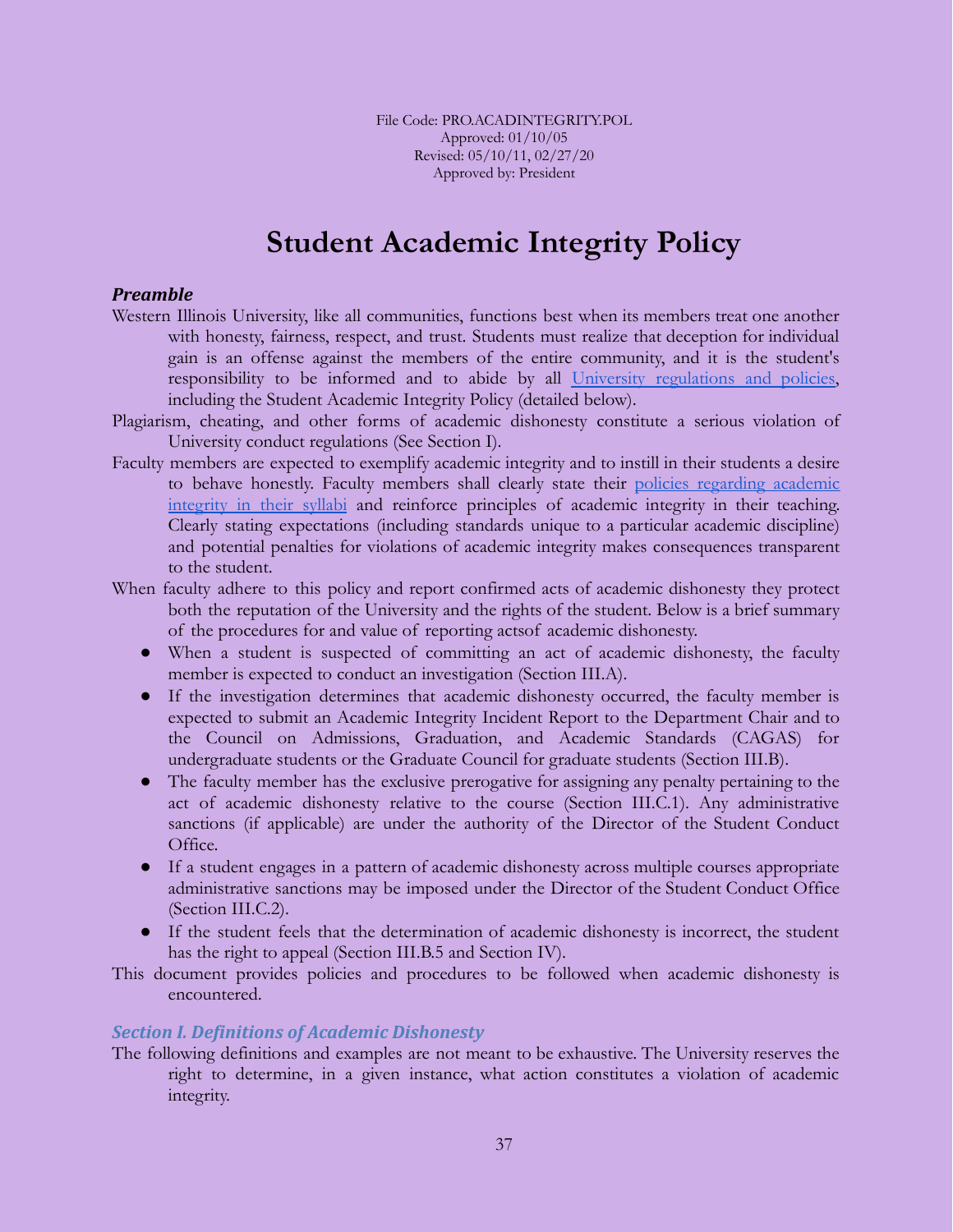### 1. Plagiarism

Plagiarism is presenting the work of another as one'sown. Plagiarism occurs whenever:

- 1. one quotes another person's actual words or replicates all or part of another's product without acknowledgment. This includes all information gleaned from any source, including the Internet.
- 2. one uses another person's ideas, opinions, work, data, or theories, even if they are completely paraphrased in one's own words without acknowledgment.
- 3. one uses facts, statistics, or other illustrative materials without acknowledgment.
- 4. one fails to acknowledge with a citation any close and/or extended paraphrasing of another.
- 5. one fails to use quotation marks when quoting directly from another, whether it is a few words, a sentence, or a paragraph.
- 2. Typical examples: Submitting, as one's own, the work of another writer or commercial writing service; knowingly buying or otherwise acquiring and submitting, as one's own work, any research paper or other writing assignment; submitting, as one's own, work in which portions were produced by someone acting as tutor or editor; collaborating with others on papers or projects without authorization of the instructor.

In addition to oral or written work, plagiarism may also involve using, without permission and/or acknowledgment, computer programs or files, research designs, ideas and images, charts and graphs, photographs, creative works, assignments and other types of information that belong to another.

Because expectations about academic assignments and citation vary among disciplines and instructors, instructors should clearly state their expectations. Students should seek clarification from the instructor when in doubt.

3. Fabrication and Falsification

Fabrication or falsification is intentionally and knowingly making unauthorized alterations to information, or inventing information or citations. Fabrication (inventing or counterfeiting information) and/or falsification (altering information) occur whenever:

- 1. one alters or falsifies a graded work after it has been evaluated by the instructor and resubmits it for re-grading.
- 2. one invents data in a piece of work or provides a false account of the method by which data were generated or collected.
- 3. one misrepresents by fabricating an otherwise justifiable excuse such as illness, injury, accident, etc., in order to avoid timely submission of academic work or to avoid or delay the taking of a test or examination.
- 4. Typical Examples:

Fabrication--inventing or counterfeiting data, research results, information, or procedures; inventing data or fabricating research procedures to make it appear that the results of one process are actually the results of several processes; counterfeiting a record of internship or practicum experiences.

Falsification--altering the record of data or experimental procedures or results; false citation of the source of information (e.g., reproducing a quotation from a book review while indicating that the quotation was obtained from the book itself); altering the record of or reporting false information about practicum or clinical experiences; altering grade reports or other academic records; submitting a false excuse for absence or tardiness in a scheduled academic exercise; altering a returned examination paper and seeking regrading.

5. Cheating

Cheating is intentionally using or attempting to use unauthorized materials, information,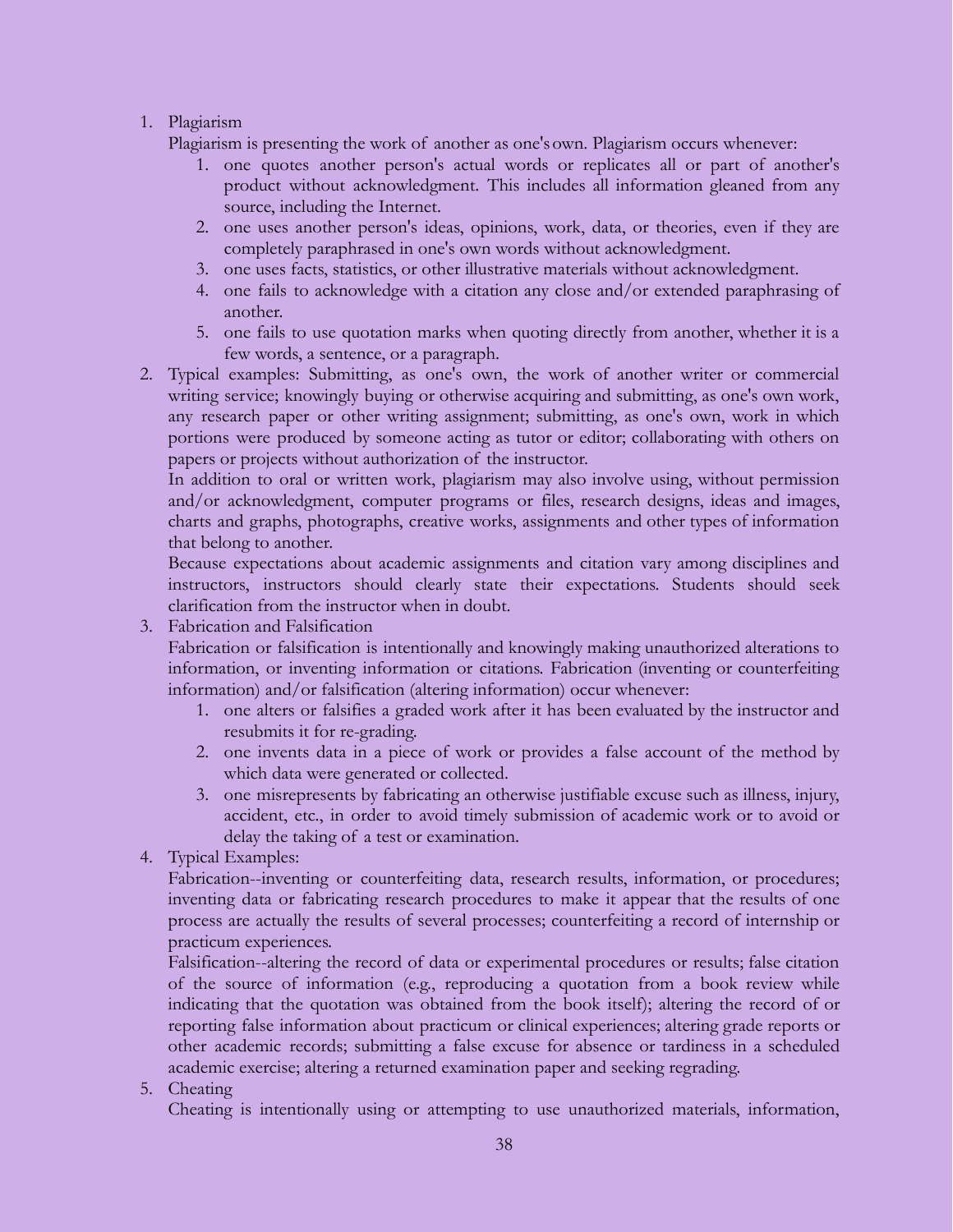notes, study aids, solution manuals, or other devices in any academic exercise, test, or quiz. This includes unauthorized communication of information during an exercise. Cheating includes:

- 1. possessing unauthorized notes, crib sheets, additional sources of information, or other materials during an examination.
- 2. preparing a written answer to an exam question outside of class and submitting that answer as part of an in-class exam.
- 3. possessing term papers, examinations, lab reports, or other assignments which were supposed to be returned to the instructor.
- 4. altering test answers and then claiming the instructor improperly graded the test or examination.
- 5. giving or receiving answers by use of any signalsor technology during a test.
- 6. Typical Examples: Copying from another student's paper or receiving unauthorized assistance during a quiz, test or examination; using books, notes, or other devices (e.g., calculators) when these are not authorized; procuring without authorization tests or examinations before the scheduled exercise (including discussion of the substance of examinations and tests when it is expected these will not be discussed); copying reports, laboratory work, computer programs or files and the like from other students; collaborating with others on laboratory or computer work without authorization or without indicating the nature and extent of the collaboration; sending a substitute to take an examination.

#### 7. Complicity in Academic Dishonesty

Complicity in academic dishonesty is intentionally or knowingly helping, or attempting to help, another individual commit an act of academic dishonesty. Complicity includes:

- 1. permitting another student to copy one's work during an examination or allowing another student to copy one's paper, lab report, computer program, or other assignments.
- 2. taking an examination or any portion of a course for another student; writing a paper, lab report, computer program, or other assignments for another student.
- 8. Typical Examples: Knowingly allowing another to copy from one's paper during an examination or test; knowingly and without authorization distributing test questions or substantive information about the material to be tested before the scheduled exercise; collaborating on academic work knowing that the collaboration will not be reported; taking an examination or test for another student, or signing a false name on an academic exercise. (Note: Collaboration and sharing information are characteristics of academic communities. These become a violation when they involve dishonesty. Instructors should make expectations about collaborations clear to students. Students should seek clarification when in doubt).
- 9. Abuse of Academic Materials

Abuse of academic materials is intentionally or knowingly destroying, stealing, or making inaccessible library or other resource material.

Typical Examples: Stealing or destroying library or reference materials needed for common academic exercises; hiding resource materials so others may not use them; destroying computer programs or files needed in academic work; stealing or intentionally destroying another student's notes or laboratory experiments; receiving assistance in locating or using sources of information in an assignment where such assistance has been forbidden by the instructor. (Note: The offense of abuse of academic materials shall be dealt with under this policy only when the abuse violates standards of integrity in academic matters, usually in a course or experience for which academic credit is awarded).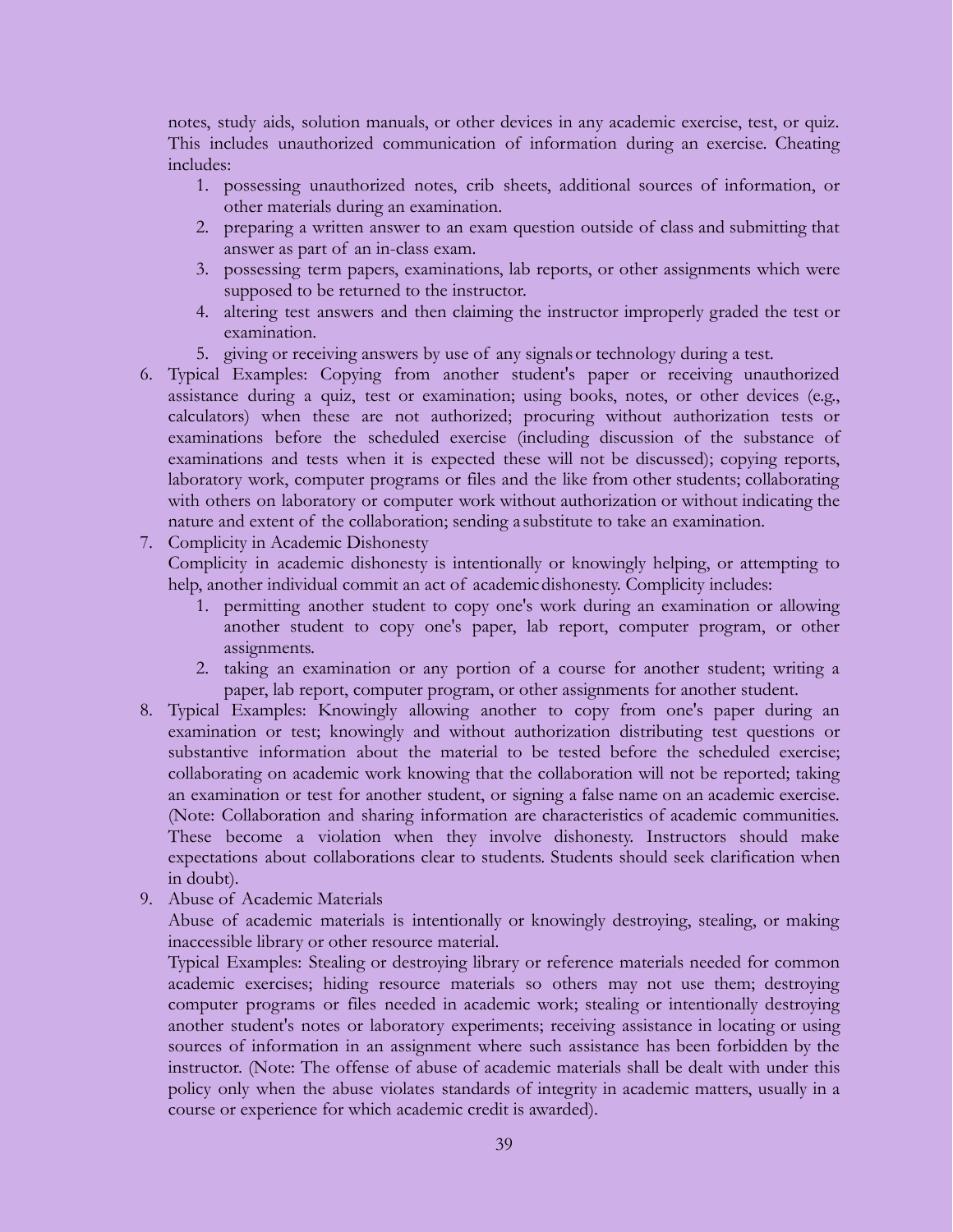10. Multiple Submissions

Multiple submissions occurs when one intentionally or knowingly submits substantial portions of the same academic work (including oral reports) for credit more than once without the explicit authorization of both instructors.

Typical Examples: Submitting the same or substantially the same work for credit in more than one course without prior permission of both instructors. Building upon or reworking prior work is acceptable with permission of both instructors.

#### *Section II. Reporting Academic Dishonesty*

- All members of the University community share the responsibility and authority to challenge and make known acts of apparent academic dishonesty. Any student, faculty member, or staff person who has witnessed an apparent act of student academic dishonesty, or has information that reasonably leads to the conclusion that such an act has occurred or has been attempted, has an ethical responsibility for reporting said act(s).
- Confronting and reporting academic dishonesty can be done in a variety of ways, and people should choose the manner most appropriate for the circumstances. Acts of apparent academic dishonesty that occur in the classroom should be reported directly to the course instructor, and/or the course instructor's Department Chair, and/or the instructor's College Dean. CAGAS or the Graduate Council will not accept or act upon anonymous reports, but will hold in strict confidence the identity of any person reporting a suspected instance of academic dishonesty, unless that person consents to having his/her identity revealed.

#### *Section III. Investigation, Determination of Violation, and Assignment of Penalty*

- 1. Investigation of alleged act of academic dishonesty
	- 1. A faculty member responsible for assigning final grades in a course may acquire evidence, either directly or through information supplied by others that a violation of academic integrity may have occurred. After collecting the available evidence, the faculty member must meet with each student suspected of academic dishonesty to present the evidence of a violation and request an explanation. If the faculty member accepts the student's explanation and finds that no violation has occurred, no further action is taken. (If a face-to-face meeting is impossible or impractical, this meeting may take place by phone or by e-mail communication.)
- 2. Determination of violation of academic integrity
	- 1. If the faculty member determines that a violation has occurred, the faculty member must complete an Academic Integrity Incident Report. (To expedite the process the faculty member may prepare a preliminary report in advance of meeting with the student and finalize it during the meeting). Students must be given a copy of the report and any supplementary materials within five (5) working days of the initial meeting. The report must contain:
		- 1. the nature of the charge
		- 2. brief summaries of the evidence and the meeting withthe student
		- 3. the proposed academic penalty
		- 4. notice of the procedure and time frame for appealing the decision
	- 2. The report must be signed and dated by both the student and the faculty member. The student's signature is not an admission of guilt, but an acknowledgement that he or she has been notified of the charge. If the student refuses to sign, the faculty member shall write "refused to sign" on the form. The Department Chair shall also sign the form. The faculty member will send copies of the report and all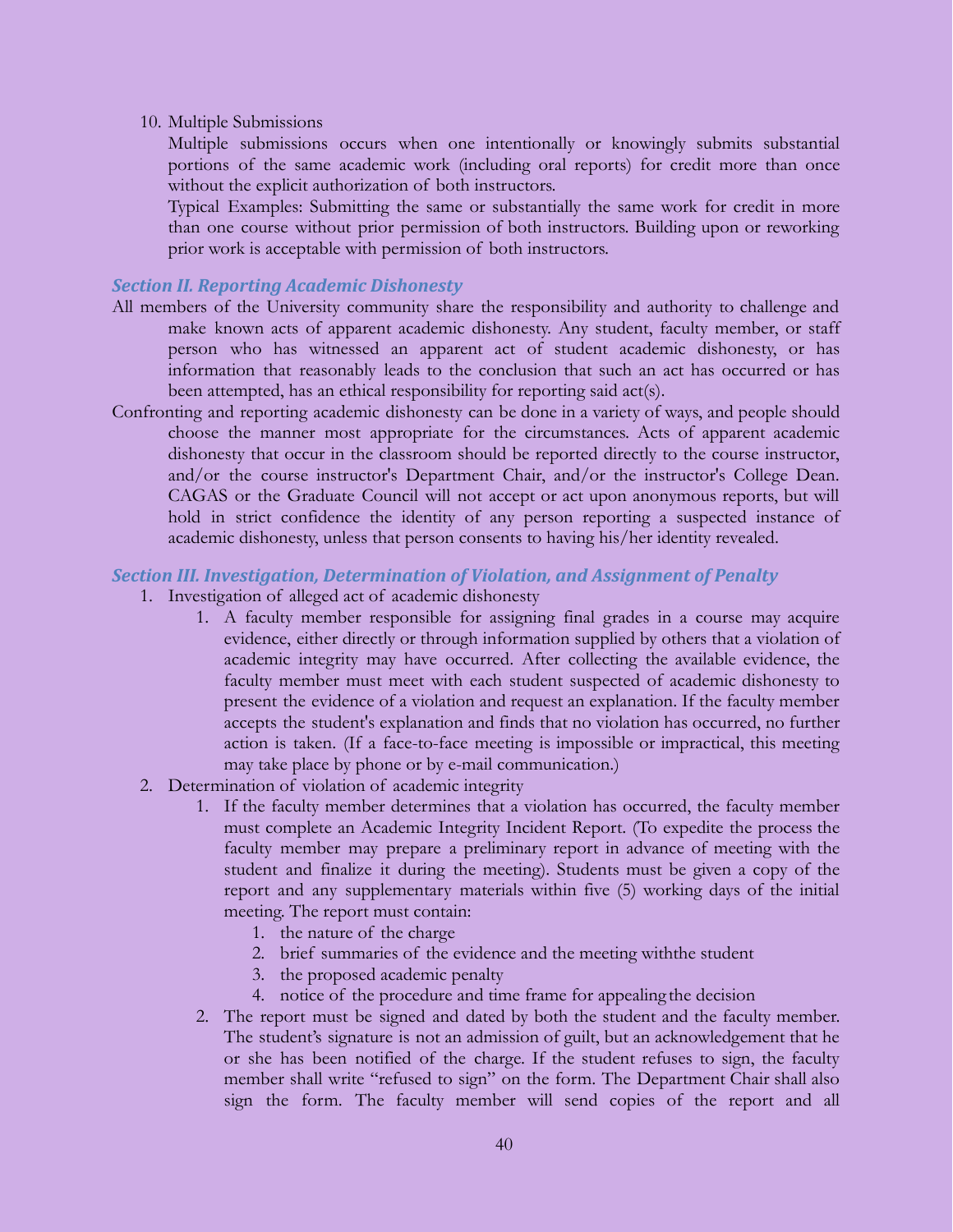supplementary material, including copies of the evidence of academic dishonesty, to the Department Chair and (for record-keeping purposes) to the Council on Admission, Graduation and Academic Standards (if the case involves an undergraduate student) or to the Graduate Council (if the case involves a graduate student.) The faculty member should retain original copies of all evidence.

- 3. Once a faculty member has charged a student with academic dishonesty, the student may not withdraw from the course until the charge is resolved. Any student who withdraws from a course after the charge is made may be reregistered by the Registrar for the course so that appropriate action can be taken.
- 4. An incomplete will be given to the student(s) by the instructor in the event that a charge of academic dishonesty cannot be resolved before the submission of the final course grade(s). If it is not possible for the faculty member and student to meet prior to the submission of final grades, the faculty member shall advise the Department Chair and the Chair of CAGAS or the Graduate Council (as appropriate) of the pending case and submit a provisional version of the Academic Integrity Incident Report along with any supporting materials. The Chair of CAGAS or the Graduate Council (as appropriate) shall notify the student of the incomplete grade and inform the student of his or her responsibility to meet with the faculty member before the end of the second week of the next fall or spring semester to discuss the allegations of academic dishonesty. If the student does not meet with the faculty member by the end of the second week of the next fall or spring semester it is assumed that the student is not appealing the decision of the faculty member, and the faculty member shall submit a Change of Grade Form to remove the incomplete and assign the appropriate grade for the course. If a course grade of "F" is assigned as a penalty for the academic dishonesty, this must be indicated on the Change of Grade Form. A student assigned a course grade of "F" as the penalty is eligible to retake the course, but not for grade replacement.
- 5. If the student wishes to appeal the faculty member's charge of academic dishonesty, he or she must file a written appeal with the course instructor's Department Chair within five (5) working days following receipt of the Academic Integrity Incident Report. In cases where a student does not file a written appeal with the department chairperson, then the faculty member will assign the penalty specified on the Academic Integrity Incident Report. If the deadline to withdraw from the course has not passed, and if the specified penalty is not a grade of "F" for the course, then the student's option to withdraw from the course is reinstated.
- 3. Assignment of Penalty
	- 1. Penalties assessed for student violations of academic integrity are the sole discretion of the faculty member responsible for the course and must be course related (with the exception of a referral to the Student Conduct Office). Representative penalties include the following (this list is not intended to be exhaustive):
		- 1. a revision of the work in question and/or completion of alternative work, with or without a grade reduction;
		- 2. a reduced grade (including "F" or zero) for the assignment;
		- 3. a reduced grade (including "F") for the entire course;
		- 4. referral to the Student Conduct Office.
	- 2. A second violation of this policy will automatically result in formal judicial charges being brought against the student.
- 4. Assignment of Penalty for Academic Integrity Violationsin Graduate Exit Options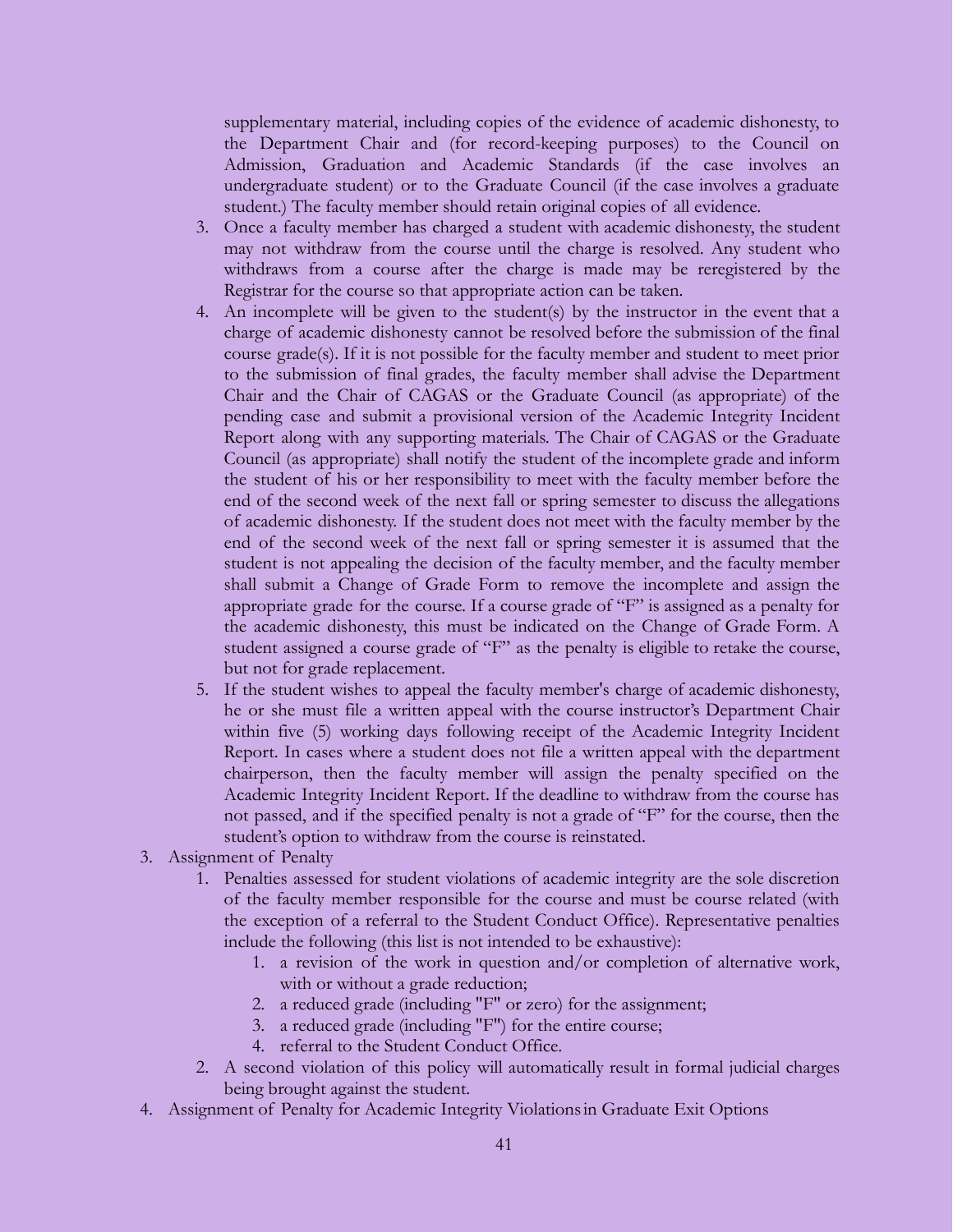- 1. An offense committed in completing an exit option of a graduate program is particularly egregious. The penalty for the violation may include any of the options described in III.C.1. above, as recommended by the professor directing the exit option (when appropriate), in conjunction with the department/program's graduate committee and supported by the Department Chairperson/Director. In addition the penalty also may include dismissal from the degree program, an action that prohibits the student from completing program requirements for graduation.
- 2. The use of dismissal from a program to address a violation of academic integrity for an exit option is at the discretion of the professor directing the exit option (when appropriate), the Department/Program Graduate Committee, and the Department Chairperson/Director; these individuals will function as the Department Academic Integrity Committee. However, a student who has been removed from a degree program may appeal to a special ad hoc College Academic Integrity Committee, selected from eligible College faculty who have full membership in the graduate faculty. If the decision of the special ad hoc College Academic Integrity Committee is unsatisfactory to either the graduate student or the faculty member, that person will have the right to appeal to the Graduate Council. All committees follow the procedures established below.

#### *Section IV. Procedures for Appeals*

1. Constitution and Scope of Academic Integrity Committees:

Each academic department and college within the University will establish an Academic Integrity Committee (AIC) in accordance with the procedures outlined below. The sole responsibility of an AIC is to determine whether there has been a violation of the Academic Integrity Policy. If the AIC determines there was a violation of the policy they may not waive or alter any penalty assigned by the faculty member (Section III.C).

Faculty members and students should be aware of potential conflicts of interest and excuse themselves from service. If the impartiality of a committee member is questioned, the committee itself must reach a decision as to the continuance of the individual so questioned. If a member is disqualified, another individual from the same constituency will be appointed to serve in his or her place. Department Chairs and administrators (assistant dean, associate dean, dean, etc.) of any college will not serve onany AIC.

1. Department Academic Integrity Committee

Each department will establish a standing AIC comprised of an odd number of members. If the AIC consists of the minimum of three members, then one member must be a student who was not in the course from which the allegation originates and is not currently a student in any course taught by the faculty member bringing the allegation. (If the case involves an undergraduate student, then the student representative must be an undergraduate student. If the case involves a graduate student, then the student representative must be a graduate student.) If the committee consists of more than three faculty members, then the committee must have two student members that were not in the course from which the allegation originates and are not currently in any course taught by the faculty member bringing the charge. Department Chairs will notify each faculty member on the AIC of the first meeting at the beginning of the semester, before an Academic Integrity report is filed. At this meeting, the chairperson will be elected by the members of said committee.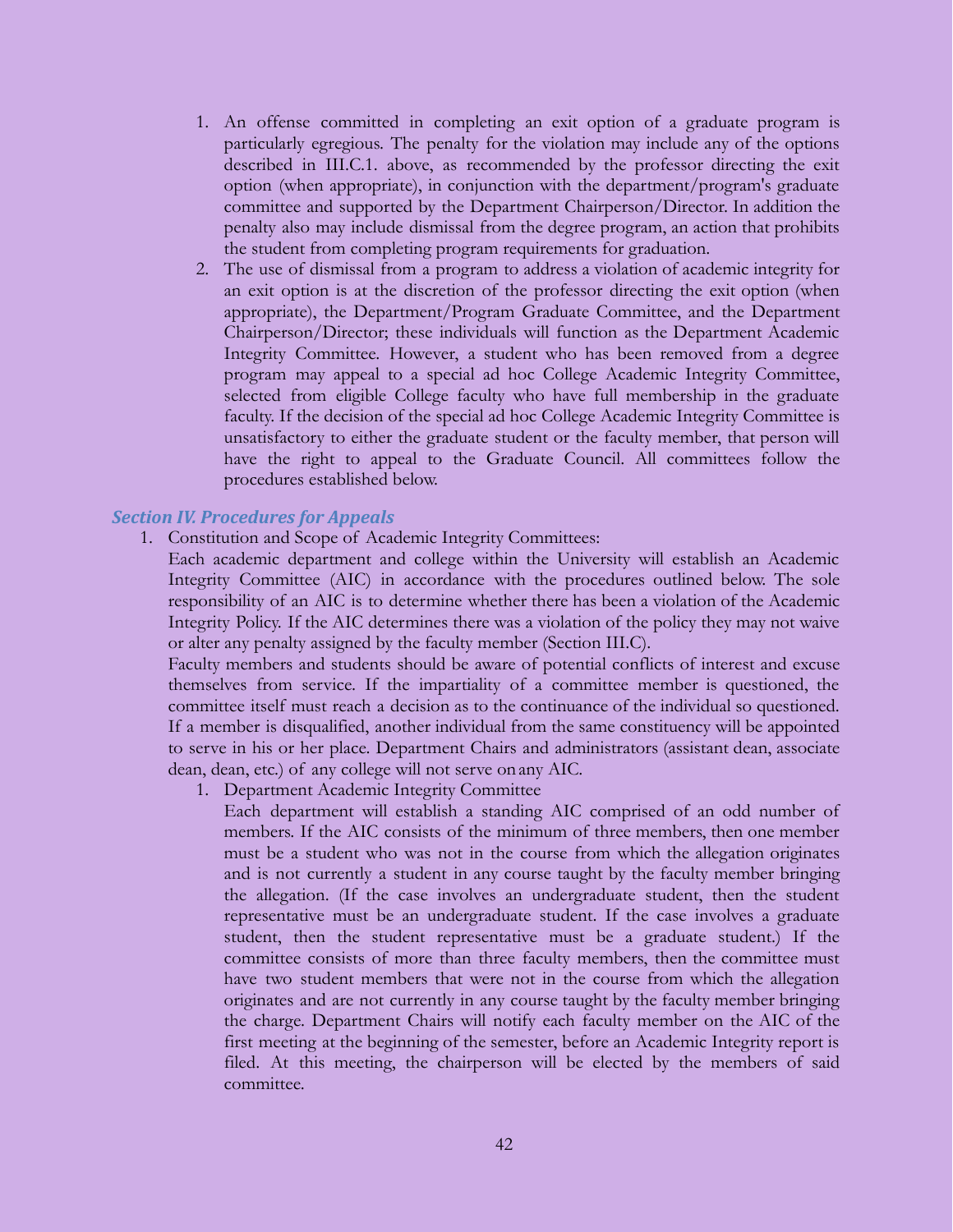2. College Academic Integrity Committee

The College AIC will consist of five persons: two voting students selected according to the criteria for Department Committees and three voting faculty members appointed by the Dean from the chairpersons of Department AICs (or their designees) within the College but not from the academic department from which the Academic Integrity case originated. The chair will be appointed by the Dean of the College.

3. University Academic Integrity Committee CAGAS will serve as the AIC for undergraduate students at the University level. The

Graduate Council will serve as the AIC for graduate students at the University level.

- 2. Procedures for All Committees
	- 1. Within five (5) working days following the receipt of a student's written request to appeal a charge of academic dishonesty, the appropriate AIC will arrange a hearing. Academic Integrity hearings are normally heard during the Fall/Spring semester unless all parties agree to an earlier hearing. At least five (5) working days in advance of any hearing, the Chairperson of the AIC will notify the student and the faculty member involved of the time and place of the hearing, the specification(s) of the complaint (including any written documentation that was provided by the student or faculty member), and the right of each individual to be accompanied by an advisor. Reasonable efforts will be made to accommodate the class schedules of students and faculty members when setting committee meetings and hearings. If either the student, the faculty member, or their witnesses are unable to attend the hearing in person, they may participate in the hearing by telephone or video conference. In the event that the faculty member is on medical leave, sabbatical leave, retired or is no longer employed by WIU and is unable to participate in the hearing, the faculty member's perspective may be represented by another faculty member assigned by the department chair.
	- 2. One advisor for the student and one advisor for the faculty member may be present when evidence is presented to the AIC. Advisors are not allowed to ask questions or present material and cannot serve as witnesses. The student and the faculty member may submit written materials to support his or her position. Either party may have witnesses testify in writing or in person. All committee hearings will be confidential. Witnesses will be excluded except for the period of their questioning. All participants will conduct themselves in a professional and collegial manner. Anyone failing to comply with this requirement can be excluded for the remainder of the hearing.
	- 3. Agreement or disagreement with the charge of academic dishonesty shall be determined by majority vote of those present on a secret ballot. A written report of the proceedings will be prepared by the Chairperson of the AIC and submitted to the members for their approval. This report should include the basis for the charge, conclusions reached by the committee, and a report of the voting which reflects the majority and minority points of view.
- 3. Department Level Hearing
	- 1. The hearing at the department level will be completed within twenty (20) working days after the receipt of the student's request to appeal. Within five (5) working days after the departmental hearing, the Chairperson of the AIC must inform the faculty member, student, chair of the department, and (for record-keeping purposes) either CAGAS (if the case involves an undergraduate student) or the Graduate Council (if the case involves a graduate student) of the decision in writing. If the AIC finds that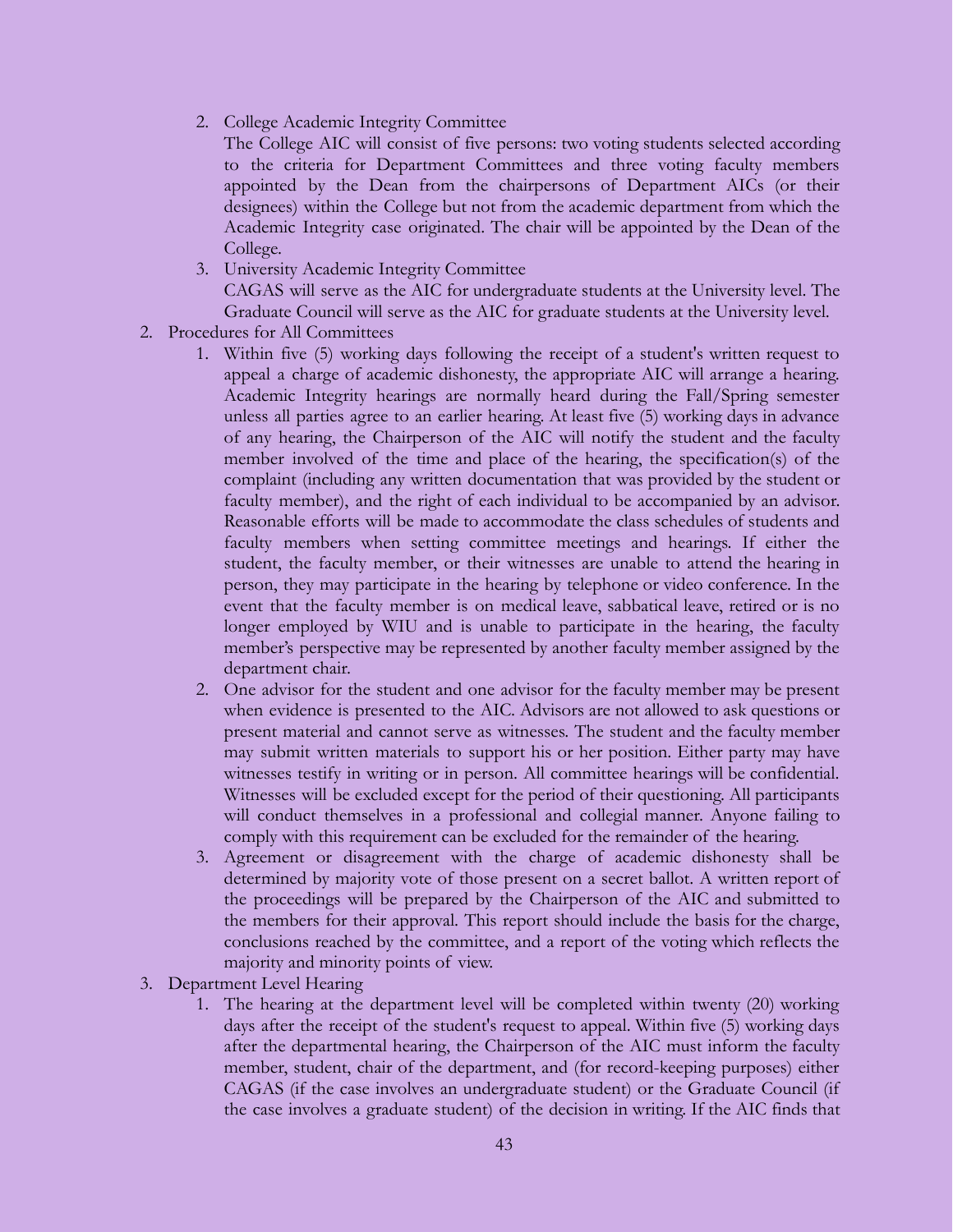a violation occurred, the student should be informed of the procedure and timeline to appeal the decision to the College level (Section IV.D.) and that if the student chooses not to appeal, the penalty imposed by the faculty member will stand.

- 2. If the AIC finds that no violation has occurred, the faculty member must inform the Chairperson of the AIC in writing as to whether or not he or she will appeal the decision within five (5) working days. The Chairperson of the AIC must then inform the student and the chair of the department in writing of the faculty member's decision within five (5) working days. If the faculty member fails to reply within the specified time limit, it will be assumed that he or she has decided not to pursue a charge of academic dishonesty. If the faculty member does not appeal the decision, or if he or she fails to reply within the specified time limit, the allegations will be dismissed and the faculty member is responsible for assigning the appropriate grade without penalty.
- 3. In cases where the faculty member declines to participate in the proceedings and the Departmental AIC makes a decision in favor of the student, the allegations will be dismissed. The Chairperson of the AIC will then submit a change of grade form listing the appropriate grade and indicate that the change is due to an Academic Integrity appeal.
- 4. College Level Hearing
	- 1. If the result of the decision of the Departmental AIC is unsatisfactory to either the student or the faculty member, that person will have the right to appeal to the Dean of the College in which the department involved is located. The written appeal must be filed with the Dean's Office within fifteen (15) working days after all parties have been notified of the Department AIC's findings. The Chairperson of the Department AIC will forward the committee's report, and all written material considered by the committee, to the Dean's Office upon being notified by the Dean that there will be an appeal at the College level. This material will also be sent to both the faculty member and student involved with the Academic Integrity hearing.
	- 2. A hearing will be held within ten (10) working days after receiving the appeal using the same procedures provided for at the department level. The College AIC will also include in its deliberations the written report of the Departmental AIC and any other written materials forwarded to the Dean from the Chairperson of the AIC.
	- 3. The College AIC shall notify all parties of their decision following the same timeline and procedures as described for the Department Committee.
- 5. University Level Hearing--Undergraduate Student
	- 1. If the decision of the College AIC is unsatisfactory to either the undergraduate student or the faculty member, that person will have the right to appeal to CAGAS. The written appeal must be filed with the Chairperson of CAGAS within fifteen (15) working days after all parties have been notified of the College AIC's findings. The Chairperson of the College AIC will forward all reports and written materials that had been forwarded to the College AIC to the Chairperson of CAGAS upon being notified that there will be an appeal.
	- 2. In preparation for the hearing, the Chairperson of CAGAS shall review the case and may request additional information from the Department or College AICs or any of the parties involved. CAGAS shall then conduct its hearing in the same manner as provided for the Department and College AICs. No member of CAGAS from the department in which the appeal originated may participate in the deliberations or vote on the case.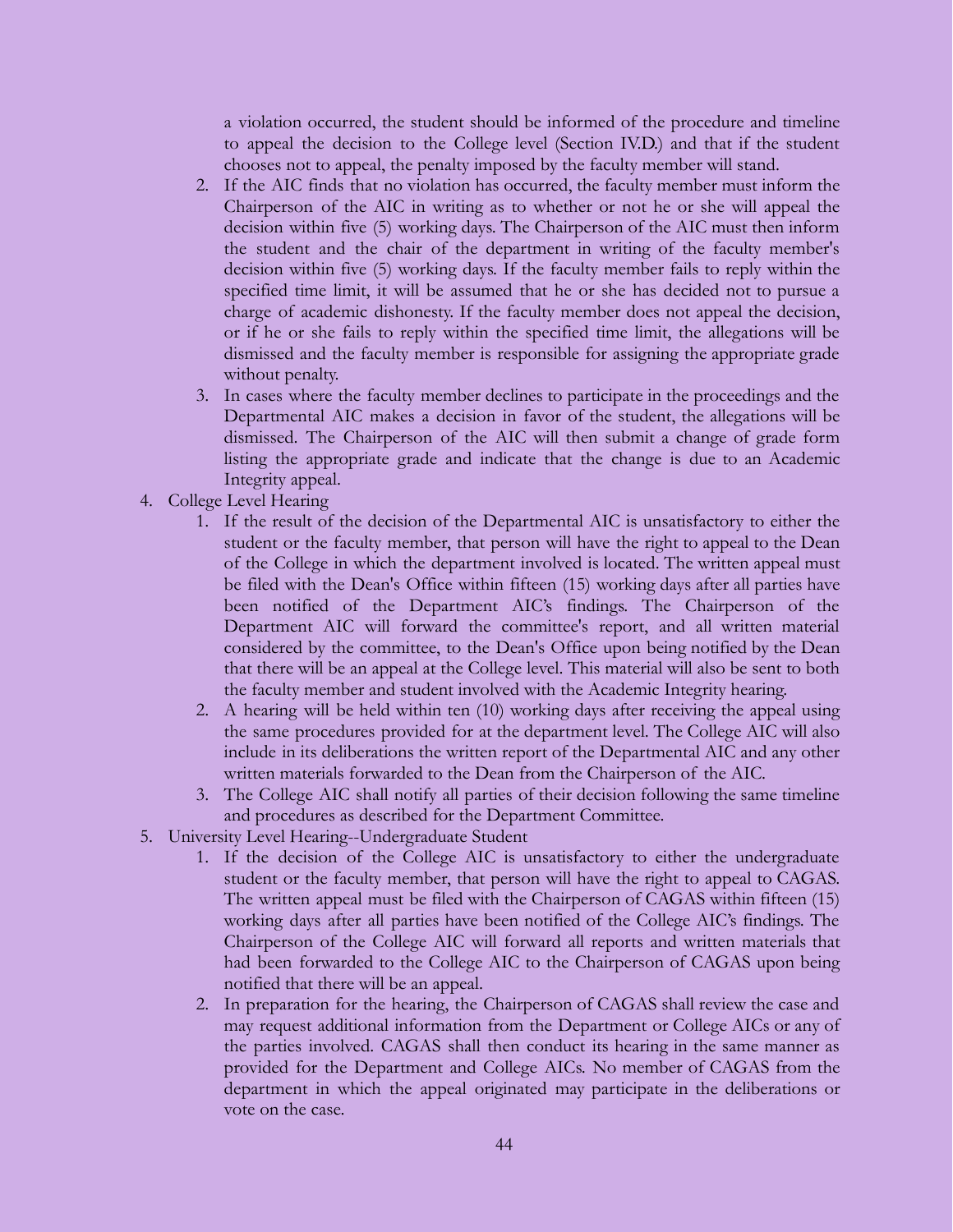- 3. The Chairperson of CAGAS will then inform the student, faculty member, chair of the department, and dean of the college in writing of the decision in the case. If CAGAS finds that a violation has occurred, then the faculty member will assign the appropriate grade that includes the assigned penalty. If CAGAS finds no violation has occurred, the charge of academic dishonesty will be dismissed. The student may then remain in the course without penalty, withdraw from the course regardless of any published deadlines, or a change of grade form listing the appropriate grade will be submitted.
- 6. University Level Hearing -- Graduate Student
	- 1. If the decision of the College AIC is unsatisfactory to either the graduate student or the faculty member, that person will have the right to appeal to the Graduate Council. The written appeal must be filed with the Chairperson of the Graduate Council within fifteen (15) working days after all parties have been notified of the College Committee's findings. The Chairperson of the College AIC will forward all reports and written materials that had been forwarded to the College AIC to the Chairperson of the Graduate Council upon being notified that there will be an appeal.
	- 2. In preparation for the hearing, the Chairperson of the Graduate Council shall review the case and may request additional information from the Department or College Committees or any of the parties involved. The Graduate Council shall then conduct its hearing in the same manner as provided for the Department and College Committees. No member of the Graduate Council from the department in which the appeal originated may participate in the deliberations or vote on the case.
	- 3. The Chairperson of the Graduate Council will then inform the student, faculty member, chair of the department, and dean of the college in writing of the decision in the case. If the Graduate Council finds that a violation has occurred, then the faculty member will assign the appropriate grade that includes the assigned penalty. If the Graduate Council finds no violation has occurred, the charge of academic dishonesty will be dismissed. The student may then remain in the course without penalty, withdraw from the course regardless of any published deadlines, or a change of grade form listing the appropriate grade will be submitted.

#### *Section V. Record Keeping and Access*

- Individual records of academic dishonesty shall be kept by the Registrar's office for all students and an additional file will be maintained by the Graduate Studies office for graduate students. The only persons having immediate access to these records shall be the President, the Academic Vice President, the Director of the Student Conduct Office, the NCAA Athletic Faculty Representative (for student athletes), and the Chairperson of CAGAS (for undergraduate students) or the Chairperson of the Graduate Council (for graduate students). Any other person(s) wishing to view these files must have the permission of the Chairperson of CAGAS (for undergraduate students) or the Chairperson of the Graduate Council (for graduate students).
- The purpose of this record keeping is to ensure that students who violate the University's Student Academic Integrity Policy a second time are dealt with appropriately. A second purpose is to deter students from repeating offenses.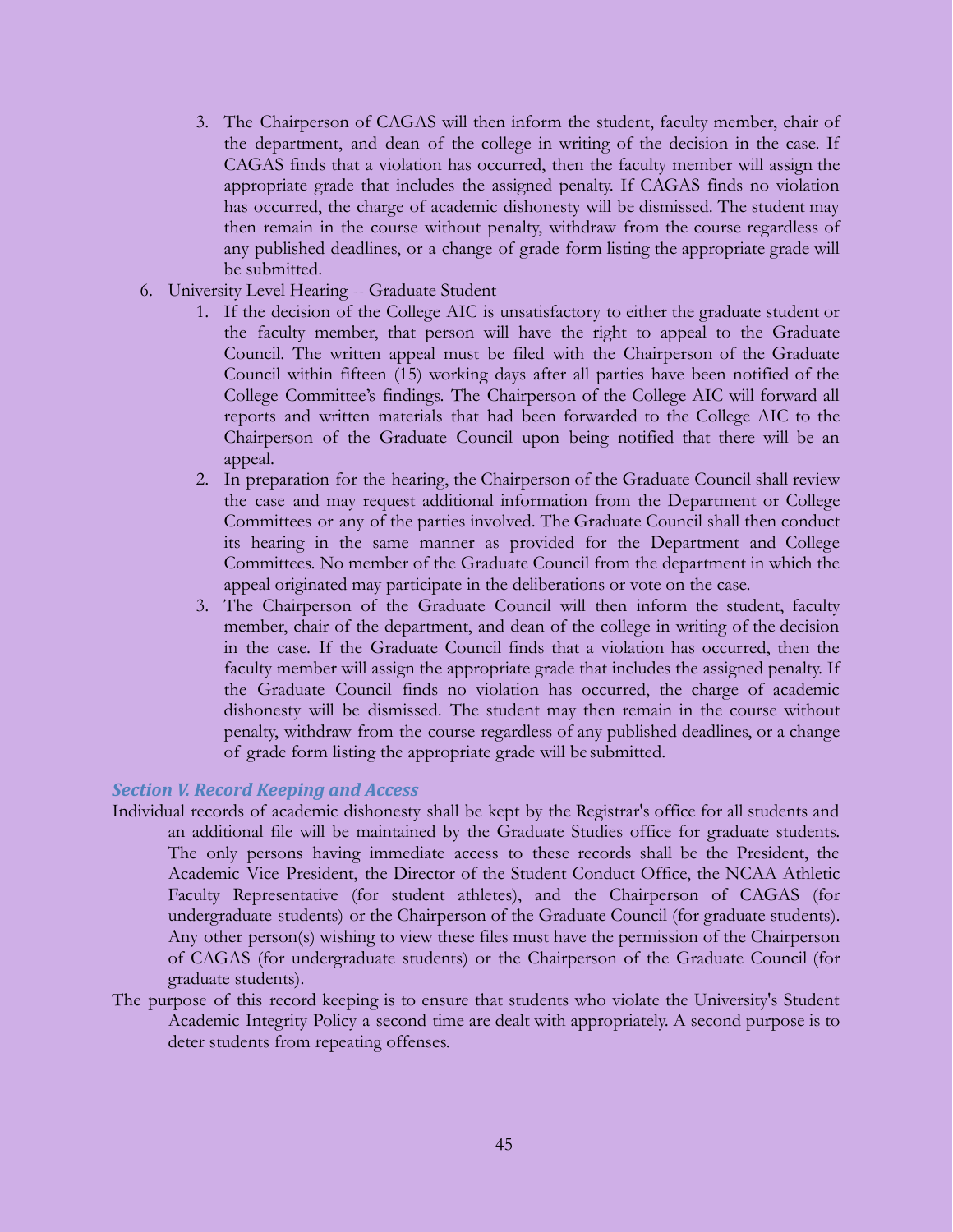#### *Section VI. Interpretation of the Academic Integrity Policy*

- Any questions concerning the interpretation or execution of the Academic Integrity Policy will be resolved by CAGAS for undergraduate students and the Graduate Council for graduate students. CAGAS will be informed of all decisions regarding undergraduate student Academic Integrity hearings. The Graduate Council will be informed of all decisions regarding graduate student Academic Integrity hearings.
- For the purposes of this policy, working days are days during which the University is open and classes are in session. Days during final exam week are considered working days. If the time allowed for any appeal under this policy extends beyond the end of the academic term in which the incident occurred, that appeal period will be extended to the end of the second week of the next fall or spring semester. Hearings may occur outside of the fall or spring semester only when all parties agree (Section IV.B.1) and there are sufficient committee members present, as outlined in Section IV.A.
- All communication from appeal committees described in this policy shall be in the manner of official University communication. Students or faculty members wishing to make a request for an appeal as required in this policy may do so by e-mail to the appropriate party.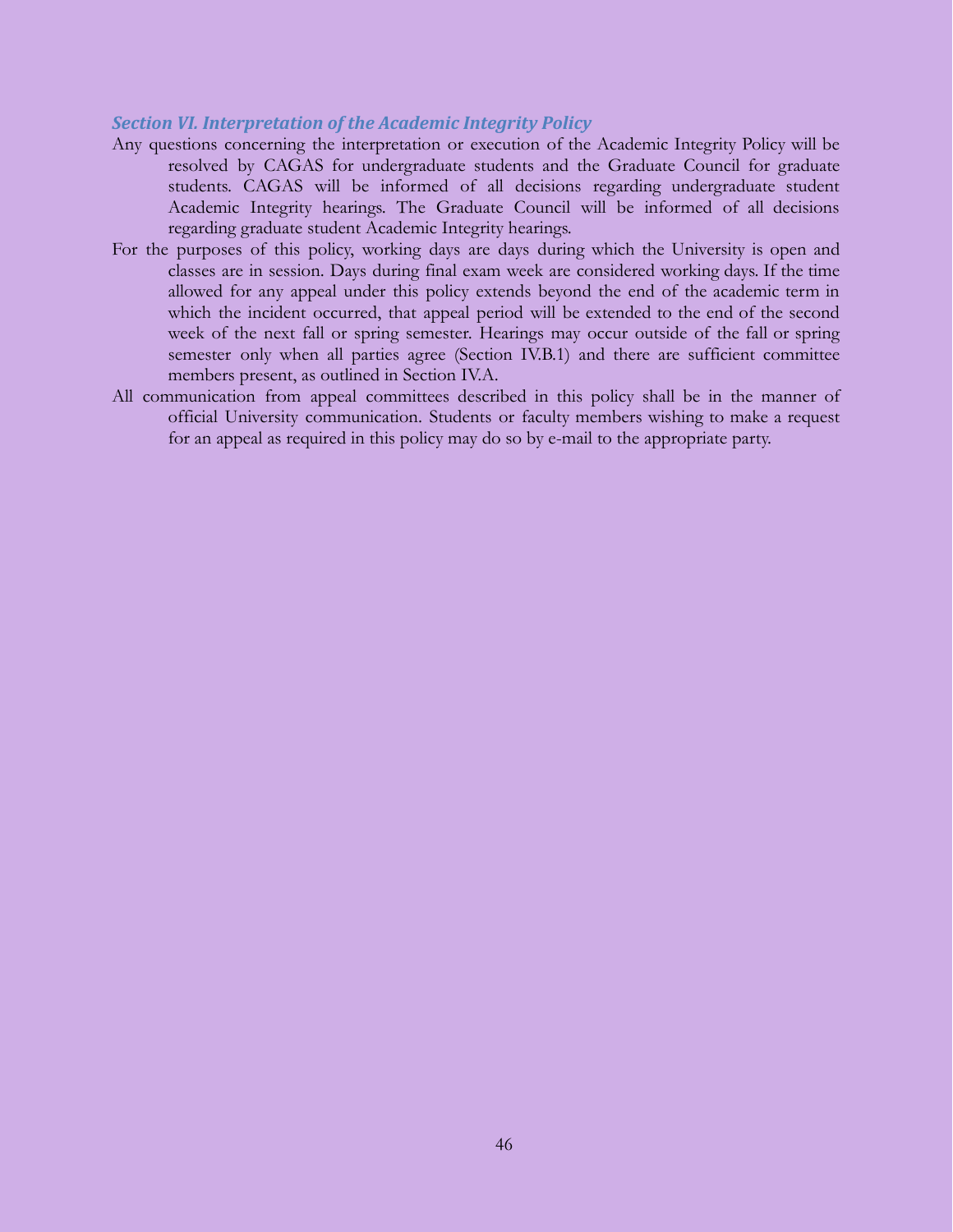

# UNIVERSITY COURSEWORK Revalidation Guidelines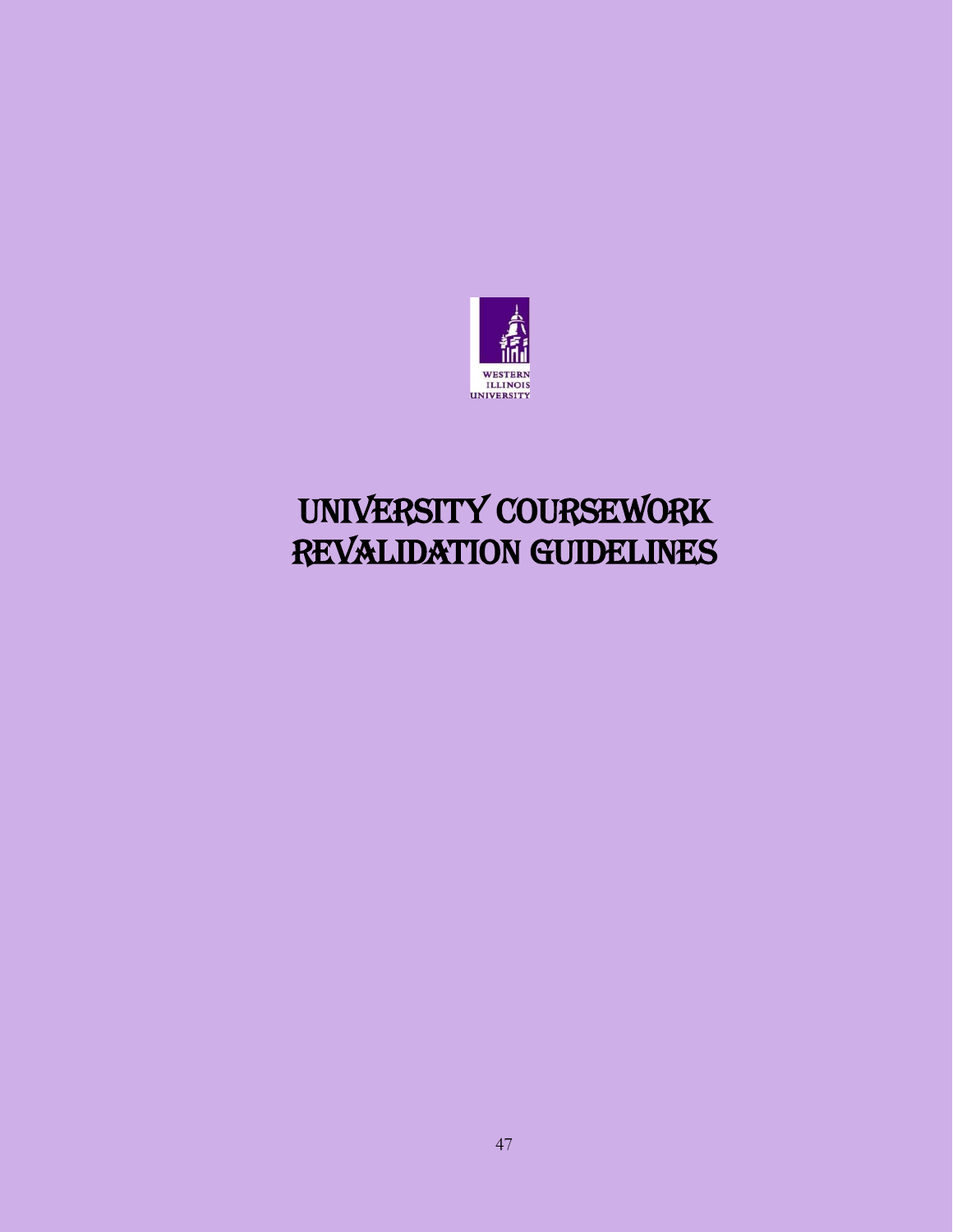# SCHOOL OF GRADUATE STUDIES Revalidation Chart

For the most Updated Document, See: <http://www.wiu.edu/coehs/education/grad/msci/Revalidation%20Chart%205.3.2021.pdf>

| Semester the     | Semester the course is considered outdated |                  |                 |
|------------------|--------------------------------------------|------------------|-----------------|
| course was taken | Post-Bacc. Certificate<br>Master's degree  |                  | Doctoral degree |
| <b>Fall 2008</b> | Summer 2011                                | Summer 2014      | Summer 2016     |
| Spring 2009      | <b>Fall 2011</b>                           | <b>Fall 2014</b> | Fall 2016       |
| Summer 2009      | Spring 2012                                | Spring 2015      | Spring 2017     |
| <b>Fall 2009</b> | Summer 2012                                | Summer 2015      | Summer 2017     |
| Spring 2010      | <b>Fall 2012</b>                           | <b>Fall 2015</b> | Fall 2017       |
| Summer 2010      | Spring 2013                                | Spring 2016      | Spring 2018     |
| <b>Fall 2010</b> | Summer 2013                                | Summer 2016      | Summer 2018     |
| Spring 2011      | <b>Fall 2013</b>                           | <b>Fall 2016</b> | Fall 2018       |
| Summer 2011      | Spring 2014                                | Spring 2017      | Spring 2019     |
| <b>Fall 2011</b> | Summer 2014                                | Summer 2017      | Summer 2019     |
| Spring 2012      | <b>Fall 2014</b>                           | Fall 2017        | Fall 2019       |
| Summer 2012      | Spring 2015                                | Spring 2018      | Spring $2020$   |
| <b>Fall 2012</b> | Summer 2015                                | Summer 2018      | Summer 2020     |
| Spring 2013      | <b>Fall 2015</b>                           | <b>Fall 2018</b> | Fall 2020       |
| Summer 2013      | Spring 2016                                | Spring 2019      | Spring 2021     |
| <b>Fall 2013</b> | Summer 2016                                | Summer 2019      | Summer 2021     |
| Spring 2014      | <b>Fall 2016</b>                           | <b>Fall 2019</b> | Fall 2021       |
| Summer 2014      | Spring 2017                                | Spring 2020      | Spring 2022     |
| <b>Fall 2014</b> | Summer 2017                                | Summer 2020      | Summer 2022     |
| Spring 2015      | <b>Fall 2017</b>                           | <b>Fall 2020</b> | Fall 2022       |
| Summer 2015      | Spring 2018                                | Spring 2021      | Spring 2023     |
| <b>Fall 2015</b> | Summer 2018                                | Summer 2021      | Summer 2023     |
| Spring 2016      | <b>Fall 2018</b>                           | <b>Fall 2021</b> | Fall 2023       |
| Summer 2016      | Spring 2019                                | Spring 2022      | Spring 2024     |
| <b>Fall 2016</b> | Summer 2019                                | Summer 2022      | Summer 2024     |
| Spring 2017      | <b>Fall 2019</b>                           | <b>Fall 2022</b> | Fall 2024       |
| Summer 2017      | Spring 2020                                | Spring 2023      | Spring 2025     |
| <b>Fall 2017</b> | Summer 2020                                | Summer 2023      | Summer 2025     |
| Spring 2018      | <b>Fall 2020</b>                           | Fall 2023        | Fall 2025       |
| Summer 2018      | Spring 2021                                | Spring 2024      | Spring 2026     |
| <b>Fall 2018</b> | Summer 2021                                | Summer 2024      | Summer 2026     |
| Spring 2019      | <b>Fall 2021</b>                           | <b>Fall 2024</b> | Fall 2026       |
| Summer 2019      | Spring 2022                                | Spring 2025      | Spring 2027     |
| <b>Fall 2019</b> | Summer 2022                                | Summer 2025      | Summer 2027     |
| Spring 2020      | <b>Fall 2022</b>                           | <b>Fall 2025</b> | Fall 2027       |
| Summer 2020      | Spring 2023                                | Spring 2026      | Spring 2028     |